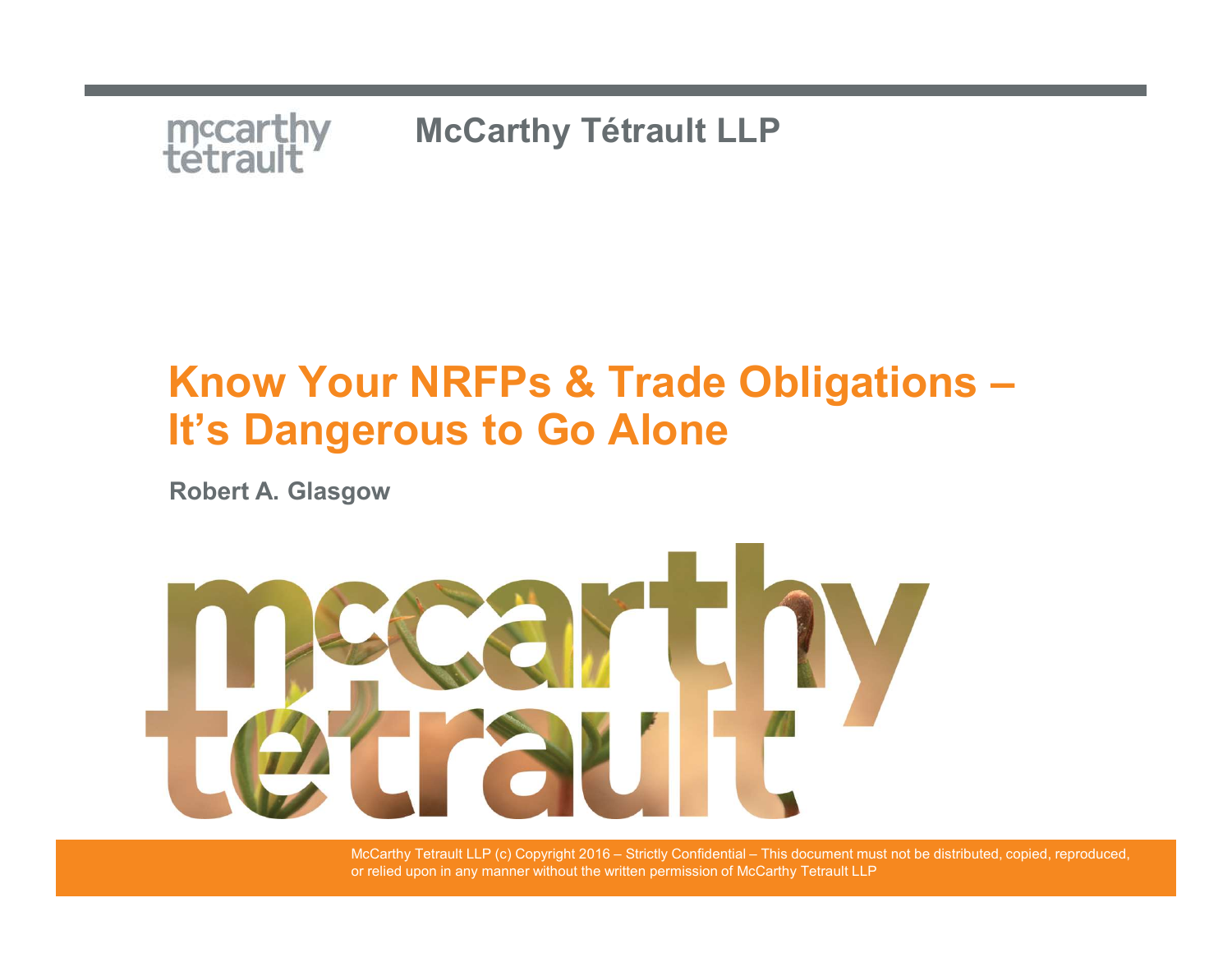### **Overview**

- 1. Overview<br>1. Overview of Procurement Law and Regulation in Canada<br>2. Binding vs Non-Binding Tenders Advantages & Risks 2. **DVETVİEW**<br>2. Binding vs Non-Binding Tenders – Advantages & Risks<br>2. Binding vs Non-Binding Tenders – Advantages & Risks<br>3. Trade Treaty Obligations – CETA & CFTA **Overview**<br>3. Overview of Procurement Law and Regulation in Canada<br>3. Binding vs Non-Binding Tenders – Advantages & Risks<br>3. Trade Treaty Obligations – CETA & CFTA<br>4. Q&A **Overview**<br>
1. Overview of Procurement Law and R<br>
2. Binding vs Non-Binding Tenders – Ad<br>
3. Trade Treaty Obligations – CETA & C<br>
4. Q&A
- 
- 
-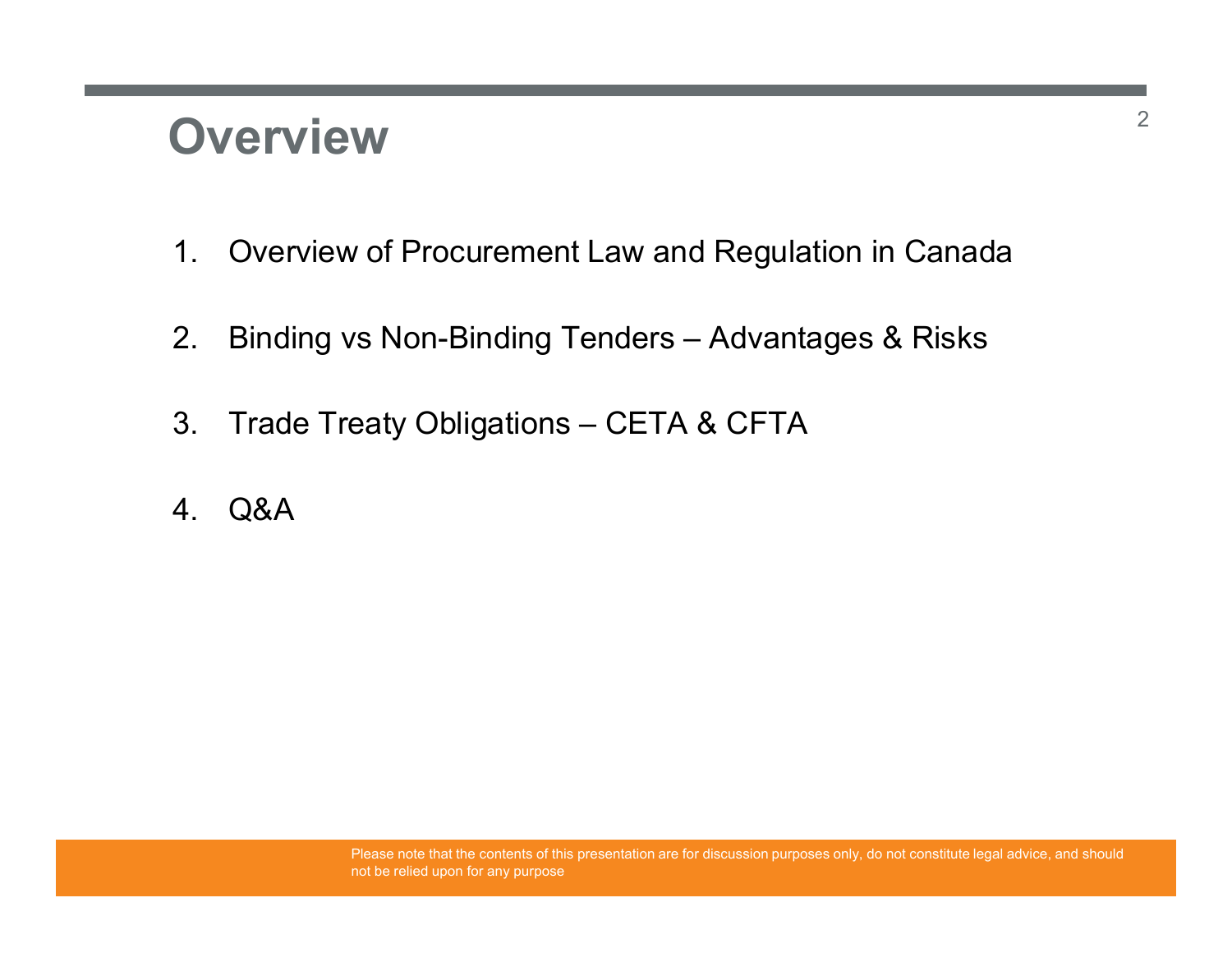### 1. Overview of Procurement Law and Regulation in Canada

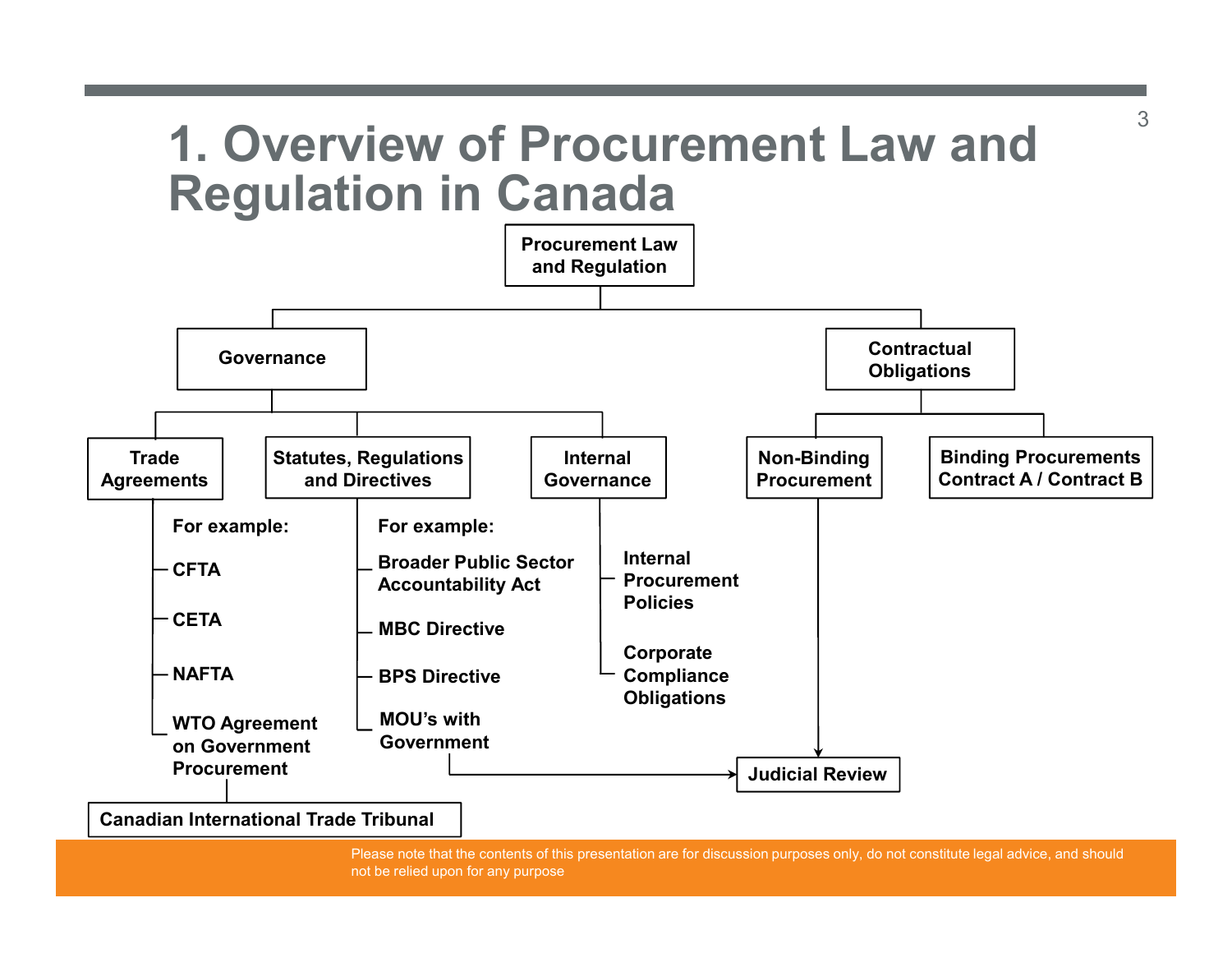### Procurement Governance

- → **Procurement Governance**<br>→ Must be conscious of the "procurement regulatory<br>framework" within which government procuring entities<br>are obliged to function framework" within which government procuring entities are obliged to function → **Procurement Governance**<br>
→ Must be conscious of the "procure<br>
framework" within which governm<br>
are obliged to function<br>
→ Ontario entities checklist:<br>
→ *Broader Public Sector, Accounta*<br>
Memoranda of Understanding
- - ▶ Broader Public Sector, Accountability Act, and Memoranda of Understanding
	- **≻ Trade Agreement Obligations /** Agreement on Internal Trade
	- $\triangleright$  Internal policy restrictions for the entity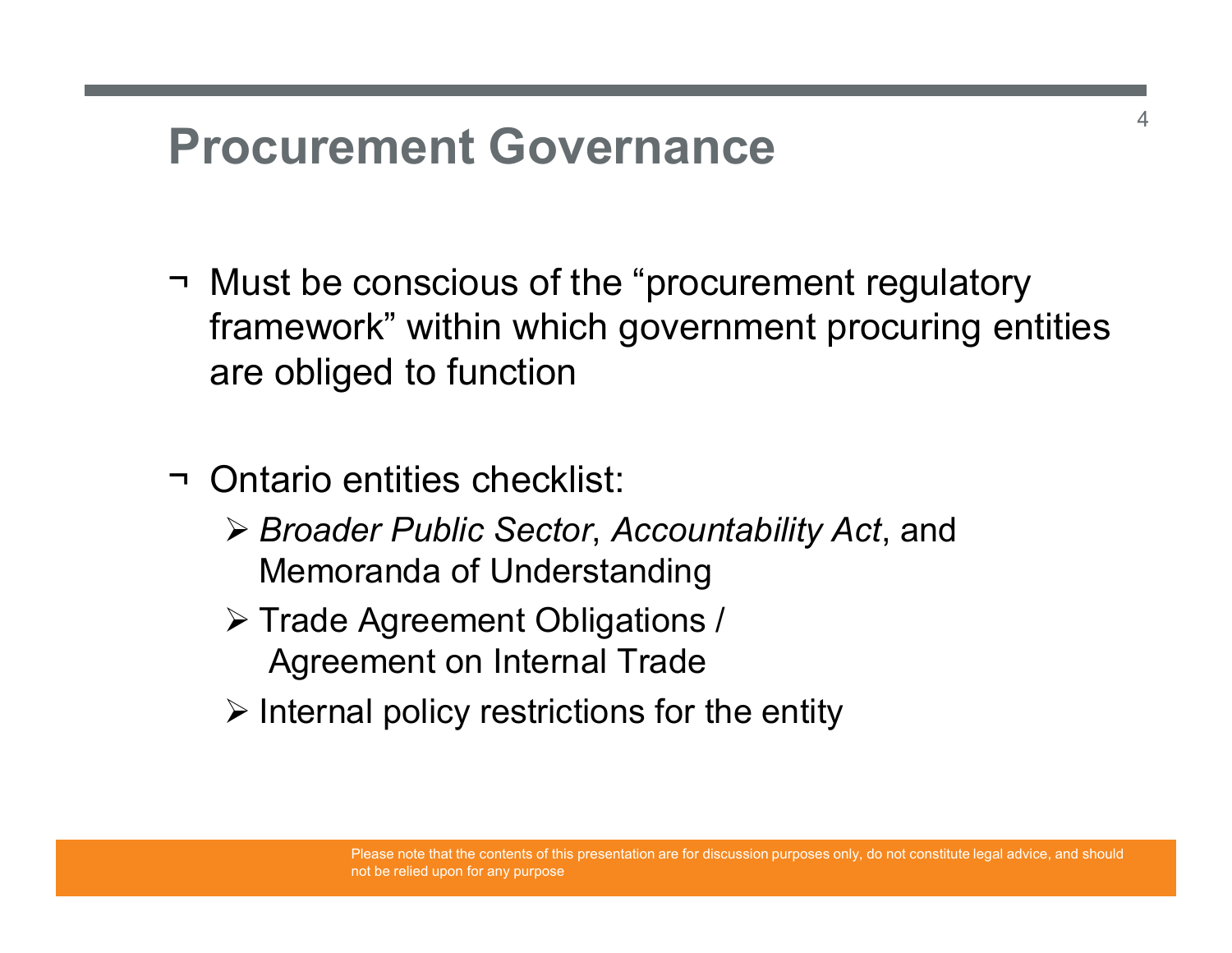# Canada – An Extremely Litigious Jurisdiction

- Canada An Extremely Litigious<br>Jurisdiction<br>¬ Canada sees more procurement litigation than<br>almost any other country in the world almost any other country in the world Canada – An Extremely Litigious<br>Jurisdiction<br>→ Canada sees more procurement litigation than<br>almost any other country in the world<br>→ Allows for "double barrel" lawsuit – both Civil<br>and Administrative actions ¬ Canada sees more procurement litigation than<br>almost any other country in the world<br>¬ Allows for "double barrel" lawsuit – both Civil<br>and Administrative actions<br>¬ "Lost profit" actions give *major incentives* to<br>complain
- and Administrative actions
- complaining bidders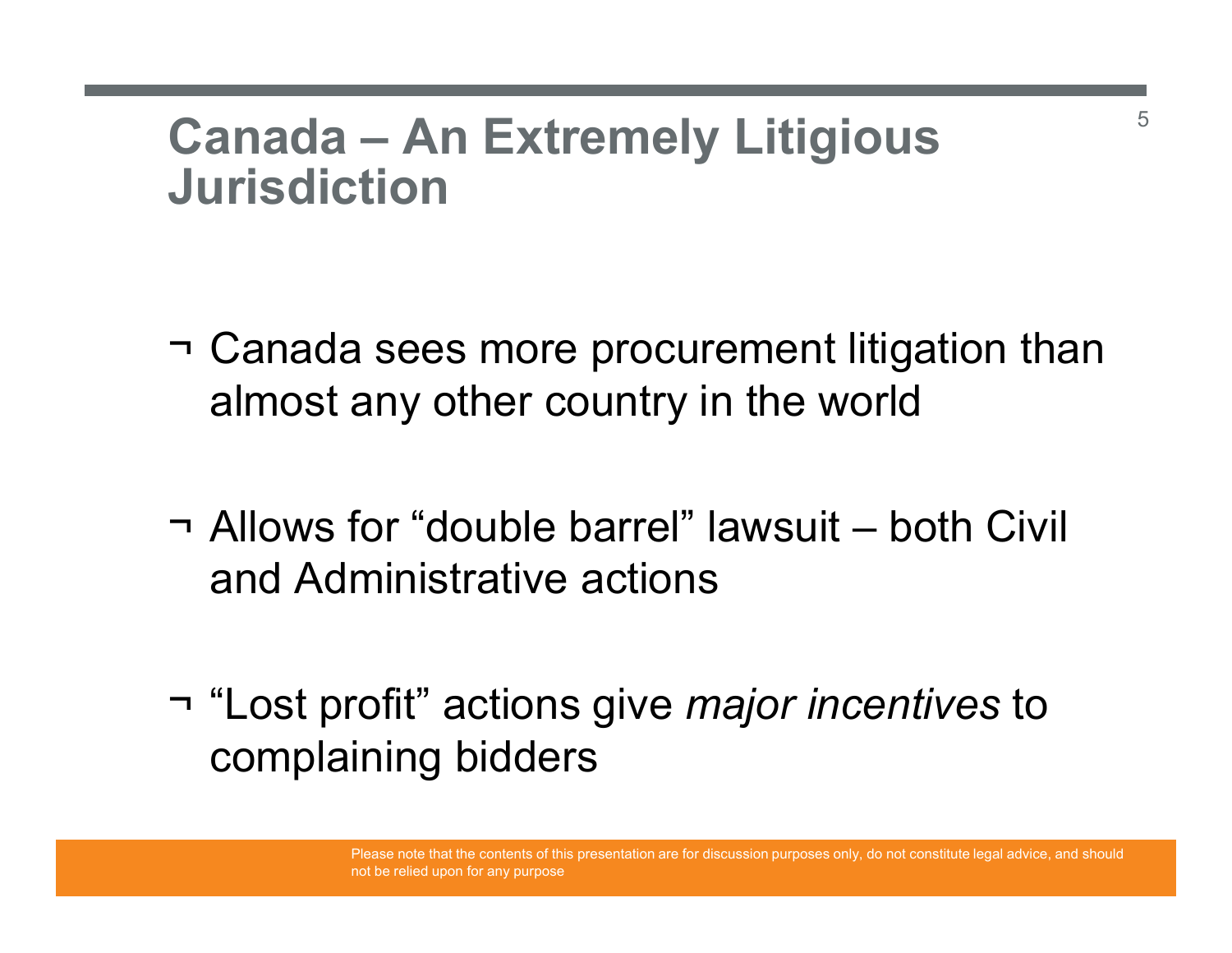### 2. Binding vs Non-Binding

- **2. Binding vs Non-Binding<br>
→ What is a "binding" procurement (i.e. RFP) process?<br>
→ The Queen (Ontario) v. Ron Engineering Construction<br>(Eastern) Ltd. (SCC, 1981)** ¬ The Queen (Ontario) v. Ron Engineering Construction (Eastern) Ltd. (SCC, 1981)
- **2. Binding vs Non-Binding**<br>
→ What is a "binding" procurement (i.e. RFP) process?<br>
→ *The Queen (Ontario) v. Ron Engineering Construction (Eastern) Ltd.* (SCC, 1981)<br>
→ By Common Law, these are procurement processes<br>
th that are intended to create a binding contractual relationship between the procuring authority and each bidder that submits a compliant bid → What is a "binding" procurement (i.e. RFP) process?<br>
→ The Queen (Ontario) v. Ron Engineering Construction<br>
(Eastern) Ltd. (SCC, 1981)<br>
→ By Common Law, these are procurement processes<br>
that are intended to create a bin
- contract" or "Contract A"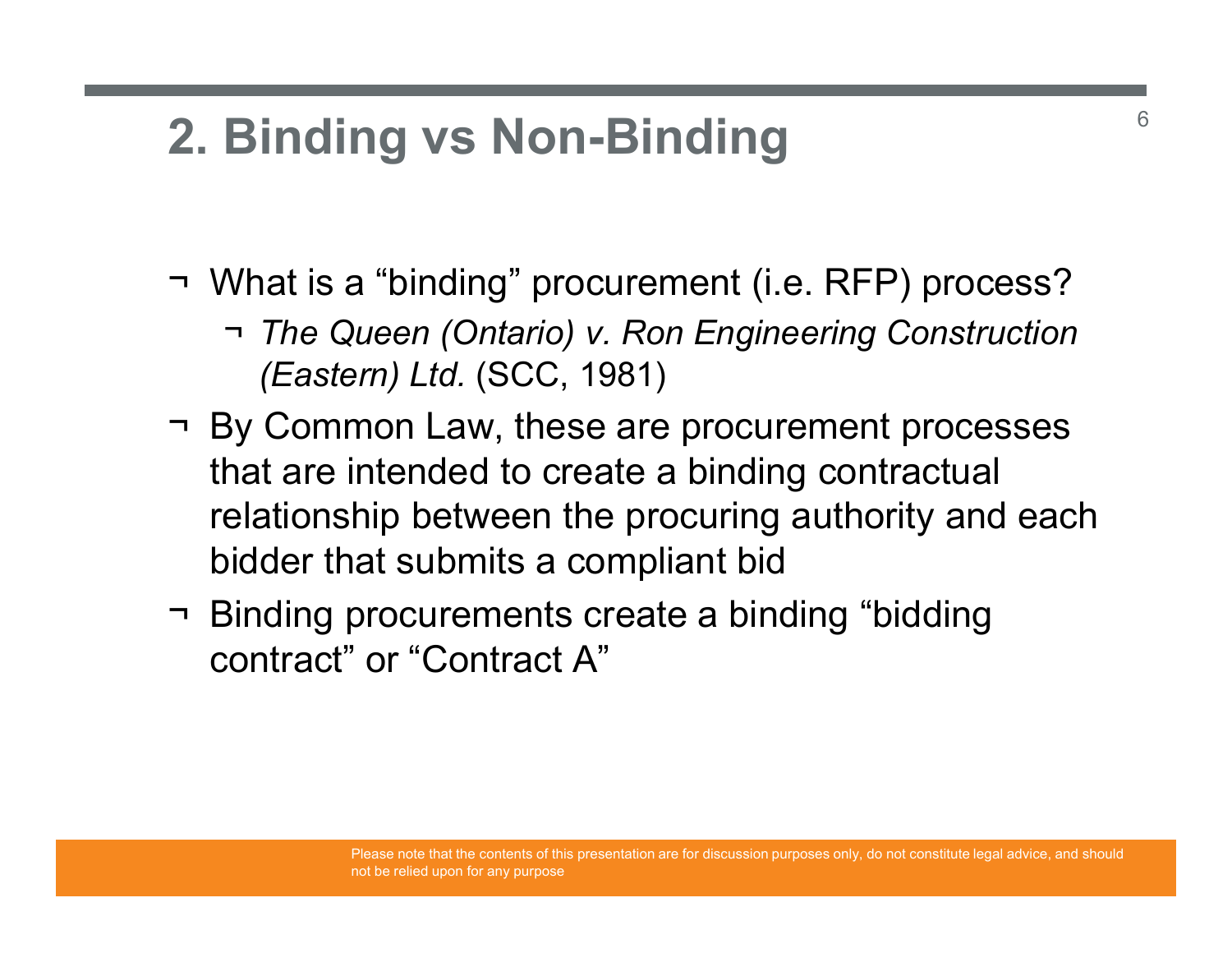### Binding Public Tender Procurements – Obligations Arising from "Contract A" **OREAD THE EXECUTE IN SET AND THE EXECUTE IN SETS ON SET AND AND THE EXPRESE THE EXPRESENCE THE CONDUCT THE CONDUCT THE CONDUCT THE CONDUCT THE CONDUCT THE CONDUCT THE CONDUCT THE CONDUCT THE CONDUCT THE CONDUCT THE CONDUC**

What is a "bidding contract" or "Contract A"?

the competitive procurement process

7

- **Original contract of the actual contract A**<br> **Pligations Arising from "Contract A"**<br>
at is a "bidding contract" or "Contract A"?<br>
The sout the express rules (terms and conditions) that apply to<br>
the competitive procuremen into (the contract with successful bidder is referred to as "Contract B") **nding Public Tender Procurem**<br> **Digations Arising from "Contract A"?**<br>
The set is a "bidding contract" or "Contract A"?<br>
The set is out the express rules (terms and conditions)<br>
The such terms and contract that the succe **required content of proposals** (e.g. technical and financial);<br>  $\triangleright$  relation of the actual contract that the successful bidder will enter<br>
to (the contract with successful bidder is referred to as<br>
Contract B")<br>
clude
- - $\triangleright$  rules for submitting proposals (e.g. the submission deadline);
	- $\triangleright$  required bid security (e.g. a letter of credit or a deposit);
	- $\triangleright$  rules for negotiations (if any);
	-
	- $\triangleright$  rules for evaluation of proposals;
	- $\triangleright$  rules for irrevocability of proposals and any irrevocability period; and
	- $\triangleright$  rules for amendment of proposals (if any).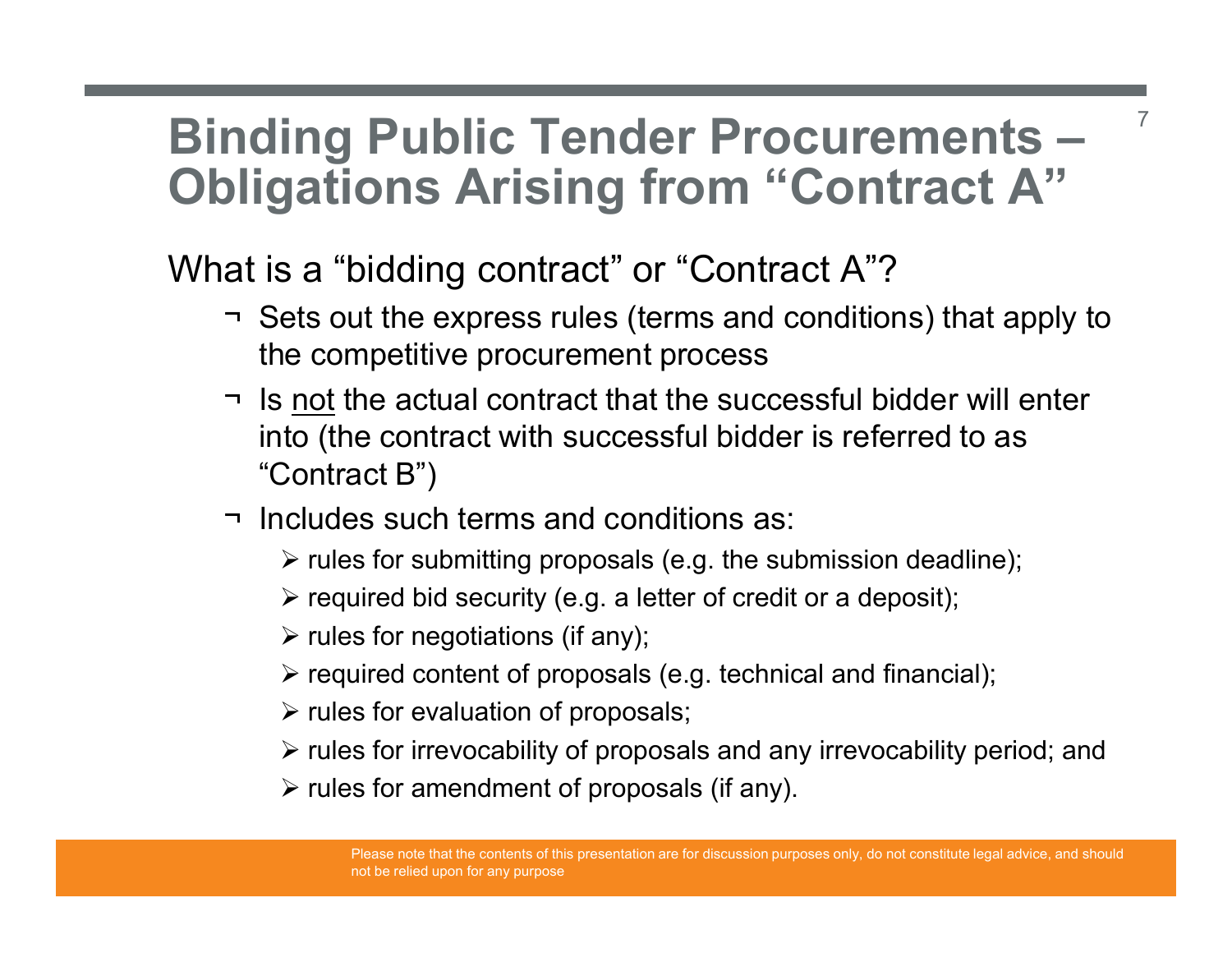### Binding Public Tender Procurements – "Duty of Fairness" Binding Public Tender Procurements — <sup>8</sup><br>
"Duty of Fairness"<br>
The Supreme Court has also imposed a Common Law "implied duty of<br>
fairness" in Contract As that have come before the courts **Binding Public Tender Procurements** — <sup>8</sup><br> **Cuty of Fairness''**<br>
The Supreme Court has also imposed a Common Law "implied duty of<br>
fairness" in Contract As that have come before the courts<br>
The Supreme Subligations take m **ORTAGE TERN SET AND FRAMEL SET AND FRAMEL SOLUTERY**<br>The Supreme Court has also imposed a Common Law "im<br>airness" in Contract As that have come before the courts<br>cairness obligations take many forms, but most commonly<br>airn ¬ reasonable time for bidders to submit their proposals; **OF Fairness**"<br>
The Supreme Court has also imposed a Common Law "implairness" in Contract As that have come before the courts<br>
Fairness obligations take many forms, but most commonly represent to all bidders;<br>
The fair/equ **ORTE ADVICE TENDET PROMAGE SET AND ADVICE ADDET AND ADVIDED SET AND ARRENT STATE STAT CONTRACT THE SUPROM THE STAT THE STAT THE STAT THE STAT THE STAT THE STAT THE STAT THE STAT THE STAT THE STAT THE STAT THE STAT THE STA Transfer that is also imposed a Common Law "implairness" in Contract As that have come before the courts**<br>airness" in Contract As that have come before the courts<br>airness obligations take many forms, but most commonly int

- fairness" in Contract As that have come before the courts Uty of Fairness"<br>
The Supreme Court has also imposed a Common Law "implied duty of<br>
airness" in Contract As that have come before the courts<br>
airness obligations take many forms, but most commonly relate to:<br>
→ fair/equal
- -
	-
	-
	-
	-
	- contract to a bidder who is an ineligible person);
- he Supreme Court has also imposed a Common Law "implied duty of<br>airness" in Contract As that have come before the courts<br>airness obligations take many forms, but most commonly relate to:<br>
↑ fair/equal disclosure of infor to Project scope or to preferred proponent's proposal); and
- Compared in the produced in the produced to correct a proposal with a material deviation of the proposal with a material endineery a discussion of procuring authority bias;<br>
The session explanation and evaluation methodol from the procurement requirements (i.e. not accept a non-compliant bid) → reasonable time for bidders to submit their proposals;<br>
→ fairness in evaluation and evaluation methodology;<br>
→ absence of procuring authority bias;<br>
→ absence of procuring authority conflict of interest;<br>
→ following t
-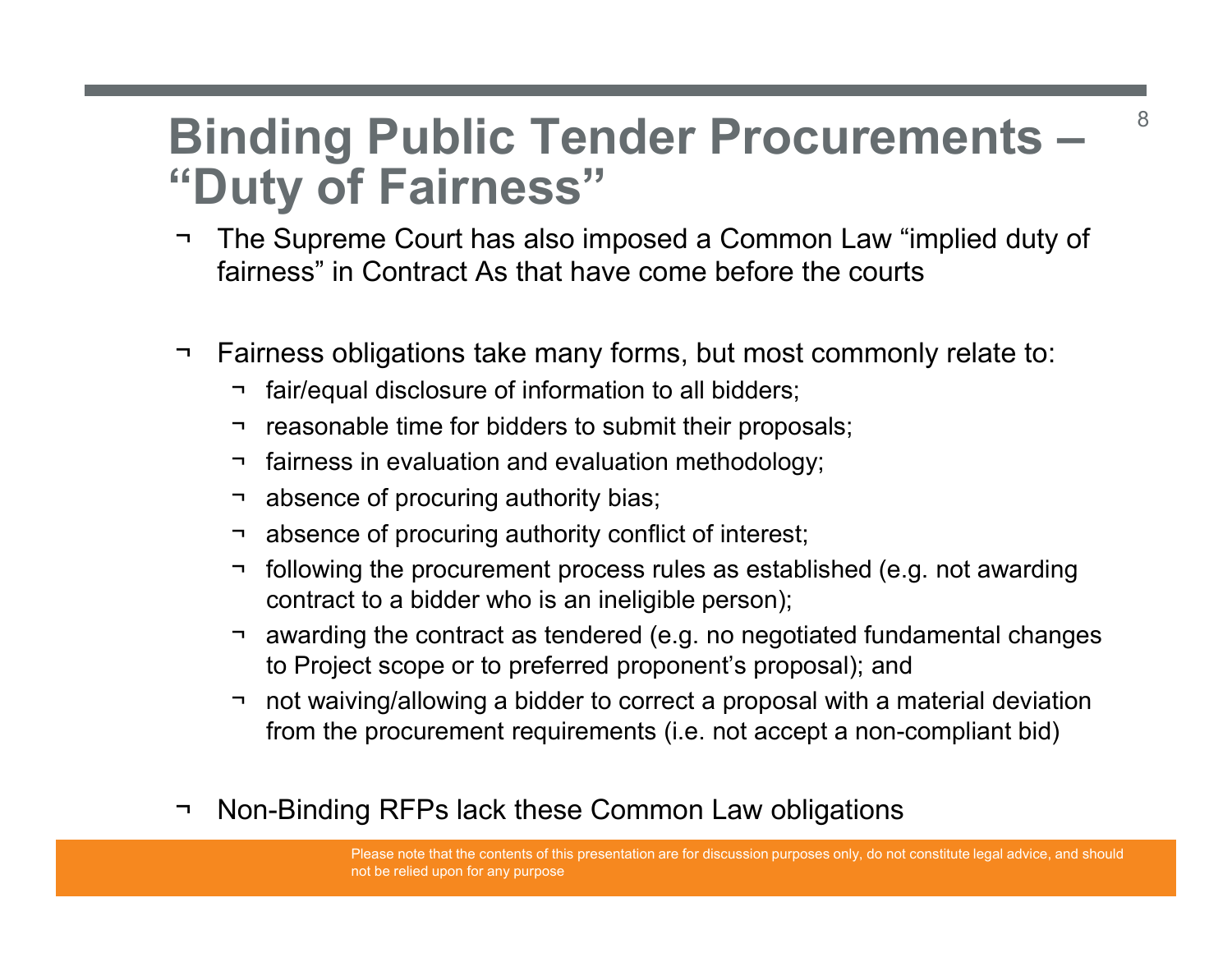### Key Supreme Court of Canada Cases **Key Supreme Court of Canada Case**<br>
- **How did we Get Here?**<br>
- Number of cases which inform the law of competitive procurement<br>
- Queen (Ont.) y. Ron Engineering & Construction (Eastern Ltd..) **Supreme Court of Canada Cases**<br> **- How did we Get Here?**<br>
- Number of cases which inform the law of competitive procurement<br>
- Queen (Ont.) v. Ron Engineering & Construction (Eastern Ltd.,)<br>
- Articulation of Contract A/C Supreme Court of Canada C:<br>
W did we Get Here?<br>
Per of cases which inform the law of competitive procurement<br>
Menten (Ont.) v. Ron Engineering & Construction (Eastern Ltd.,)<br>
Thiculation of Contract A/Contract B<br>
J.B. Ente **Supreme Court of Canada Case**<br> **Low did we Get Here?**<br>
<br>
We are form the law of competitive procurement<br>  $\frac{1}{\sqrt{2}}$ <br>  $\frac{1}{\sqrt{2}}$ <br>  $\frac{1}{\sqrt{2}}$ <br>  $\frac{1}{\sqrt{2}}$ <br>  $\frac{1}{\sqrt{2}}$ <br>  $\frac{1}{\sqrt{2}}$ <br>  $\frac{1}{\sqrt{2}}$ <br>  $\frac{1}{\sqrt{2}}$ <br>  $\frac$ **Supreme Court of Canada**<br>
Jow did we Get Here?<br>
There is a duty of competitive procur<br>
There is a duty of Contract AContract B<br>
There is a duty over the procuring entity and contract A can only be formed between the procu **Supreme Court of Canada Cases**<br> **W did we Get Here?**<br>
For of cases which inform the law of competitive procurement<br>
premer (Ont.) v. Ron Engineering & Construction (Eastern Ltd..)<br>
- Articulation of Contract A/Contract B<br>

- - -
	- ¬ M.J.B. Enterprises Ltd. v. Defence Construction (1951) Ltd.
		-
	- -
	-
- Contract A **Example 1999 Construction**<br>
The refuseor of Contract AContract B<br>
The refuseor of Contract AContract B<br>
J.B. Enterprises Ltd. v. Defence Construction (1951) Ltd.<br>
There is a duty owed to treat all compliant bidders fair
	- Design Services Ltd v. Canada
		-
		-
	-
- **Humber of cases which inform the law of competitive procurement**<br>
→ Queen (Ont.) v. Ron Engineering & Construction (Eastern Ltd..)<br>
→ Articulation of Contract A'Contract B<br>
→ M.J.B. Enterprises Ltd. v. Defence Constructi after Contract B is signed
	- → Articulation of Contract A/Contract B<br>
	→ Articulation of Contract A/Contract B<br>
	J.B. Enterprises Ltd. v. Defence Construction (1951) Ltd.<br>
	→ Contract A can only be formed between the procuring entity and *compliant* bid J.B. Enterprises Ltd. v. Defence Construction (1951) Ltd.<br>
	There is a duty over to to treat all compliant bidders fairly and compliant bidders<br>
	There is a duty over to to treat all compliant bidders fairly and equally<br>
	The although right to do so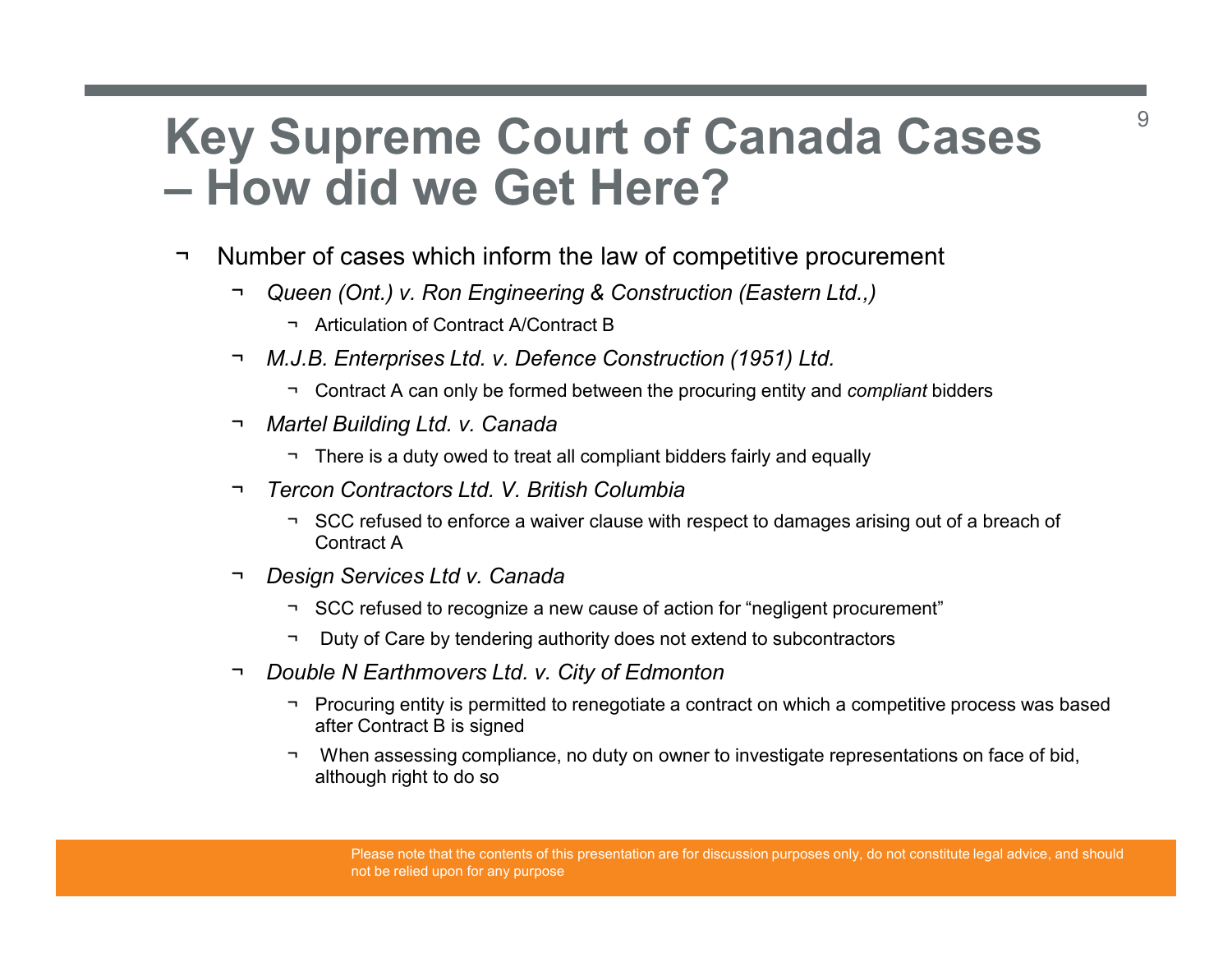### Indicators for a Binding RFP

What are indicators that Contract A/bidding contract is intended to come into existence?

- dicators for a Binding RFP<br>at are indicators that Contract A/bidding contract is<br>nded to come into existence?<br>¬ The procurement documents (RFP, tender) describe the<br>bidder's submission as <u>irrevocable</u> (usually for a<br>defi bidder's submission as **irrevocable** (usually for a defined period of time); dicators for a Binding RFP<br>at are indicators that Contract A/bidding contract is<br>mded to come into existence?<br>The procurement documents (RFP, tender) describe the<br>bidder's submission as <u>irrevocable</u> (usually for a<br>defined
- conditions when it submits a bid or a proposal and the owner is obliged to award the contract;
- at are indicators that Contract A/bidding contract is<br>
mded to come into existence?<br>
The procurement documents (RFP, tender) describe the<br>
bidder's submission as **irrevocable** (usually for a<br>
defined period of time);<br>
The provide goods rather than a submission to be the preferred proponent to enter into negotiations; → The procurement documents (RFP, tender) describe the<br>bidder's submission as **irrevocable** (usually for a<br>defined period of time);<br><br>→ The bidder is obliged to "accept" contractual terms and<br>conditions when it submits a b
-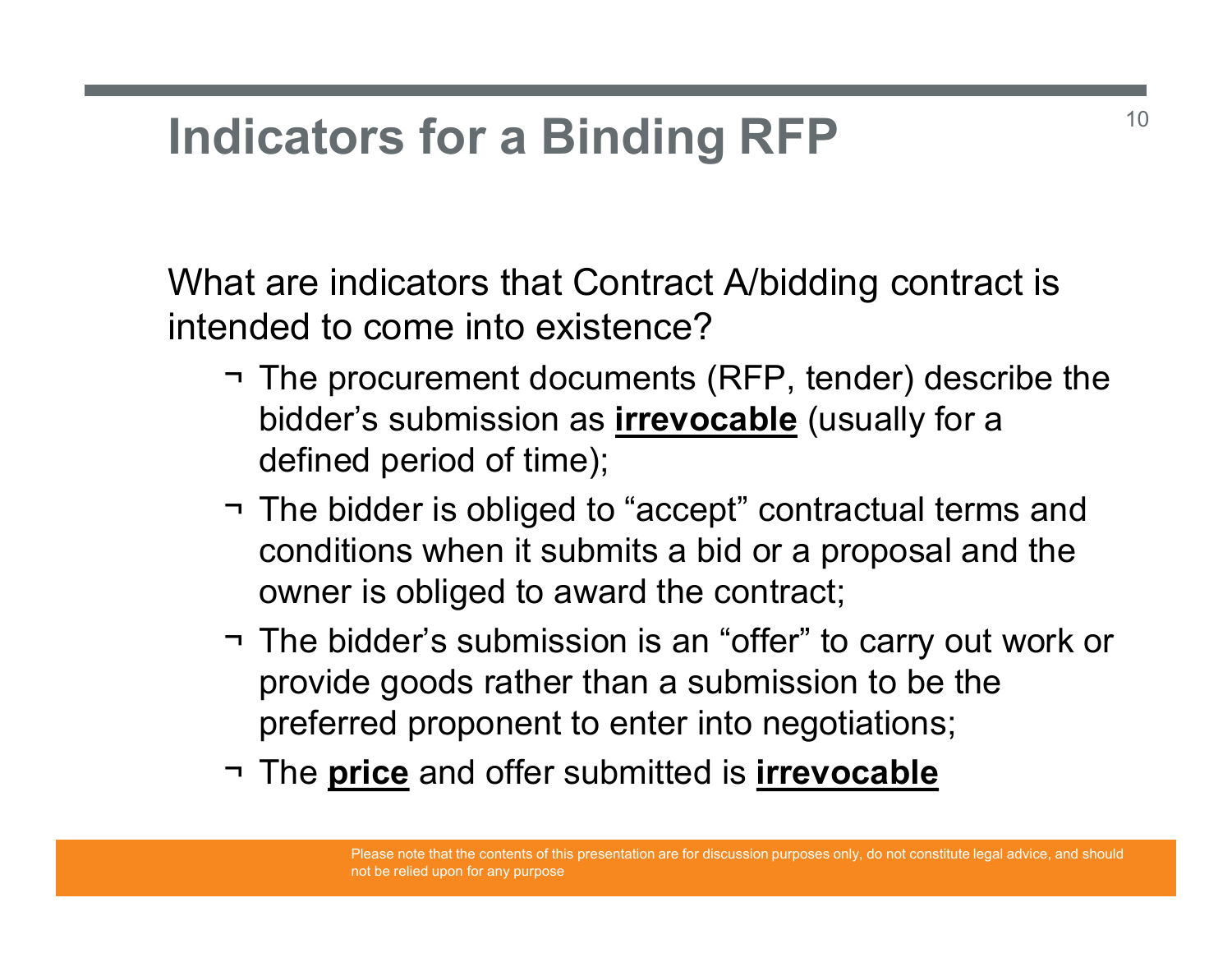# Non-Binding Public Tender Procurements – What are they?<br>Procurements – What are they?<br>Prexible process designed to avoid Contract A

- Non-Binding Public Tender<br>Procurements What are they?<br>¬ Flexible process designed to avoid Contract A obligations obligations Non-Binding Public Tender<br>Procurements – What are they?<br>¬ Flexible process designed to avoid Contract A<br>obligations<br>¬ Common world at large outside of Canada ¬ Flexible process designed to avoid Contract A<br>
obligations<br>
¬ Common world at large outside of Canada<br>
¬ Provide a foundation for a Negotiable Public<br>
Tender RFP format
- 
- Tender RFP format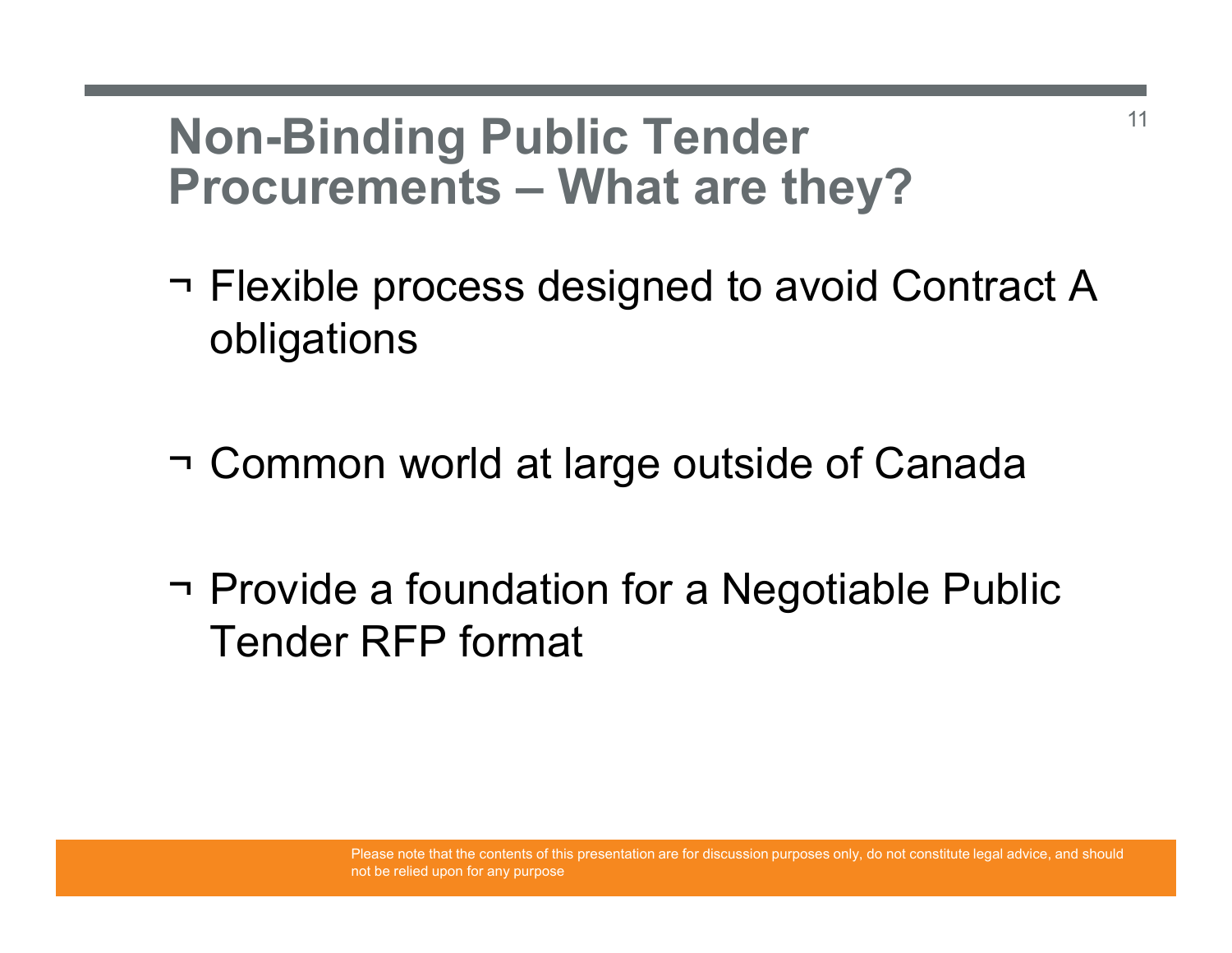### Non-Binding Public Tender Non-Binding Public Tender<br>Procurements - Negotiable RFP Formats Non-Binding Public Tender<br>Procurements - Negotiable RFP Formats<br>The Request for parties to submit proposals that form the basis for<br>negotiations rather than a firm invitation to enter into binding agreement **Non-Binding Public Ter<br>Procurements - Negotia<br>
→ Request for parties to submit proposals the<br>
megotiations rather than a firm invitation to<br>
→ Characterized by:<br>
→ no irrevocable bid, bid validity period<br>
→ a provision s**

- negotiations rather than a firm invitation to enter into binding agreement → Request for parties to submit proposals the<br>negotiations rather than a firm invitation to<br><br>
→ Characterized by:<br>
→ no irrevocable bid, bid validity period<br>
→ a provision setting out that no Contra<br>
→ no liability for bi
- - $\triangleright$  no irrevocable bid, bid validity period or bid security requirements
	- $\triangleright$  a provision setting out that no Contract A will be formed
	- $\triangleright$  no liability for bidder who breaches procurement documents
- - $\triangleright$  "Rank and Run" Consecutive Negotiations
- "Best and Final Offer" Concurrent Negotiations or "Dialogue Procurements" → Characterized by:<br>
→ no irrevocable bid, bid validity period or bid security rec<br>
→ a provision setting out that no Contract A will be forme<br>
→ no liability for bidder who breaches procurement docur<br>
→ Two principle for
-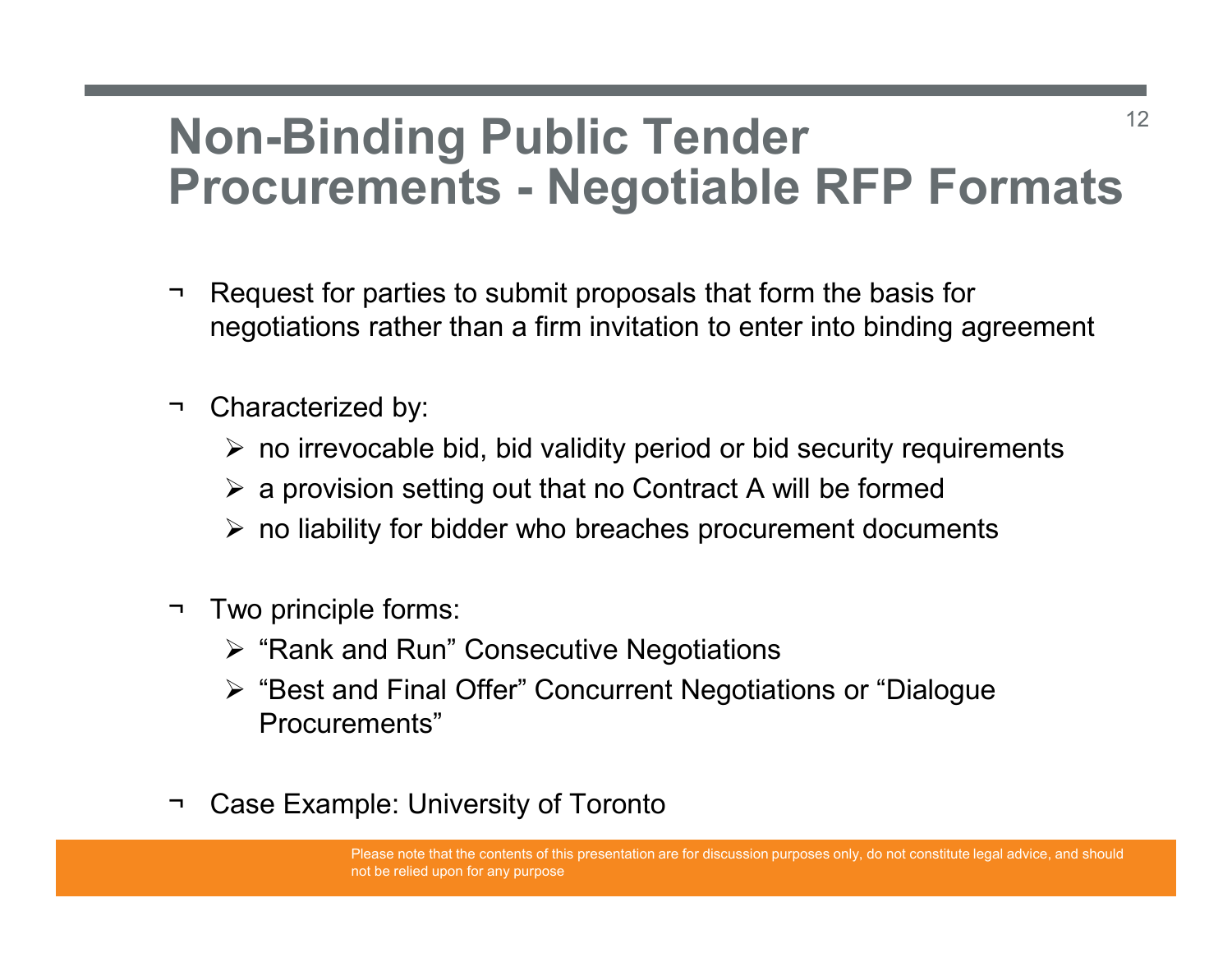## Non-Binding Public Tender **Non-Binding Public Tender**<br>Procurements – When to use them<br>Procurements – When to use them<br>Procurements – when to use them Non-Binding Public Tender<br>Procurements — When to use them<br>→ Consider using a non-binding public tender<br>procurement when:<br>→ public sector owner wants to reduce its legal risk

- procurement when:
	- $\triangleright$  public sector owner wants to reduce its legal risk
	- $\triangleright$  subject matter of procurement doesn't lend itself to use of industry standard terms and conditions (e.g. there is no clear industry standard and diverse/innovative price and technical solutions are expected)
	- $\triangleright$  owner has difficulty setting out the scope of the project proponents' technical submissions will form the basis for the final negotiated contract scope and price (e.g. allows owners to "test the waters")
	- $\triangleright$  past binding procurement has failed or was cancelled
	- $\triangleright$  procurement has no clear commercial end (e.g. procurement for research, study or experimentation)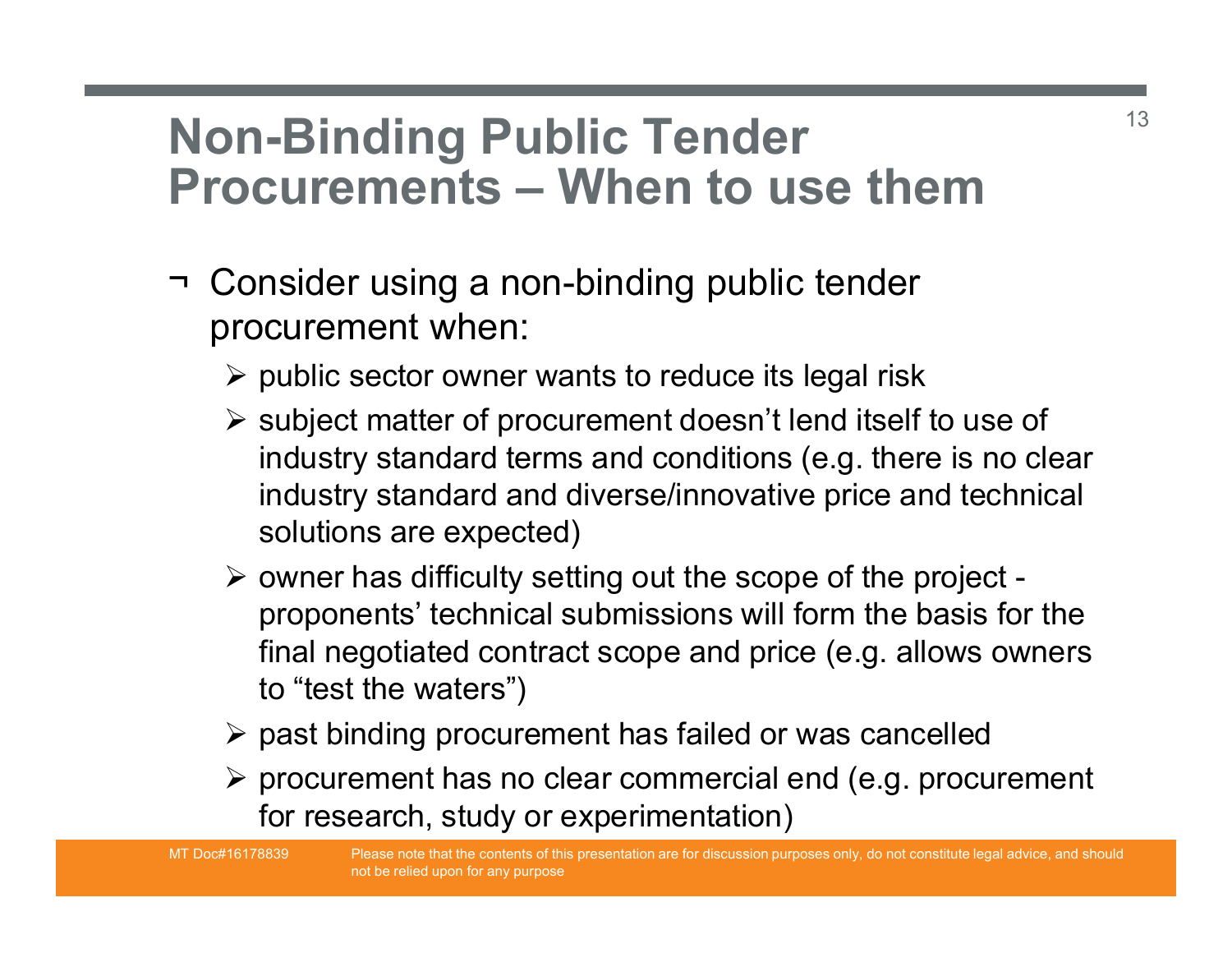# Non-Binding Public Tender **Non-Binding Public Tender<br>Procurements – Benefits<br>The Avoids Common Law obligations applicable to Contract A**

- Non-Binding Public Tender<br>Procurements Benefits<br>→ Avoids Common Law obligations applicable to Contract A<br>procurements, significantly simplifying the process<br>→ may accept a non-compliant bid procurements, significantly simplifying the process
	- $\triangleright$  may accept a non-compliant bid
	- $\triangleright$  no duty of fairness
	- $\triangleright$  no duty to award contract
	- $\triangleright$  increased flexibility and potential for bidder innovation
	- $\triangleright$  increased competitive tension
	- $\triangleright$  allows for bid rectification if desired
- procurements, significantly simplifying the process<br>  $\triangleright$  may accept a non-compliant bid<br>  $\triangleright$  no duty of fairness<br>  $\triangleright$  no duty to award contract<br>  $\triangleright$  increased flexibility and potential for bidder innovation<br> profits. Aggrieved bidders only have administrative remedies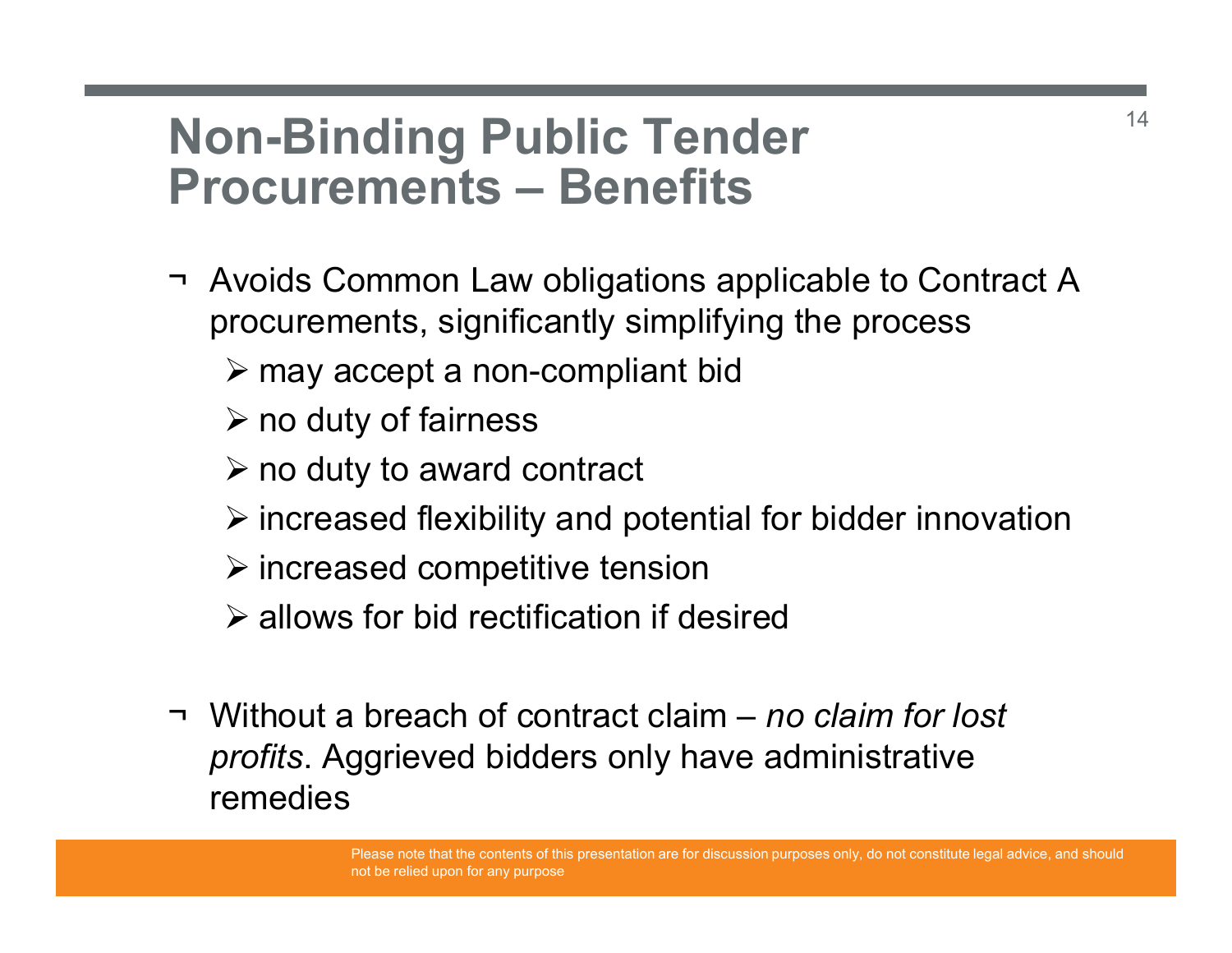### Non-Binding Public Tender **Non-Binding Public Tender<br>Procurements – Detriments<br>Procurements – Detriments<br>Procurements – Reproposal irrevocability/security Non-Binding Public Tender<br>Procurements — Detriments<br>- No proposal irrevocability/security<br>- Reduced control over process – e.g. proponents can** Non-Binding Public Tender<br>Procurements — Detriments<br>→ No proposal irrevocability/security<br>→ Reduced control over process – e.g. proponents can withdraw their bids<br>→ This risk is mitigated because proponents want to be awa

- 
- 
- on-Binding Public Tender<br>
ocurements Detriments<br>
lo proposal irrevocability/security<br>
Reduced control over process e.g. proponents can withdraw their bids<br>
> This risk is mitigated because proponents want to be awarded contract and putting together a proposal can be a significant undertaking **Non-Binding Public Tender**<br>
→ No proposal irrevocability/security<br>
→ Reduced control over process – e.g. proponents can withdraw their bids<br>
→ This risk is mitigated because proponents want to be awarded the<br>
contract a → No proposal irrevocability/security<br>
→ Reduced control over process – e.g. prop<br>
→ This risk is mitigated because propon<br>
contract and putting together a propo<br>
undertaking<br>
→ Owners cannot contractually bind propon<br>
of
- of the procurement until a final contract is entered into
- 
- Io proposal irrevocability/security<br>
Neduced control over process e.g. proponents can withdraw their bids<br>  $\triangleright$  This risk is mitigated because proponents want to be awarded the<br>
contract and putting together a proposa review, where the remedy would be setting aside the decision under review) • Novel approach in Canada, so may have legal challenges –<br>  $\rightarrow$  Novel approach in Canada, so may have legal challenges –<br>
especially in larger and contract is entered into<br>  $\rightarrow$  Novel approach in Canada, so may have leg
	- especially in larger and more complex procurements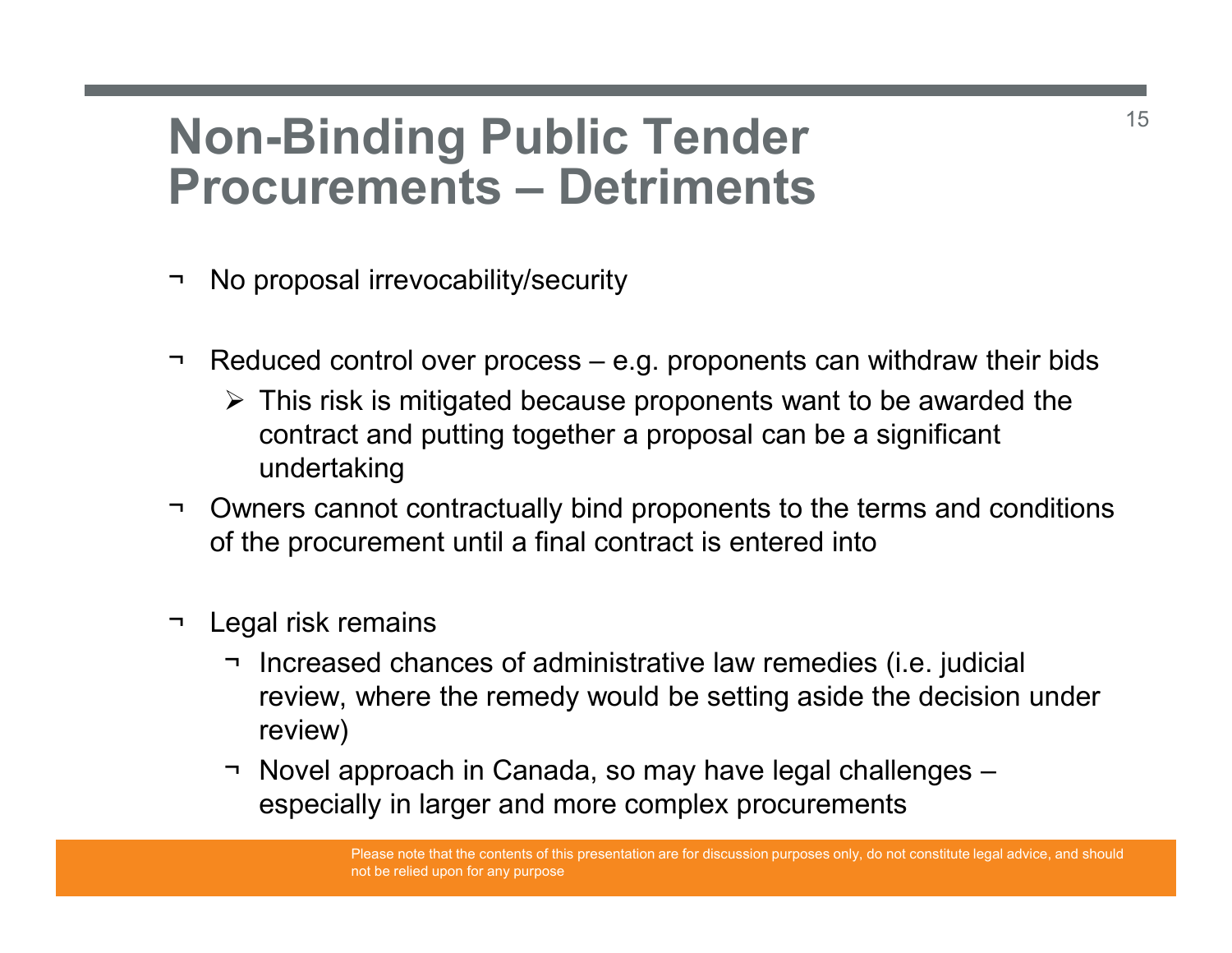### Non-Binding Public Tender **Non-Binding Public Tender**<br>Procurements – Risks & Challenges<br>Procurements – Risks & Challenges<br>Prelatively new in Canada – though principle has been accepted **Non-Binding Public Tender**<br>Procurements — Risks & Challenges<br>Thelatively new in Canada – though principle has been accepted<br>Then courts may find "Contract A" even when it is expressly Non-Binding Public Tender<br>Procurements — Risks & Challenges<br>→ Relatively new in Canada – though principle has been accepted<br>→ Some courts may find "Contract A" even when it is expressly<br>disavowed<br>→ Key is whether the part

- 
- disavowed
- $\triangleright$  Key is whether the parties intended to enter into contractual relations by the submission of a bid (i.e. in contract law, an offer, acceptance and consideration exists) → Relatively new in Canada – though principle has been accept<br>
→ Some courts may find "Contract A" even when it is expressly<br>
disavowed<br>
→ Key is whether the parties intended to enter into contractu<br>
relations by the sub → Some courts may find "Contract A" even when it is expressly<br>
disavowed<br>
→ Key is whether the parties intended to enter into contractual<br>
relations by the submission of a bid (i.e. in contract law, an<br>
offer, acceptance disavowed<br>  $\triangleright$  Key is whether the parties intended to entriversity<br>
relations by the submission of a bid (i.e. in<br>
offer, acceptance and consideration exists<br>  $\triangleright$  See Case Studies in Part 4 of this present<br>
Increase
	- $\triangleright$  See Case Studies in Part 4 of this presentation
- 
-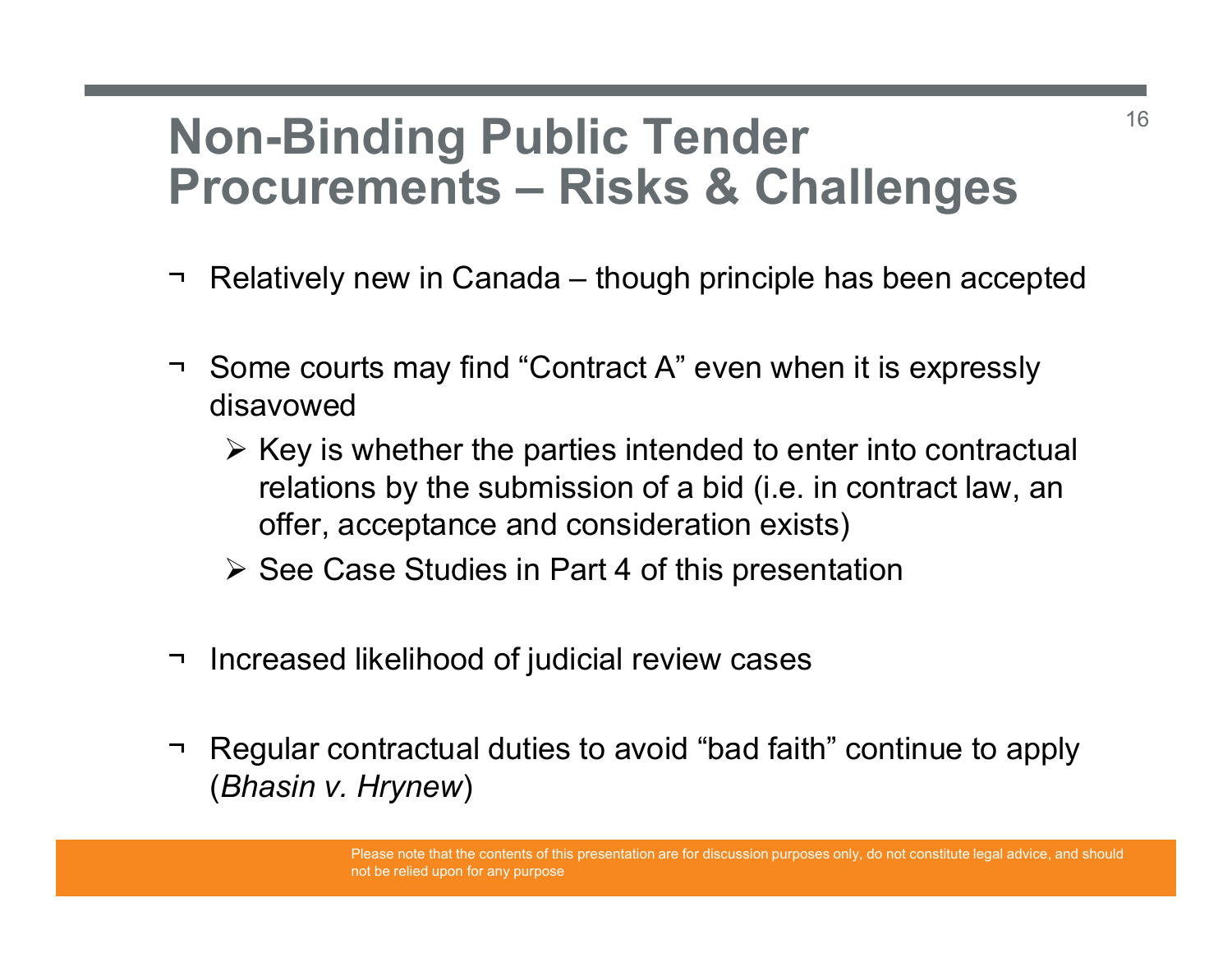### Case Studies

- Case Studies<br>→ Two recent cases illustrate diligence required<br>when setting out to conduct a non-binding<br>public tender procurement and to avoid a when setting out to conduct a non-binding public tender procurement and to avoid a binding public tender procurement When setting out to conduct a non-binding<br>public tender procurement and to avoid a<br>binding public tender procurement<br>The Marine Atlantic - the "Landmine" RFP<br>The "Stealth" RFP
- ¬ Marine Atlantic the "Landmine" RFP
-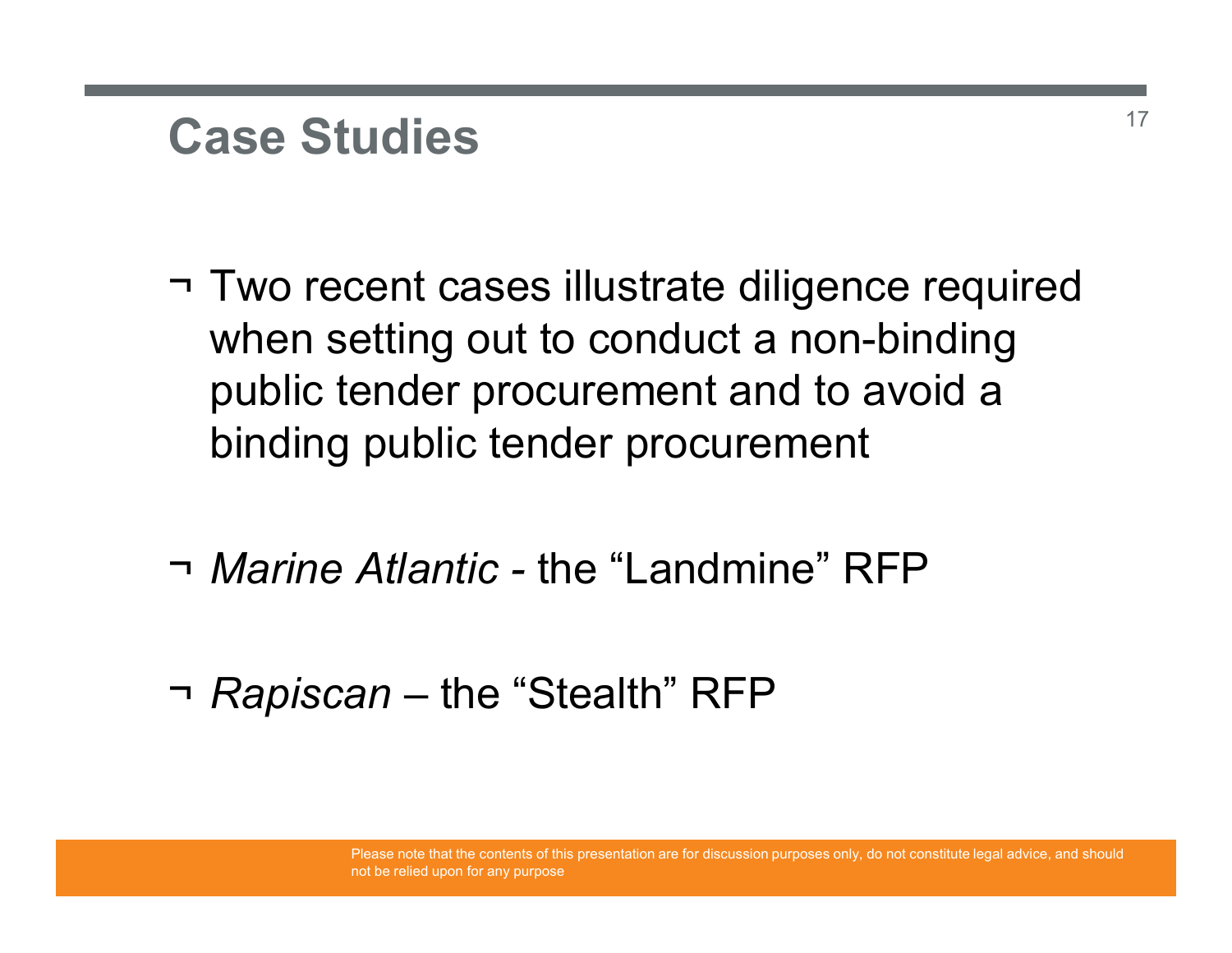# Marine Atlantic – the Landmine RFP

### Topsail Shipping Company Ltd. v. Marine Atlantic Inc. 2013 NLTD(G) 163 **Marine Atlantic — the Landmine RFP**<br> **Topsail Shipping Company Ltd. v. Marine Atlantic Inc. 2013 NLTD(G)**<br> **Topsail Shipping Company Ltd. v. Marine Atlantic Inc. 2013 NLTD(G)**<br>
The Province was considering taking over th

- and Labrador
- **Marine Atlantic the Landmine RFP**<br> **Topsail Shipping Company Ltd. v. Marine Atlantic Inc. 2013 NLTD(G)**<br> **The Province Was considering taking over the service, so Marine Atlantic did not<br>
The Province was considering t** want to issue a public tender call for a long-term contract; instead, it asked three providers to submit proposals for a short-term arrangement Marine Atlantic — the Landmine RFP<br>
Topsail Shipping Company Ltd. v. Marine Atlantic Inc. 2013 NLTD(G)<br>
163<br>
Tharine Atlantic, a federal Crown corporation, ran ferry services in Newfoundland<br>
and Labrador<br>
The Province wa Topsail Shipping Company Ltd. v. Marine Atlantic Inc. 2013 NLTD(G)<br>
Topsail Shipping Company Ltd. v. Marine Atlantic Inc. 2013 NLTD(G)<br>
The Marine Atlantic, a federal Crown corporation, ran ferry services in Newfoundland<br>
- 
- alleging that Marine Atlantic had engaged in contract discussions with its competitor during the bid process
	- $\triangleright$  Marine Atlantic brought a summary dismissal motion on the grounds that the solicitation was not an RFP, and no duty of fairness under Contract A was owed
	- $\triangleright$  Topsail argued there was a Contract A because it was one of the prequalified bidders and was owed a duty of fairness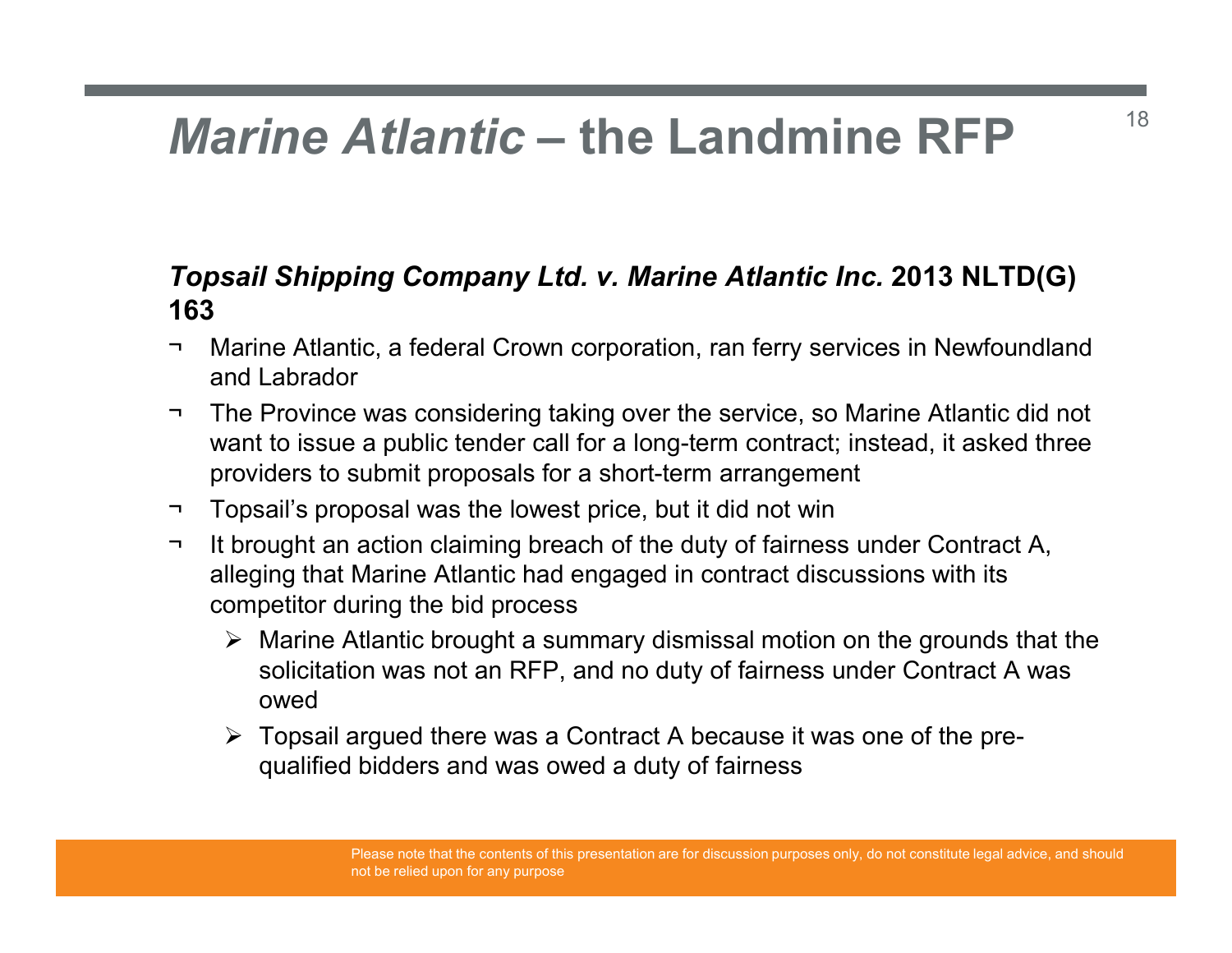# *Marine Atlantic* – the Landmine RFP  $\frac{1}{19}$

- **Marine Atlantic the Landmine RFP**<br>  $\rightarrow$  The court found the RFP terms were unclear, and considered 13<br>
factors that determine whether the bidding process created<br>
Contract A and the corresponding duty of fairness : factors that determine whether the bidding process created Contract A and the corresponding duty of fairness : **Trine Atlantic — the Land<br>The court found the RFP terms were uncleators that determine whether the bidding<br>Contract A and the corresponding duty of<br>1. The irrevocability of bids<br>2. The formality of the process<br>3. Whether Prine Atlantic - the Landm**<br>The court found the RFP terms were unclear<br>actors that determine whether the bidding p<br>Contract A and the corresponding duty of fai<br>1. The irrevocability of bids<br>2. The formality of the process **Prime Atlantic — the Landmine RFP**<br>The court found the RFP terms were unclear, and considere<br>actors that determine whether the bidding process created<br>Contract A and the corresponding duty of fairness :<br>1. The irrevocabil **Example: A Solution 1.1 Whether and Solution State of the Canadian State Contract A and the corresponding duty of fairnes<br>
2. The irrevocability of bids<br>
2. The formality of the process<br>
3. Whether bids are solicited from** From **Atlantic — the Landmine RFP**<br>The court found the RFP terms were unclear, and consider<br>actors that determine whether the bidding process created<br>Contract A and the corresponding duty of fairness :<br>1. The irrevocabili Transfer and the RFP terms were unclear, and considers the court found the RFP terms were unclear, and considered actors that determine whether the bidding process creadint at and the corresponding duty of fairness :<br>1. T The court found the RFP terms were unclear, and consident<br>actors that determine whether the bidding process creat<br>contract A and the corresponding duty of fairness :<br>1. The irrevocability of bids<br>2. The formality of the pr The court found the RFP terms were unclear, and consident to the statement of A and the corresponding duty of fairness :<br>
1. The irrevocability of bids<br>
2. The formality of the process<br>
3. Whether bids are solicited from s The court found the KFP terms were unclear, and considerer<br>actors that determine whether the bidding process created<br>Contract A and the corresponding duty of fairness :<br>1. The irrevocability of bids<br>2. The formality of the actors that determine whether the bidding process created<br>
2. The irrevocability of bids<br>
2. The formality of the process<br>
3. Whether bids are solicited from selected parties<br>
4. Whether the identity of bidders is confiden
	-
	-
	-
	-
	-
	-
	-
	-
	-
	-
	- Contract A and the corresponding duty of fairness :<br>1. The irrevocability of bids<br>2. The formality of the process<br>3. Whether bids are solicited from selected parties<br>4. Whether there is a deadline for submitting bids<br>6. Wh 1. The irrevocability of bids<br>
	2. The formality of the process<br>
	3. Whether their dentity of bidders is confidential<br>
	5. Whether there is a deadline for submitting bids<br>
	6. Whether a security deposit is required<br>
	7. Whether
	-
	-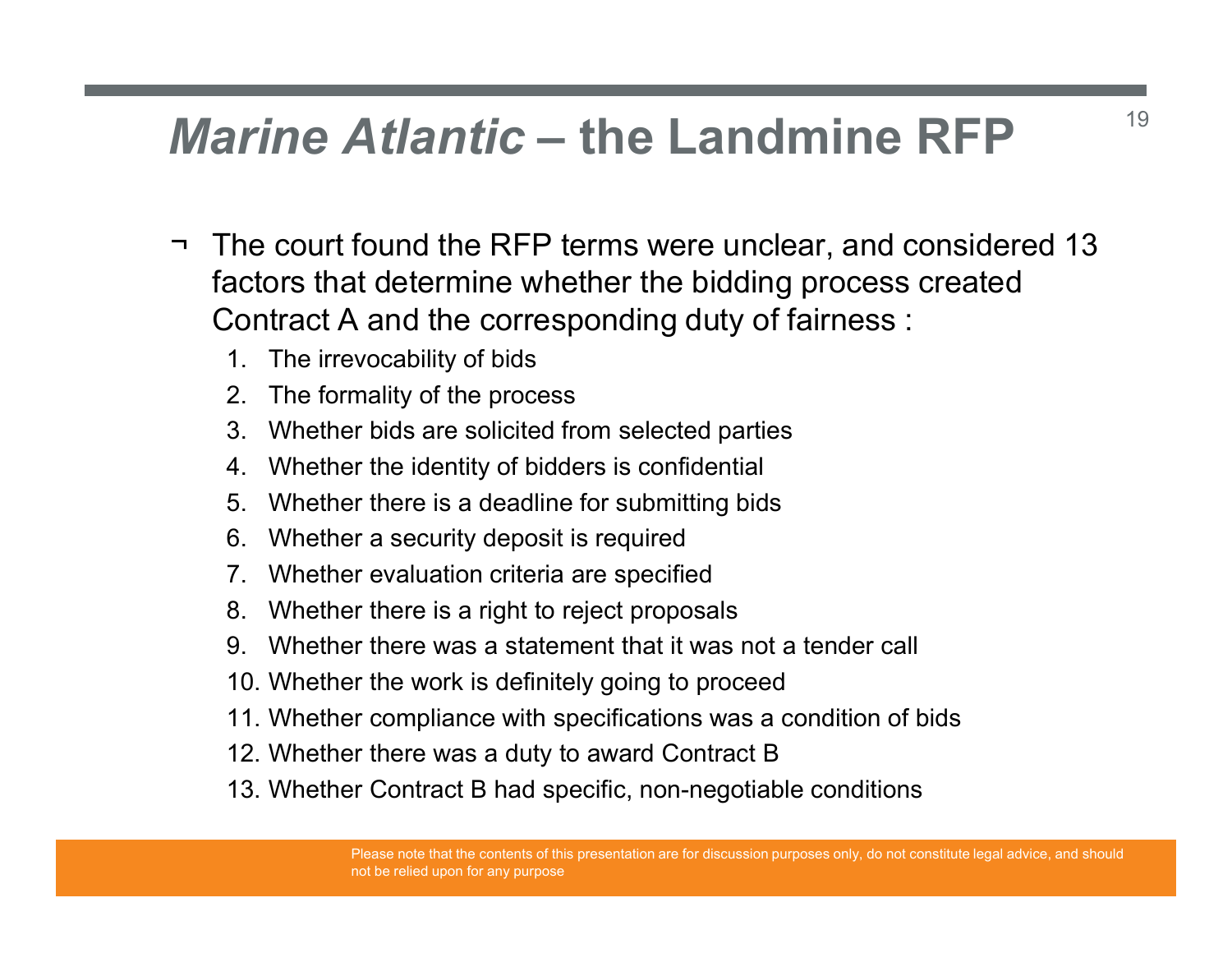### Marine Atlantic – the Landmine RFP

- **Marine Atlantic the Landmine RFP**<br>  $\rightarrow$  Notwithstanding that the solicitation lacked many of the key<br>
Contract A indicators, the court concluded that there was a<br>
Contract A, and a corresponding duty of fairness Contract A indicators, the court concluded that there was a Contract A, and a corresponding duty of fairness **Marine Atlantic – the Landmine RFP**<br>  $\rightarrow$  Notwithstanding that the solicitation lacked many of the key<br>
Contract A indicators, the court concluded that there was a<br>
Contract A, and a corresponding duty of fairness<br>  $\rightarrow$  → Notwithstanding that the solicitation lacked many of the key<br>Contract A indicators, the court concluded that there was a<br>Contract A, and a corresponding duty of fairness<br>→ Potential issue – someone picked up the phone a Notwithstanding that the solicitation lacked many of the key<br>
Contract A indicators, the court concluded that there was a<br>
Contract A, and a corresponding duty of fairness<br>
Potential issue – someone picked up the phone at Contract A indicators, the court concluded that there was a<br>Contract A, and a corresponding duty of fairness<br>Potential issue – someone picked up the phone at an early st<br>nd created an effective pre-qualification<br>The ambig
- and created an effective pre-qualification
- following implied terms: Contract A, and a corresponding duty of fairness<br>
Potential issue – someone picked up the phone at an early stage<br>
and created an effective pre-qualification<br>
The ambiguities in the documents allowed the Court to read in
	-
	-
	-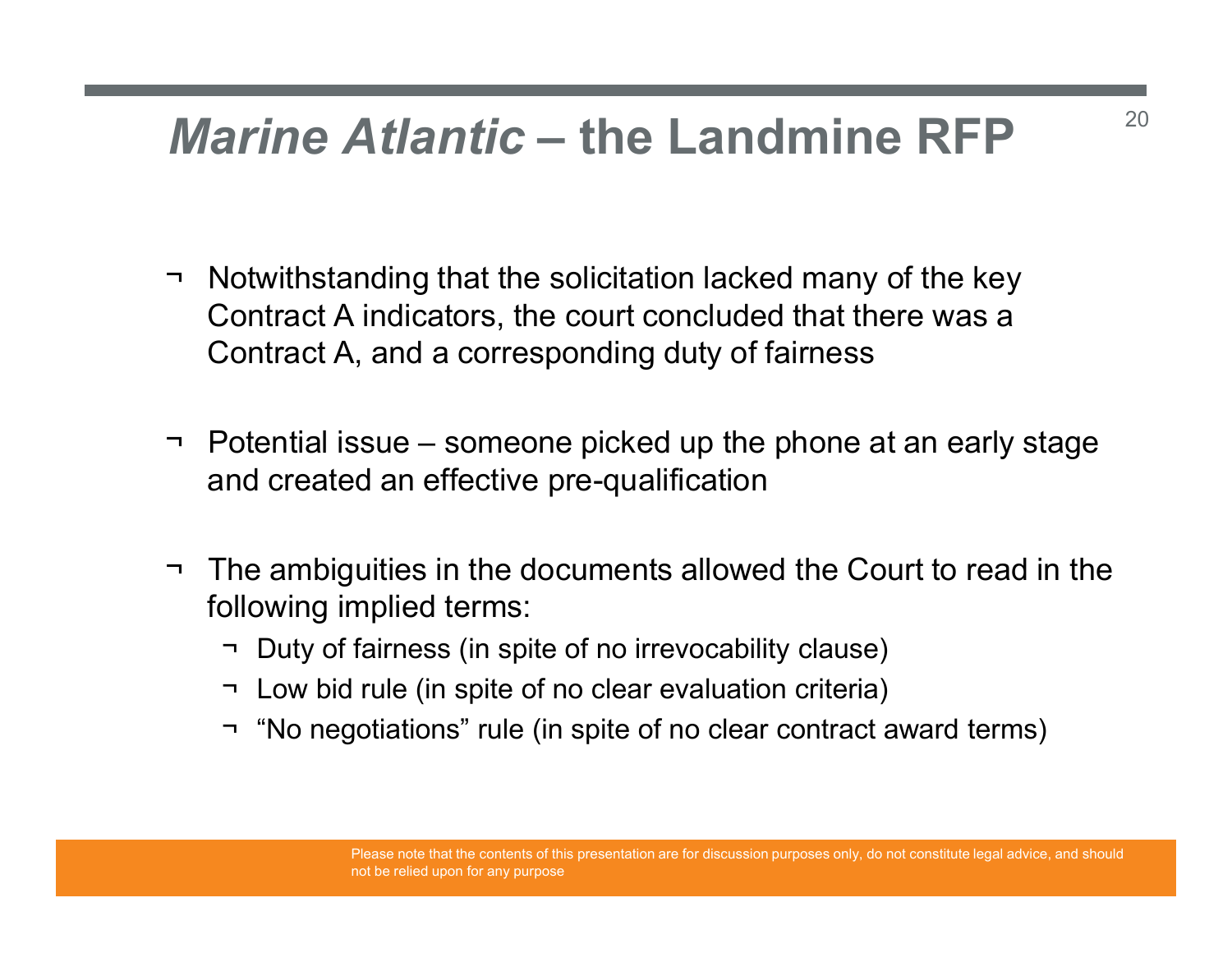# Rapiscan – Stealth Contract A Rapiscan Systems, Inc. v. Canada (Attorney General),<br>  $\sim$  CATSA issued non-Contract A solicitation for airport screening equipme<br>  $\sim$  Contract Review Committee created and published a Request For Inform<br>  $\geq$  Submissio

- 
- Rapiscan Systems, Inc. v. Canada (Attorney General), 2014 FC 68<br>
Rapiscan Systems, Inc. v. Canada (Attorney General), 2014 FC 68<br>
 CATSA issued non-Contract A solicitation for airport screening equipment in 2010<br>
 Contr **Rapiscan Systems, Inc. v. Canada (Attorney General), 2014 FC 68<br>
Prepiscan Systems, Inc. v. Canada (Attorney General), 2014 FC 68<br>
The CATSA issued non-Contract A solicitation for airport screening equipment in 2010<br>
The Provided and Scheme Contract A**<br> **Rapiscan Systems, Inc. v. Canada (Attorney General), 2014 FC 68**<br>
The CATSA issued non-Contract A solicitation for airport screening equipment in 2010<br>
The CATSA issued non-Contract A so **Submissions Also stated that CONTRACT**<br>
Accan Systems, Inc. v. Canada (Attorney General), 2014 FC 68<br>
ATSA issued non-Contract A solicitation for airport screening equipment in 2010<br>
Montract Review Committee created and published a
	- $\triangleright$  Request for Submissions specifically stated that a response to the Request for Submissions did not constitute the formation of Contract A.
	- accept submissions that failed to meet any of the stated requirements
- 
- **Rapiscan Systems, Inc. v. Canada (Attorney General), 2014 FC 68**<br>
A CATSA issued non-Contract A solicitation for airport screening equipment in 2010<br>
The CATSA issued non-Contract A solicitation for airport screening equ the highest in all categories
	- $\triangleright$  However, the Smiths model was not certified by the American Transportation Safety Administration, a known minimum requirement
	- $\triangleright$  This information was not before the Board at the time of their decision
- 
- **Rapiscan Systems, Inc. v. Canada (Attorney General), 2014 FC 68**<br>
TCATSA issued non-Contract A solicitation for airport screening equipment in 2010<br>
Contract Review Committee created and published a Request For Informati However, the "three views" requirement was (a) not known to the bidders and (b) was a weighted requirement, not a minimum requirement; which could not be properly applied to remove the Rapiscan submission from the Board's consideration A issued non-Contract A solicitation for airport screening equipment in 2010<br>
and the Rapide of trainmissions specifically stated that a response to the Request for Submissions did not constitute the prequest for Submissi Ontact Review Committee created and published a Request For Information, followed Submissions<br>
⇒ Request for Submissions specifically stated that a response to the Request for Submissi<br>
⇒ Mas stated that CATSA was not o Sourissions specifically stated that a response to the Request for Submissions did not constitute the<br>
formation of Contract A.<br>
Also stated that CATSA was not obliged to follow a competitive bid process, and that it r
	-
- 
-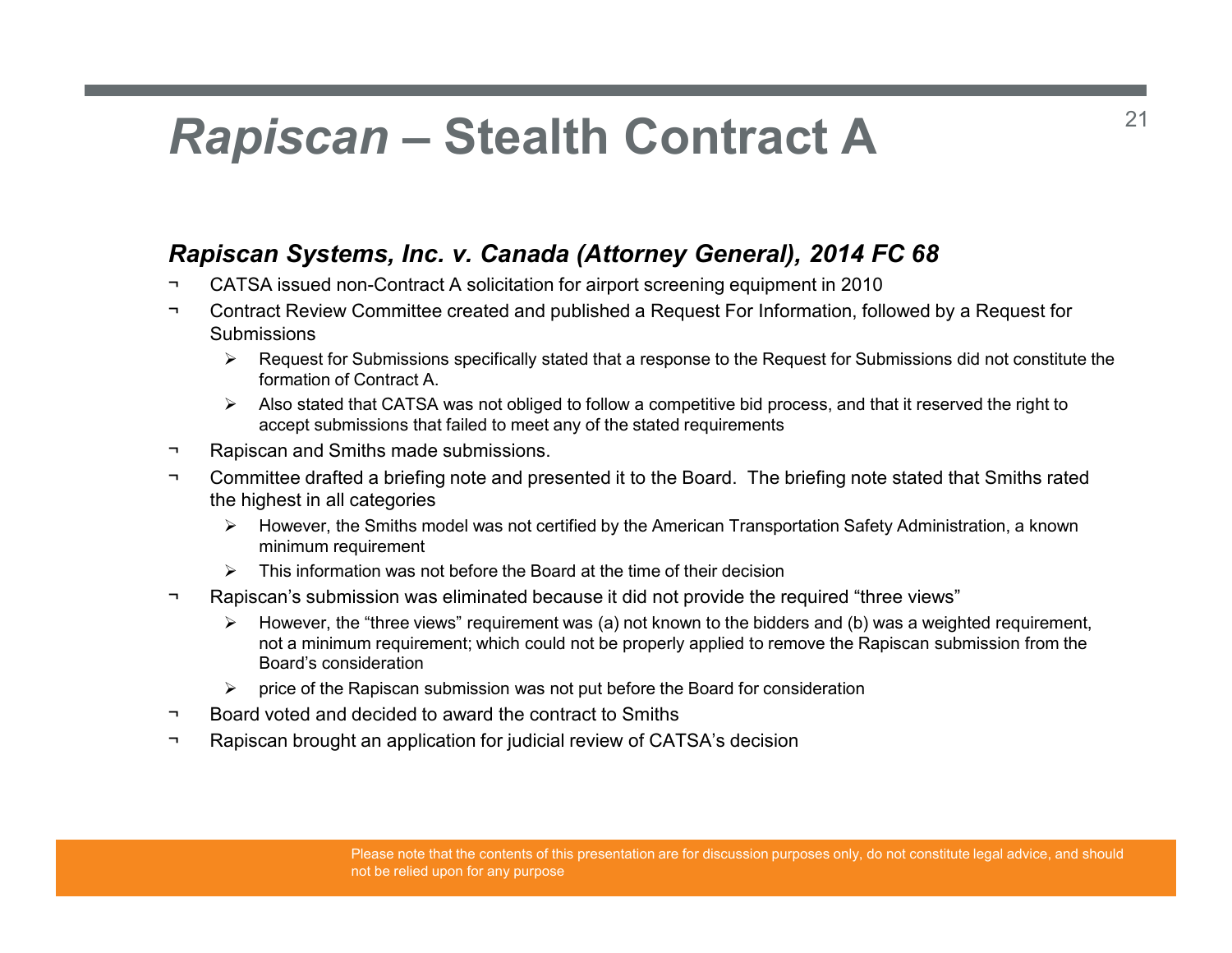# Rapiscan – Stealth Contract A

- Rapiscan Stealth Contract A<br>
The court found that CATSA was subject to judicial review and owed an administrative law<br>
The court found that CATSA was subject to judicial review and owed an administrative law<br>
The court a duty of procedural fairness
- standard
- **Rapiscan Stealth Contract A**<br>
The court found that CATSA was subject to judicial review and owed an administrative law<br>  $\frac{1}{2}$ <br>  $\frac{1}{2}$ <br>  $\frac{1}{2}$ <br>  $\frac{1}{2}$ <br>  $\frac{1}{2}$ <br>  $\frac{1}{2}$ <br>  $\frac{1}{2}$ <br>  $\frac{1}{2}$ <br>  $\frac{1}{2}$ <br> **Rapiscan – Stealth Contract A**<br>
The court found that CATSA was subject to judicial review and owed an administrative law<br>
duty of procedural fairness<br>
The court also found that the manner in which the procurement was con implied created a de facto unfairness to bidders procedurally Rapiscan — Stealth Contract A<br>
The court found that CATSA was subject to judicial review and owed an administrative lave<br>
out also found that the manner in which the procurement was conducted violated this<br>
standard<br>
A key The court found that CATSA was subject to judicial review and owed an administrative law<br>
duty of procedural fairness<br>
The court fuso found that the manner in which the procurement was conducted violated this<br>
standard<br>
Th The court found that CATSA was subject to judicial review and owed an administrative law<br>
duty of procedural fairness<br>
Tourt also found that the manner in which the procurement was conducted violated this<br>
standard<br>
The l The court found that CATSA was subject to judicial review and owed an administrative law<br>thy of procedural fairness<br>court also found that the manner in which the procurement was conducted violated this<br>tandard<br>key compone he court found that CATSA was subject to judicial review and owed an administrative law<br>tity of procedural fairness<br>ourt also found that the manner in which the procurement was conducted violated this<br>landard<br>wave componen uty of procedural fairness<br>
our also found that the manner in which the procurement was conducted violated this<br>
key component to the decision was the closing off of the Contract A remedies – which court<br>
pulled created a
- 

- - Contract A created unfairness
	- requirement for an open process
	- bidders by management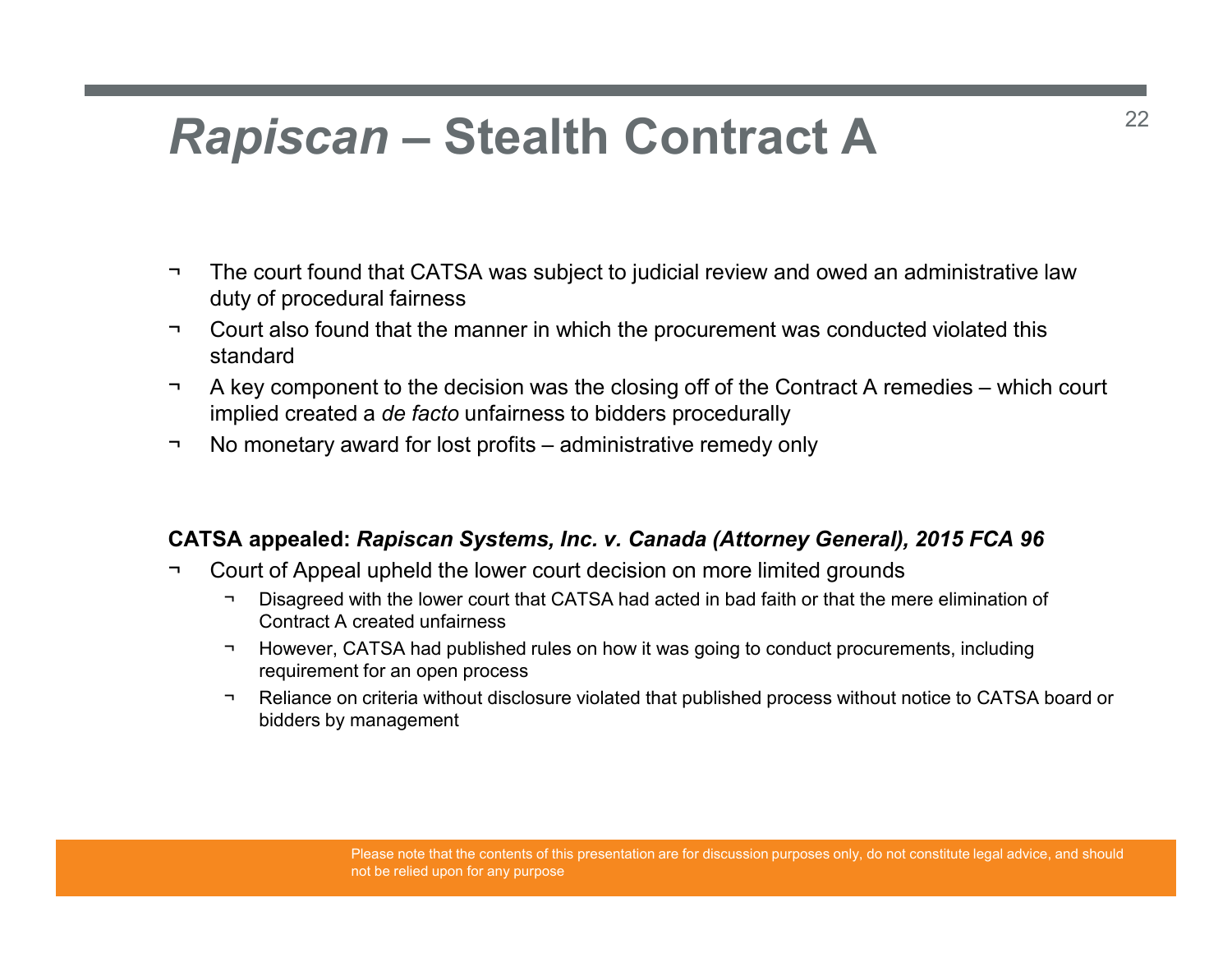### Recommendations

- ¬ Be reasonable Contracting out of Contract A should be a shield, not a sword. Best practice is to try to act as though bound by Contract A if possible **Example FRECOMMENT REGOMMENT SURFERENT SURFERENCEST SOMETHEREN SURFERENCES SOMETHEREN SURFERENCEST SOMETHEREN SURFERENCEST SURFERENCEST SURFERENCEST SURFERENCEST SURFERENCEST SURFERENCEST SURFERENCEST SURFERENCEST SURFER**
- performance based rather than outcome based, which also allows for creative solutions  $\overline{\phantom{a}}$  Be reasonable - Contracting out or Contract A should<br>be a shield, not a sword. Best practice is to try to act<br>as though bound by Contract A if possible<br> $\overline{\phantom{a}}$ <br>Where possible, frame your solicitations as<br>p → Where possible, frame your solicitations as<br>performance based rather than outcome based, which<br>also allows for creative solutions<br>→ Leave latitude for negotiations in your solicitations<br>→ Be aware of existing rules and
- 
- government entities and applicable law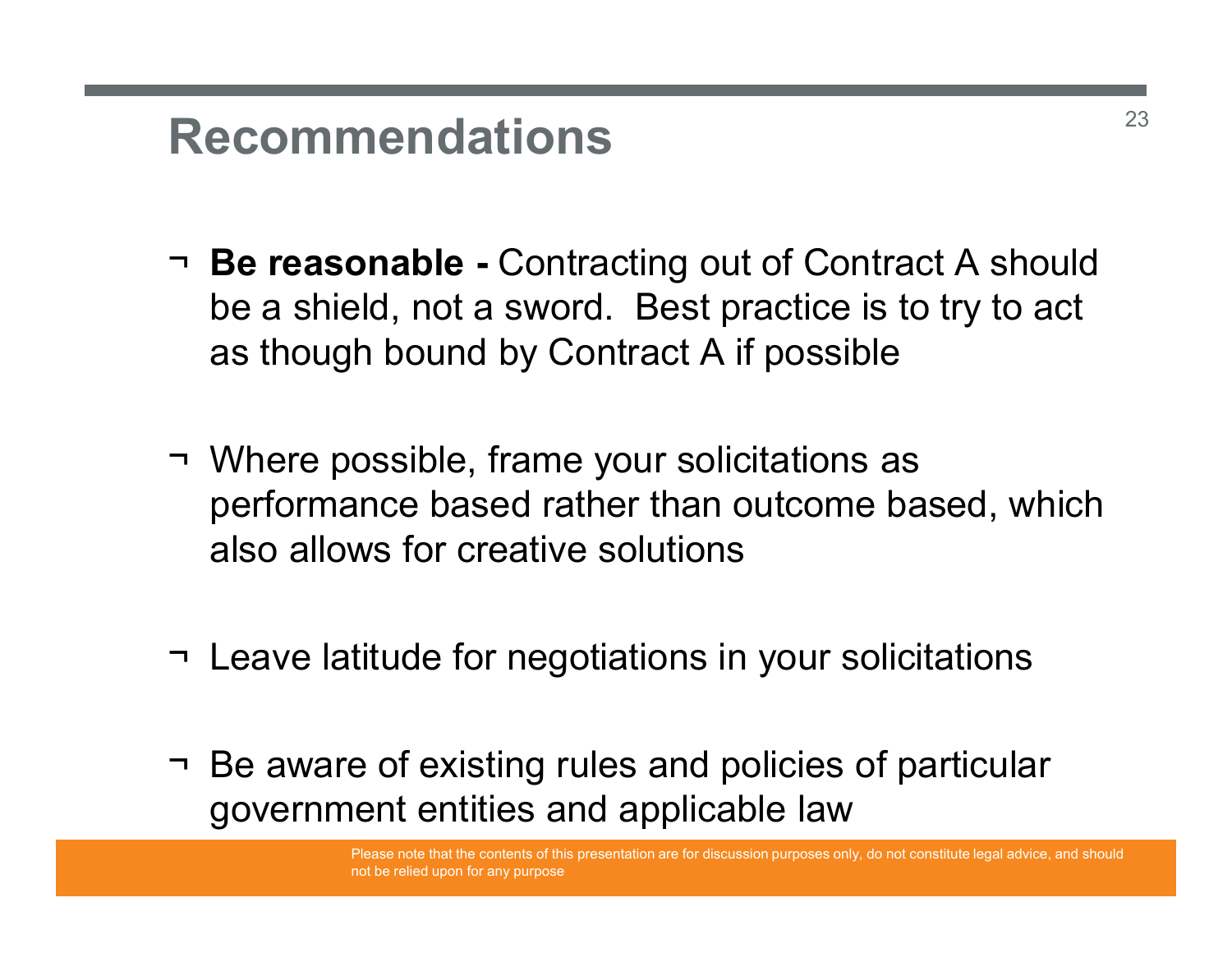### 3. Trade Treaty Compliance

- 
- **3. Trade Treaty Compliance**<br>
→ Major Treaties impacting AB/BC Entities<br>
→ Canada-European Union Comprehensive<br>
 Economic and Trade Agreement ("CETA") Trade Treaty Compliance<br>
Major Treaties impacting AB/BC Entities<br>
The Canada-European Union Comprehensive<br>
Economic and Trade Agreement ("CETA") Economic and Trade Agreement ("CETA")
	- Trade Treaty Compliance<br>
	Major Treaties impacting AB/BC Entities<br>
	→ Canada-European Union Comprehensive<br>
	Economic and Trade Agreement ("CETA")<br>
	→ Canadian Free Trade Agreement ("CFTA")<br>
	→ NWPTA Trade Treaty Complian<br>
	Major Treaties impacting AB/<br>
	T Canada-European Union Co<br>
	Economic and Trade Agreen<br>
	T Canadian Free Trade Agreen<br>
	T NWPTA<br>Strong procurement chapters
- → Major Treaties impacting AB/BC Entities<br>
→ Canada-European Union Comprehensive<br>
Economic and Trade Agreement ("CETA")<br>
→ Canadian Free Trade Agreement ("CFTA")<br>
→ NWPTA<br>
→ Strong procurement chapters includes<br>
coverag coverage of provincial and municipal entities
- → Canada-European Union Comprehensive<br>
Economic and Trade Agreement ("CETA")<br>
→ Canadian Free Trade Agreement ("CFTA")<br>
→ NWPTA<br>
→ Strong procurement chapters includes<br>
coverage of provincial and municipal entities<br>
→ I entities that meet or exceed rigor of Contract A → Canadian Free Trade Agreement ("CFTA")<br>→ NWPTA<br>→ Strong procurement chapters – includes<br>coverage of provincial and municipal entities<br>→ Imposes significant obligations on those<br>entities that meet or exceed rigor of Cont
-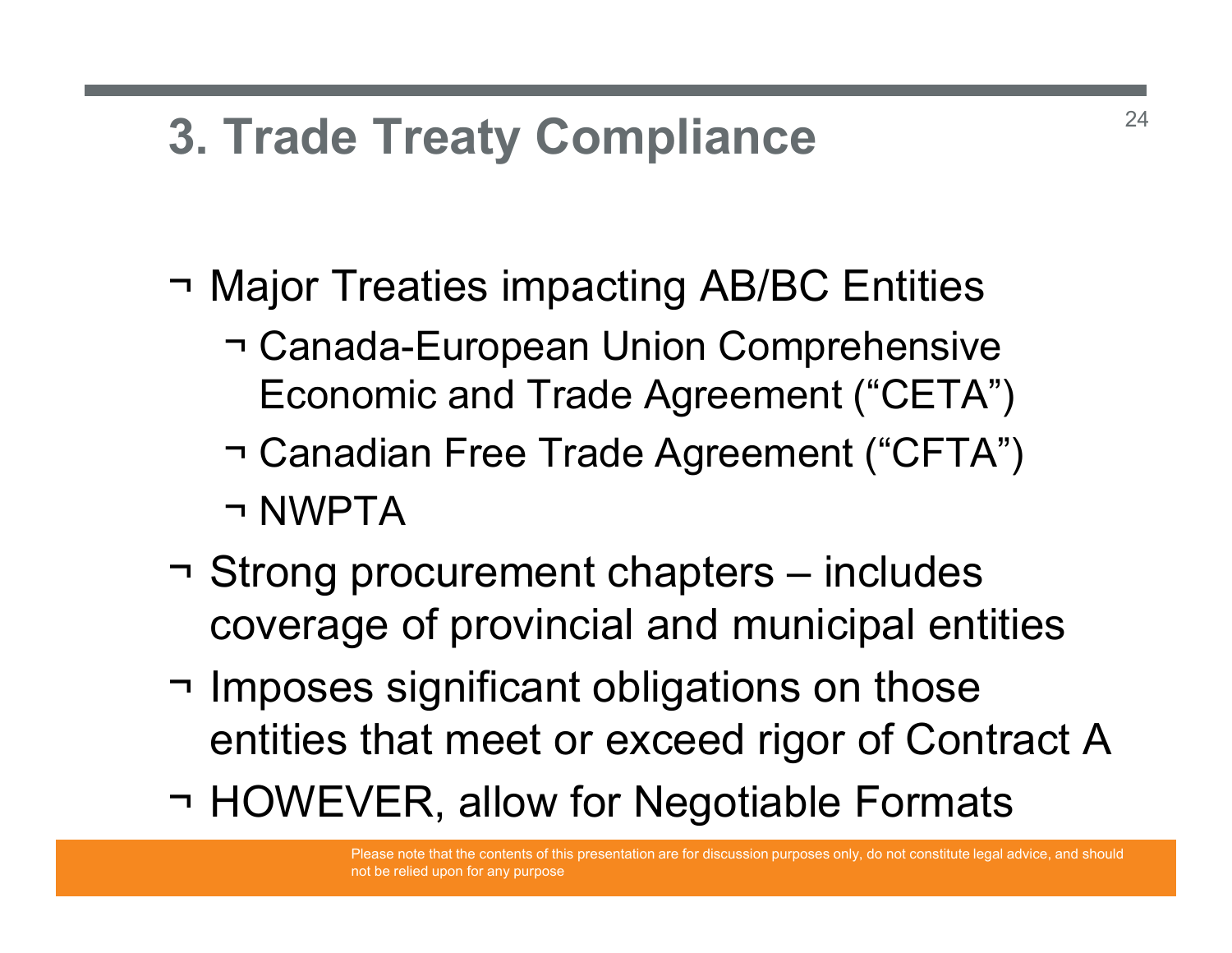# CFTA & CETA - Overview

- CFTA & CETA Overview<br>
The Provide a "statutory backbone" for<br>
procurement that is common in other registion procurement that is common in other regions.
- CFTA & CETA Overview<br>
→ Provide a "statutory backbone" for<br>
procurement that is common in other regions.<br>
→ Incorporated by reference through regulation<br>
and government policy directives/MOUs with<br>
crown entities and government policy directives/MOUs with crown entities.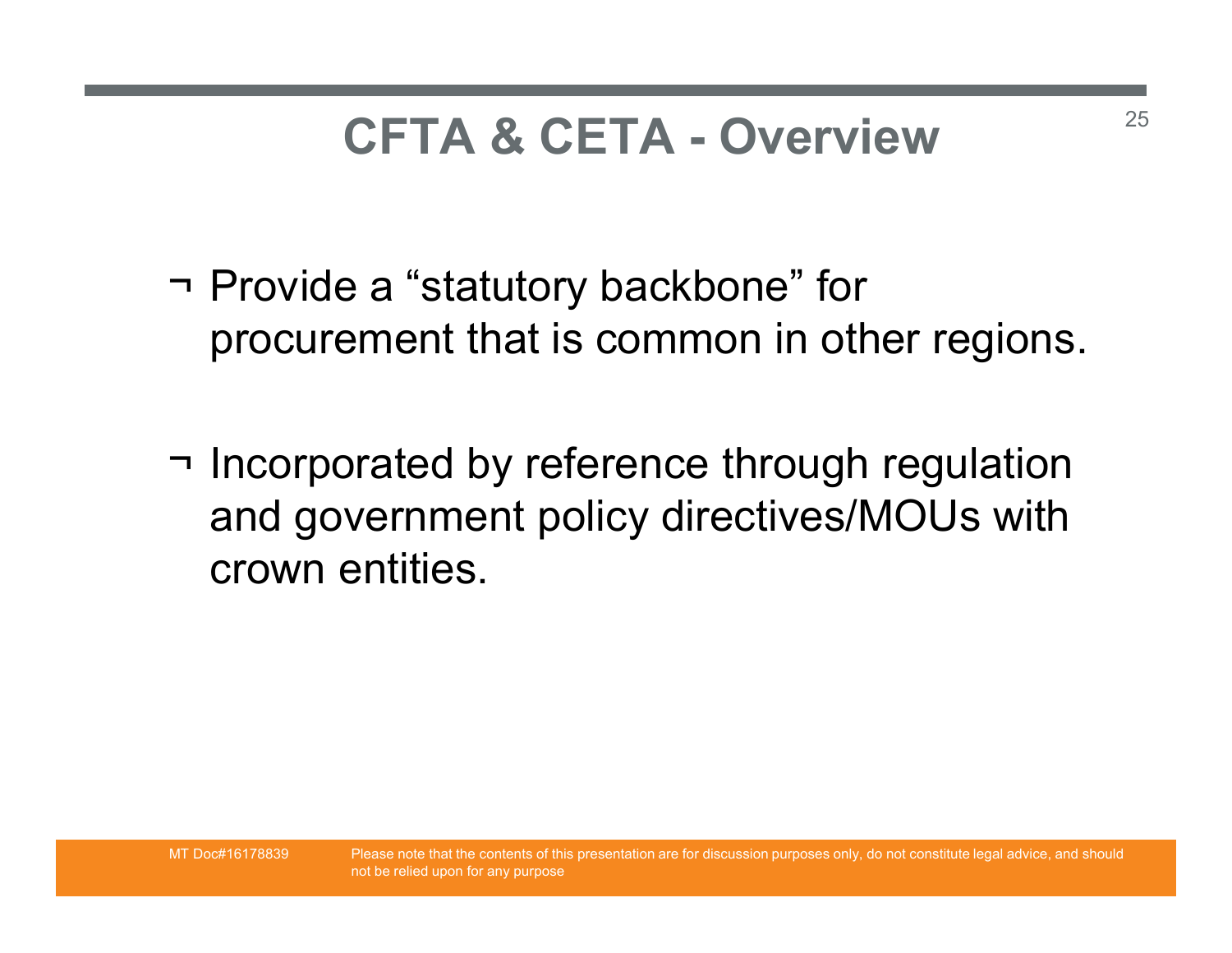### Procurement Under CETA/CFTA Broadening the Net Procurement Under CETA/CFTA<br>Broadening the Net<br>Public Procurement<br>The Canada: over \$200 billion annually<br>The Alberta: multi-billion dollar spend annually (heavily<br>sourced from small and medium-sized firms) **Procurement Under CETA/CFTA**<br> *Broadening the Net*<br> **• Canada: over \$200 billion annually**<br>
→ Alberta: multi-billion dollar spend annually (heavily<br>
sourced from small and medium-sized firms)<br>
→ ----

#### ¬ Public Procurement

- 
- sourced from small and medium-sized firms) Broadening the Net<br>
Public Procurement<br>
→ Canada: over \$200 billion annually<br>
→ Alberta: multi-billion dollar spend annually (heavily<br>
sourced from small and medium-sized firms)<br>
CETA<br>
→ Creates one for the largest free t **Procurement**<br>
→ Canada: over \$200 billion annually<br>
→ Alberta: multi-billion dollar spend annually (heavily<br>
sourced from small and medium-sized firms)<br>
CETA<br>
→ Creates one for the largest free trade areas in the world<br> ic Procurement<br>
Manada: over \$200 billion annually<br>
Iberta: multi-billion dollar spend annually (heavily<br>
ourced from small and medium-sized firms)<br>
A<br>
Freates one for the largest free trade areas in the words of Sep 21, Procurement<br>
nada: over \$200 billion annually<br>
erta: multi-billion dollar spend annually (heavily<br>
urced from small and medium-sized firms)<br>
pates one for the largest free trade areas in the<br>
of Sep 21, 2017, sub-federal e anada: over \$200 billion annually<br>
Iberta: multi-billion dollar spend annually (heavily<br>
ourced from small and medium-sized firms)<br>
A<br>
Freates one for the largest free trade areas in the world<br>
s of Sep 21, 2017, sub-fede

#### ¬ CETA

- 
- -
	- across Canada and from 28 EU countries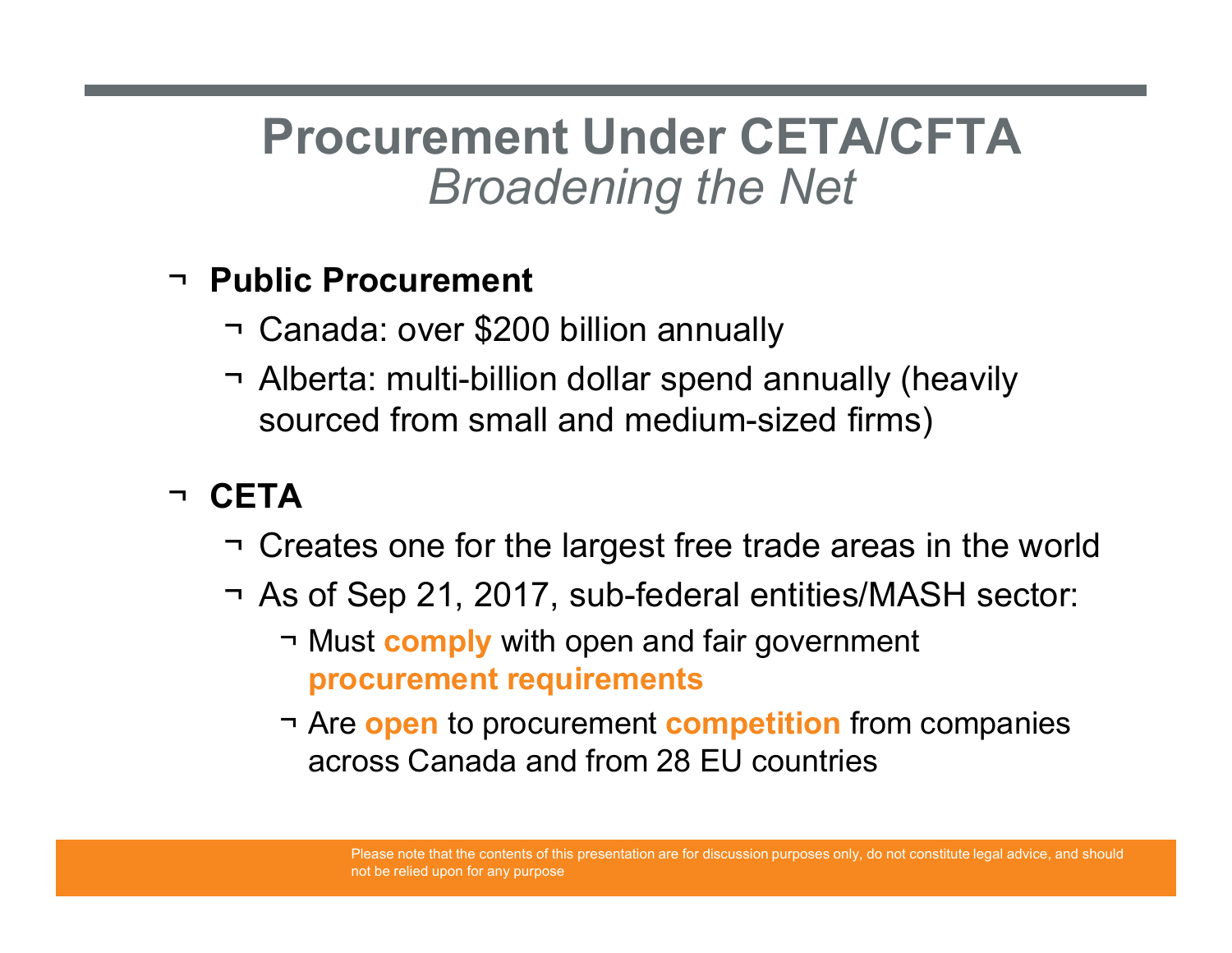### Procurement Trade Agreements Spaghetti Bowl

| <b>Procurement Trade Agreements</b><br><b>Spaghetti Bowl</b> |                                                                                                                                                      |                                             |                                                                        |  |  |  |  |
|--------------------------------------------------------------|------------------------------------------------------------------------------------------------------------------------------------------------------|---------------------------------------------|------------------------------------------------------------------------|--|--|--|--|
|                                                              |                                                                                                                                                      |                                             |                                                                        |  |  |  |  |
| <b>New West Trade</b><br>Partnership<br>Agreement            | BC, Alberta, Saskatchewan (Manitoba as of Jan 2019)<br>provincial and MASH sector procurement being bid on<br>by suppliers from these provinces      |                                             | State to state, and private<br>party dispute resolution                |  |  |  |  |
| <b>Canadian Free Trade</b><br>Agreement ("CFTA")             | Federal, provincial and <b>MASH sector</b> procurement<br>being bid on by Canadian suppliers and commenced<br>on or after July 1, 2017               |                                             | CITT (federal contracts)<br>Provincial mechanisms<br>(other contracts) |  |  |  |  |
| Canada-U.S.<br>Agreement on Gov.<br>Procurement              | Provincial procurement (except Nunavut) being bid on<br>by US suppliers                                                                              | Crown corporations                          | Provincial mechanism                                                   |  |  |  |  |
| <b>NAFTA</b>                                                 | Federal contracts being bid on by US, Canadian and<br>Mexican suppliers                                                                              | Sub-federal entities                        | <b>CITT</b>                                                            |  |  |  |  |
| <b>WTO Agreement on</b><br>Gov. Procurement                  | Federal contracts being bid on by Canadian and<br>foreign suppliers from 17 countries and the EU                                                     | Sub-federal entities,<br><b>MASH sector</b> | <b>CITT</b>                                                            |  |  |  |  |
| <b>Trans-Pacific</b><br>Partnership<br>Agreement ("TPP")     | Some "sub-central" government entities' procurement<br>being bid on by Canadian and foreign suppliers from<br>13 countries (future of TPP uncertain) | Municipalities, MASH<br>sector              | CITT (federal contracts)                                               |  |  |  |  |
| <b>CETA</b>                                                  | Federal, provincial, municipal, Crown corporations,<br><b>MASH sector and utility providers procurement being</b>                                    |                                             | CITT (federal contracts)<br>Other contracts: TBD                       |  |  |  |  |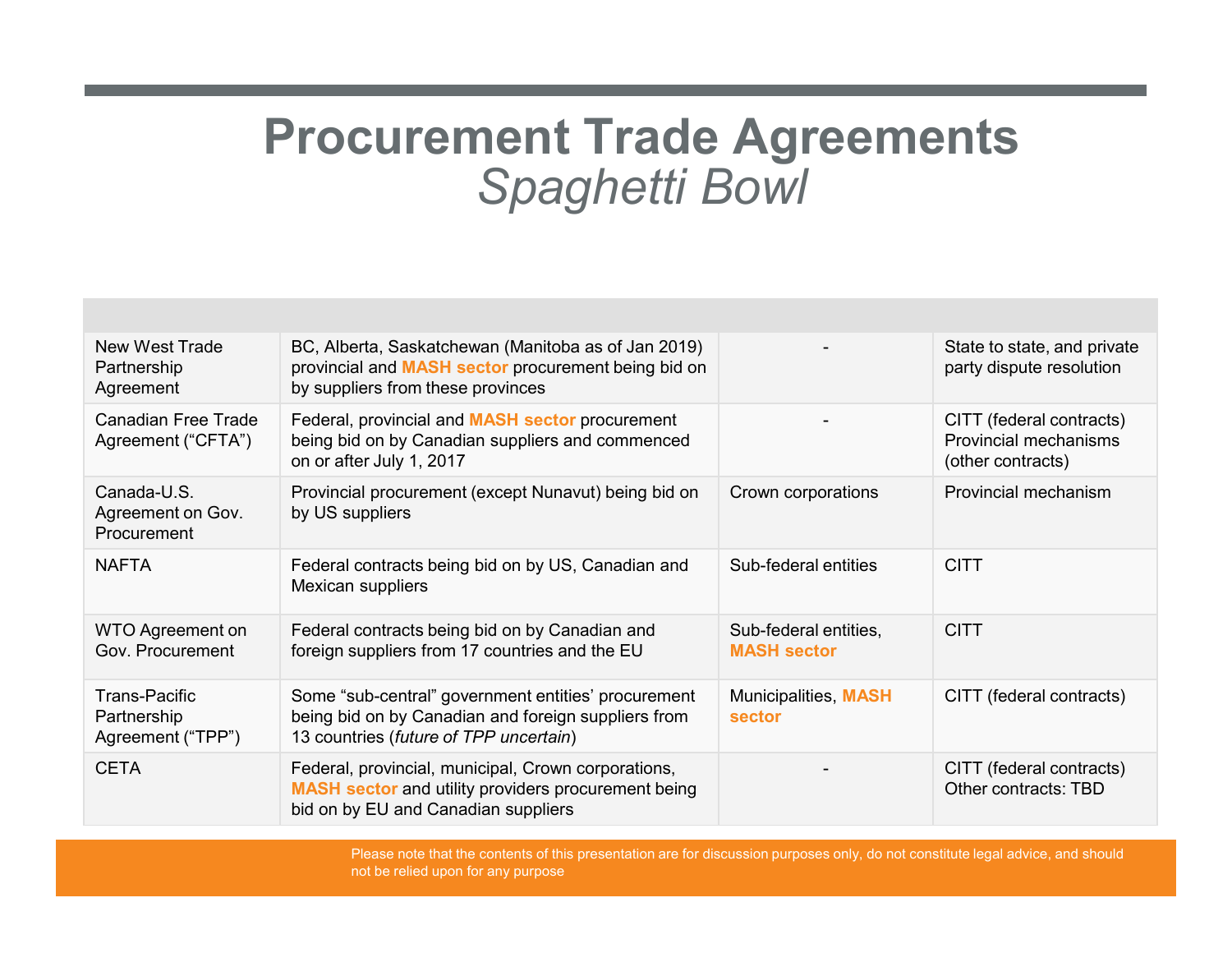## **CETA/CFTA Obligations<br>
Sey Procurement Principles** Key Procurement Principles **CETA/CFTA Obligations**<br> *Key Procurement Principles*<br> **lon-discrimination:** must treat domestic and EU suppliers equally<br>
The May not discriminate against local suppliers based on foreign<br>
The May not use "offsets"<br>
The M **CETA/CFTA Oblic**<br> *Key Procurement P*<br> **lon-discrimination:** must treat domestic a<br>
avourably<br>
The May not discriminate against local supplie<br>
May not use "offsets"<br>
The May not use "offsets"<br>
The May not use "offsets"<br>
T

- ¬ **Non-discrimination:** must treat domestic and EU suppliers equally favourably
	- ownership or foreign ties
	- - $\overline{\bullet}$  C cannot accord a preference for Canadian value-added or limit tendering to Canadian goods, services, or suppliers
- **Transparency:** must publicly publish individual procurement opportunities and contract awards
- **Impartiality:** must conduct procurement and treat complaints in an impartial manner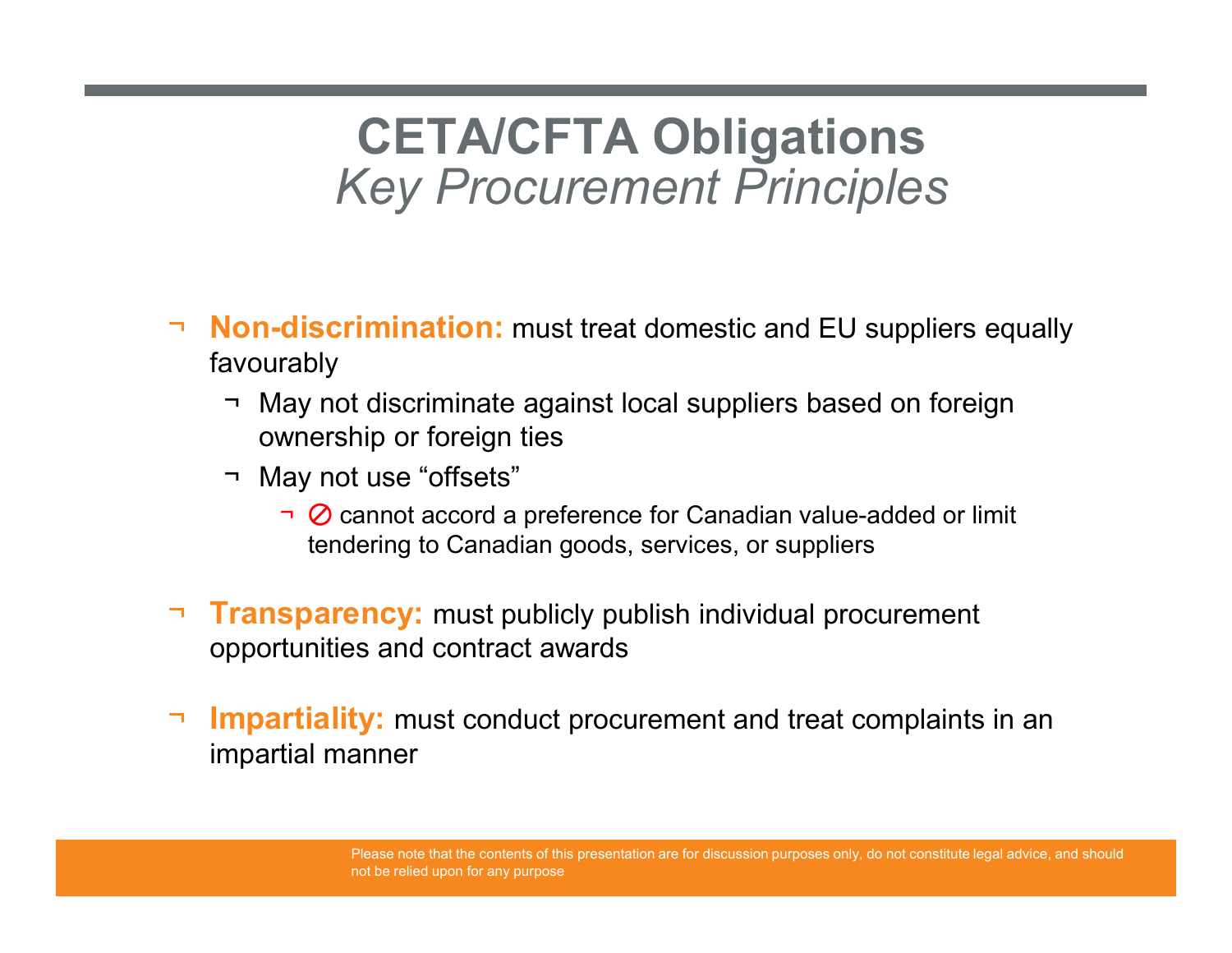### **CETA/CFTA Applicability**<br>Covered Entities Covered Entities **CETA/CFTA App**<br>Covered En<br>
Proad coverage of:<br>
Prederal entities CETA/CFTA Appli<br>Covered Entities<br>Provincial entities<br>The Provincial entities (with narrow excep CETA/CFTA Applicability<br>
Covered Entities<br>
Stroad coverage of:<br>
The Provincial entities<br>
Provincial entities (with narrow exceptions)<br>
The Unprecedented: All publicly-funded MASH entities



What? How much?

- -
	-
	- ¬ Unprecedented: All publicly-funded MASH entities → Federal entities<br>
	→ Provincial entities (with narrow exceptions)<br>
	→ **Unprecedented:** All publicly-funded MASH entities<br>
	→ **Municipalities**<br>
	→ **Academic institutions (incl. universities, colleges)**<br>
	→ **School boards**<br>
	→
		- ¬ Municipalities
		- ¬ Academic institutions (incl. universities, colleges)
		- ¬ School boards
		- ¬ Health and social services agencies (incl. hospitals, health units)
	-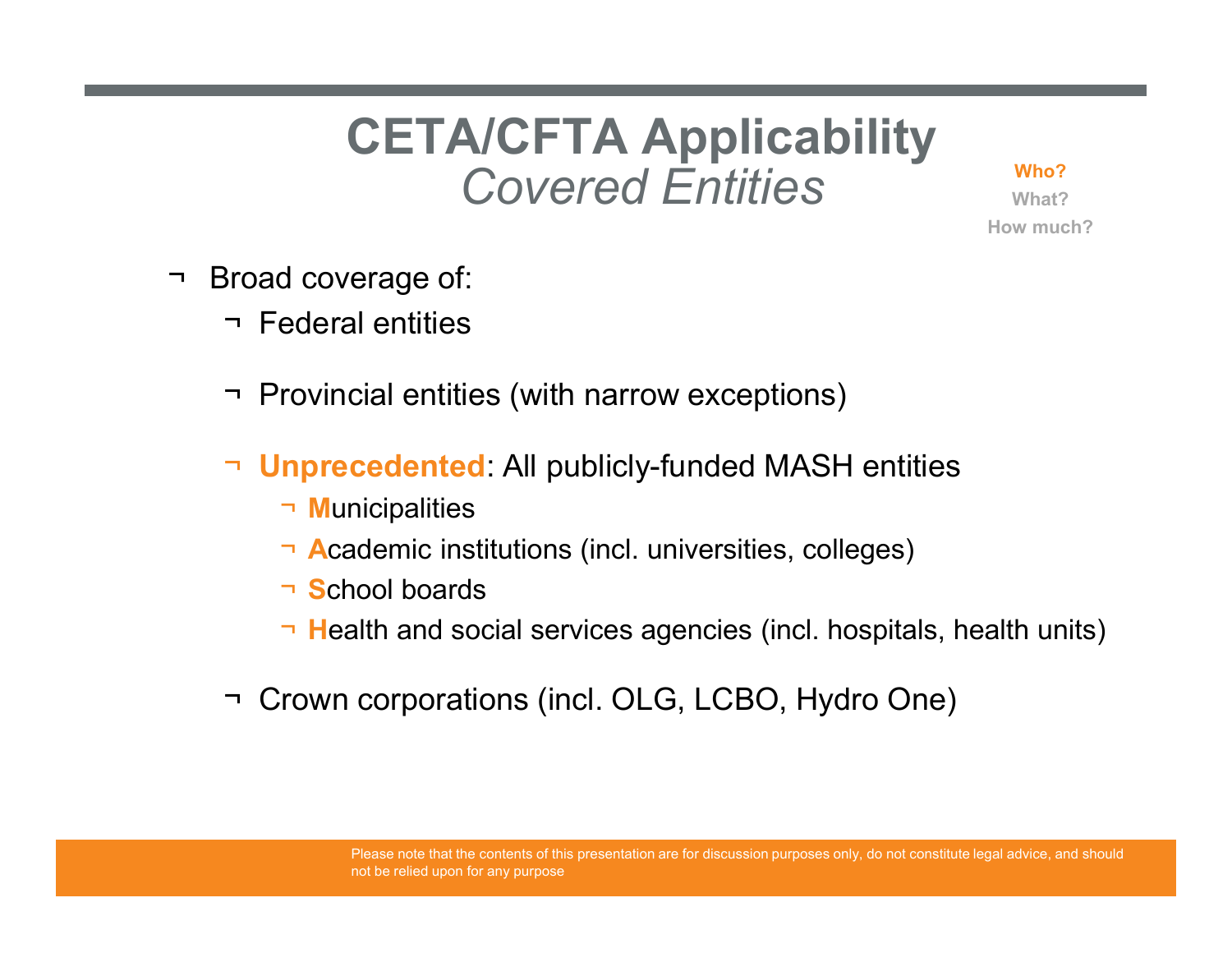## **CETA/CFTA Applicability**<br>Procurement Covered Procurement Covered **CETA/CFTA Applicability**<br>
Procurement Covered<br>
Now much?<br>
Now much?<br>
Now much?<br>
The Procurement for public order and national defense<br>
The Mass transit vehicles (exception allows Ont. and Que. to<br>
The Procurement for publ **CETA/CFTA Applicability**<br>
Procurement Covered<br>
Mass transit vehicles (exception allows Ont. and Que. to<br>
Procurement for public order and national defense<br>
Posts transit vehicles (exception allows Ont. and Que. to<br>
requir

- ¬ All goods, with narrow exceptions:
	-
	- require 25% be allocated to Canadian content)
- ¬ **Services specified** in annex 19-5 for CETA. While CFTA copied Procurement Covered<br>
Number of the state of the state of the state of the state of the state of the state of the ST-<br>
Mass transit vehicles (exception allows Ont, and Que, to<br>
require 25% be allocated to Canadian content)<br> everything is covered. → **All goods**, with narrow exceptions:<br>
→ Procurement for public order and national defense<br>
→ Mass transit vehicles (exception allows Ont. and Que<br>
require 25% be allocated to Canadian content)<br>
→ **Services specified** in ¬ Procurement for public order and national defense<br>¬ Mass transit vehicles (exception allows Ont. and Que. to<br>require 25% be allocated to Canadian content)<br>
Services specified in annex 19-5 for CETA. While CFTA cop<br>
Serv → Mass transit vehicles (exception allows Ont. and C<br>require 25% be allocated to Canadian content)<br>
→ **Services specified** in annex 19-5 for CETA. While C<br>CETA's obligations, it did NOT include an Annex – so<br>
everything i
- -
-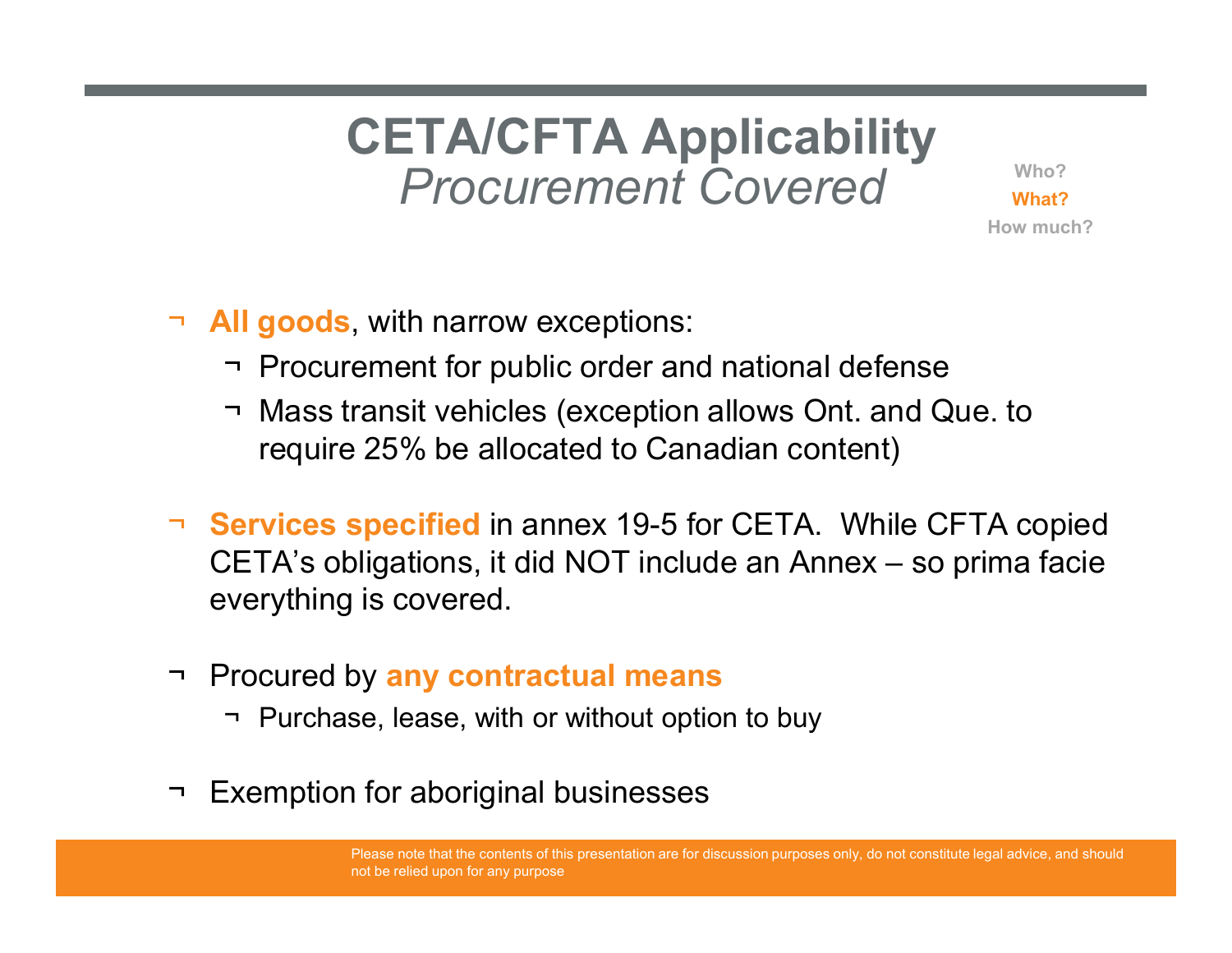### CETA Applicability Value Thresholds

|                                                                                                          |                  | <b>CETA Applicability</b><br><b>Value Thresholds</b> |            |              |
|----------------------------------------------------------------------------------------------------------|------------------|------------------------------------------------------|------------|--------------|
|                                                                                                          |                  |                                                      |            |              |
|                                                                                                          | SDR <sup>1</sup> | \$CDN (2017)                                         | <b>SDR</b> | \$CDN (2017) |
| Federal<br>government                                                                                    | 130,000          | \$241,800                                            | 5,000,000  | \$9,300,000  |
| Provincial<br>ministry/agency,<br>and MASH entities                                                      | 200,000          | \$372,000                                            | 5,000,000  | \$9,300,000  |
| Crown<br>corporations,<br>provincial or<br>municipal entities of<br>a commercial or<br>industrial nature | 355,000          | \$666,300                                            | 5,000,000  | \$9,300,000  |

1 1 Special Drawing Rights ("SDR") : \$1.86 CDN (adjusted over time)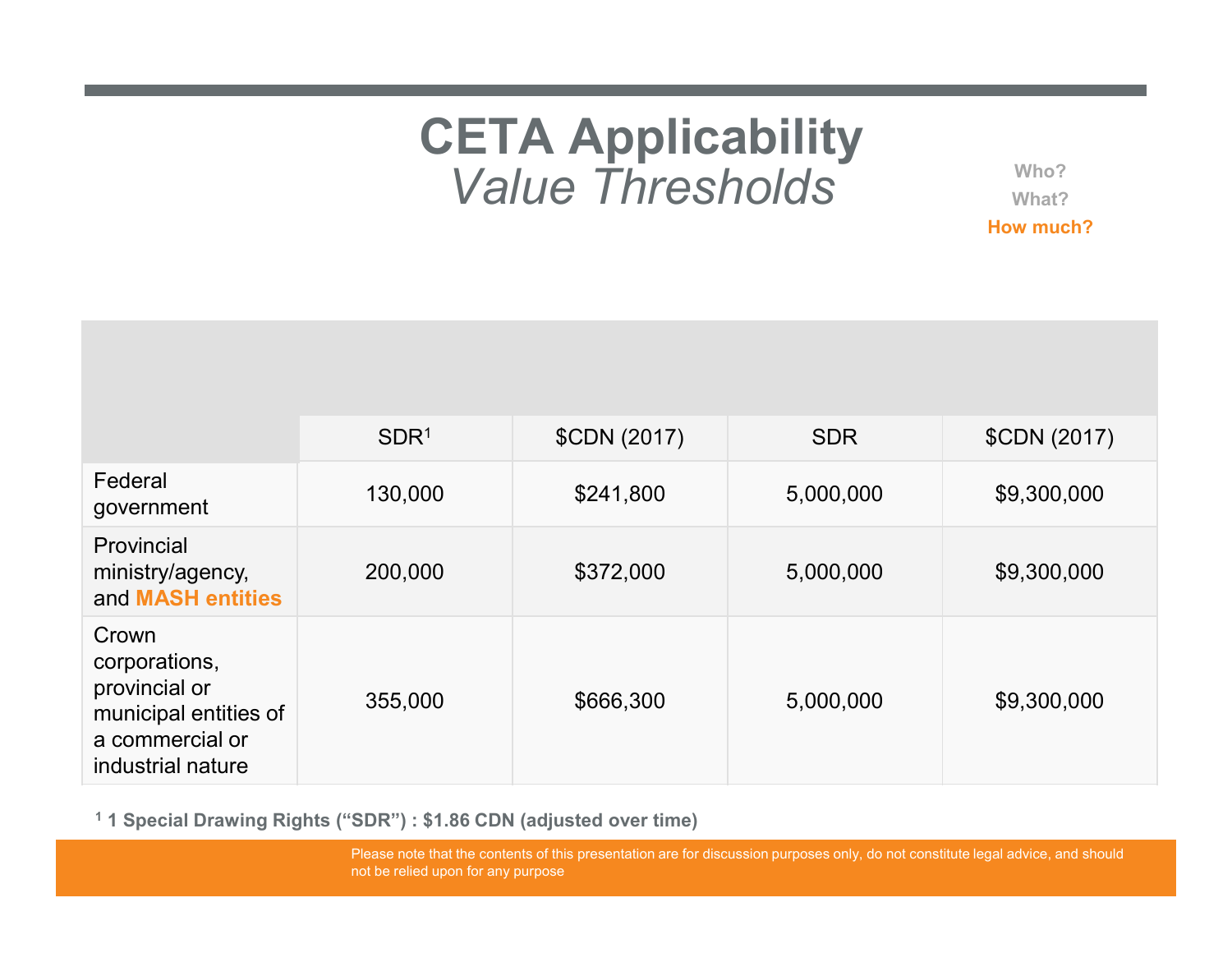## **CETA/CFTA Applicability** Valuation CETA/CFTA App<br>Valuation<br>Po NOT:<br>Thistoprocurement<br>Thistoprocurement<br>Thistoprocurement **CETA/CFTA Applicability**<br>Valuation<br>DO NOT:<br>Thentionally underestimate value<br>PO consider the MAXIMUM total value of the

Who? What? How much?

#### ¬ DO NOT:

- 
- 
- DO consider the MAXIMUM total value of the procurement: OO NOT:<br>
→ Divide procurement<br>
→ Intentionally underestimate value<br>
DO consider the MAXIMUM total value<br>
→ Over its entire duration<br>
→ Whether awarded to one or more supplie<br>
→ Including premiums, fees, commissions, → Divide procurement<br>→ Intentionally underestimate value<br>
→ Intentionally underestimate value<br>
DO consider the MAXIMUM total value of the<br>
→ Over its entire duration<br>
→ Whether awarded to one or more suppliers<br>
→ Includin → Divide procurement<br>
→ Intentionally underestimate value<br>
DO consider the MAXIMUM total value of the<br>
procurement:<br>
→ Over its entire duration<br>
→ Whether awarded to one or more suppliers<br>
→ Including premiums, fees, comm → Intentionally underestimate value<br>
→ Intentionally underestimate value<br>
→ Over its entire duration<br>
→ Over its entire duration<br>
→ Whether awarded to one or more suppliers<br>
→ Including premiums, fees, commissions, intere
	-
	-
	-
	-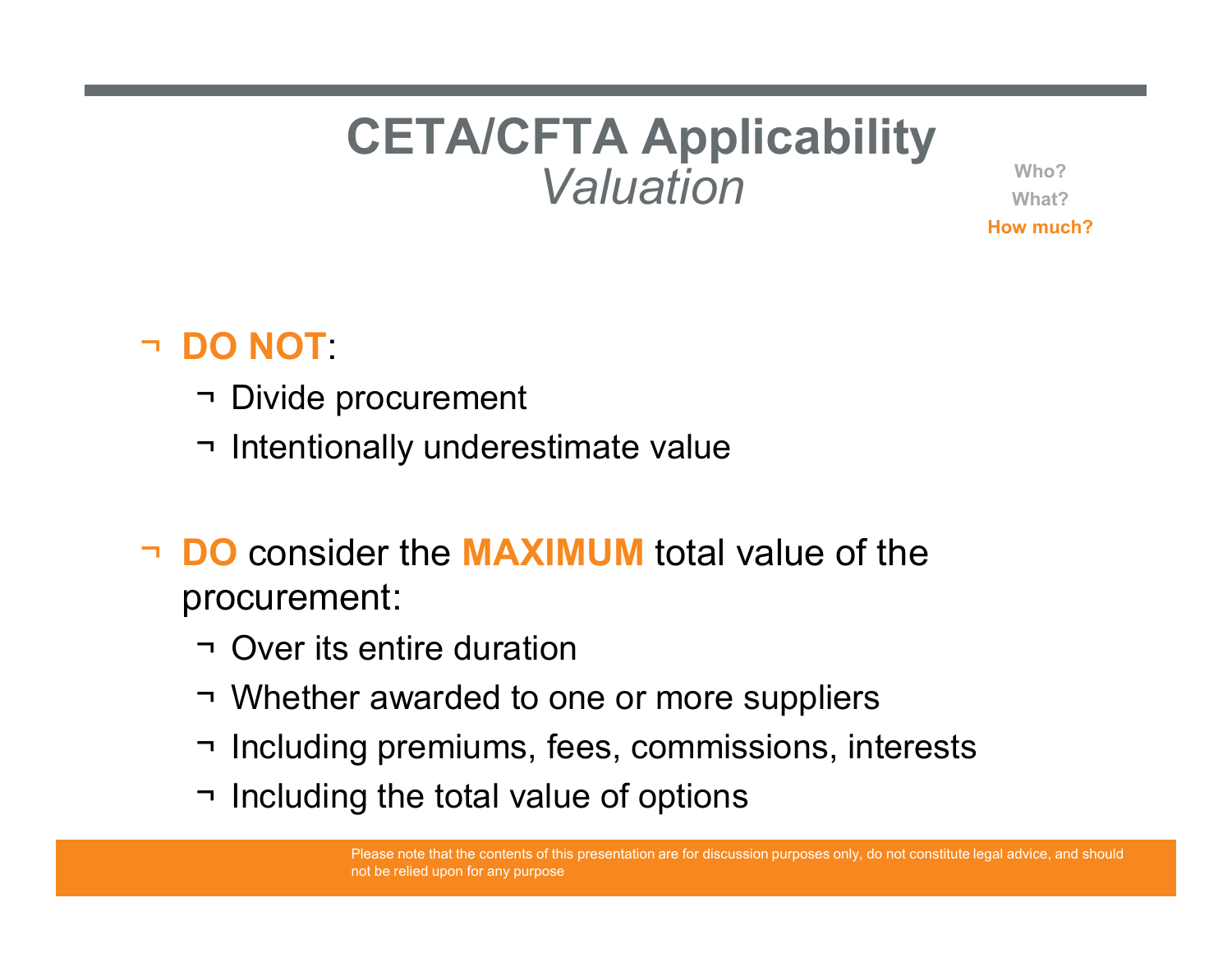### Tendering Procedural Rules Ting Procedural Rules Tendering Procedural Rules<br>
CETA/CFTA 101<br>
Take note of:<br>
1. Rules on tendering procedure type<br>
2. Rules on disclosure **2. Tendering Procedural<br>Take note of:**<br>Take note of:<br>2. Rules on tendering procedure type<br>2. Rules on disclosure<br>3. Rules on supplier qualifications Tendering Procedural Rules<br>
CETA/CFTA 101<br>
Take note of:<br>
1. Rules on tendering procedure type<br>
2. Rules on disclosure<br>
3. Rules on supplier qualifications<br>
4. Rules on technical specifications

### Take note of:

- 
- 
- 
- 
- CETA/CETA TOT<br> **Take note of:**<br>
1. Rules on tendering procedure type<br>
2. Rules on disclosure<br>
3. Rules on supplier qualifications<br>
4. Rules on technical specifications<br>
5. Rules on bid evaluations and contract awards Take note of:<br>1. Rules on tendering procedure type<br>2. Rules on disclosure<br>3. Rules on supplier qualifications<br>4. Rules on technical specifications<br>5. Rules on bid evaluations and contract awards<br>6. Rules on bid challenges
- F. Rules on disclosure<br>
1. Rules on disclosure<br>
1. Rules on supplier qualifications<br>
4. Rules on technical specifications<br>
5. Rules on bid evaluations and contract<br>
6. Rules on bid challenges and disputes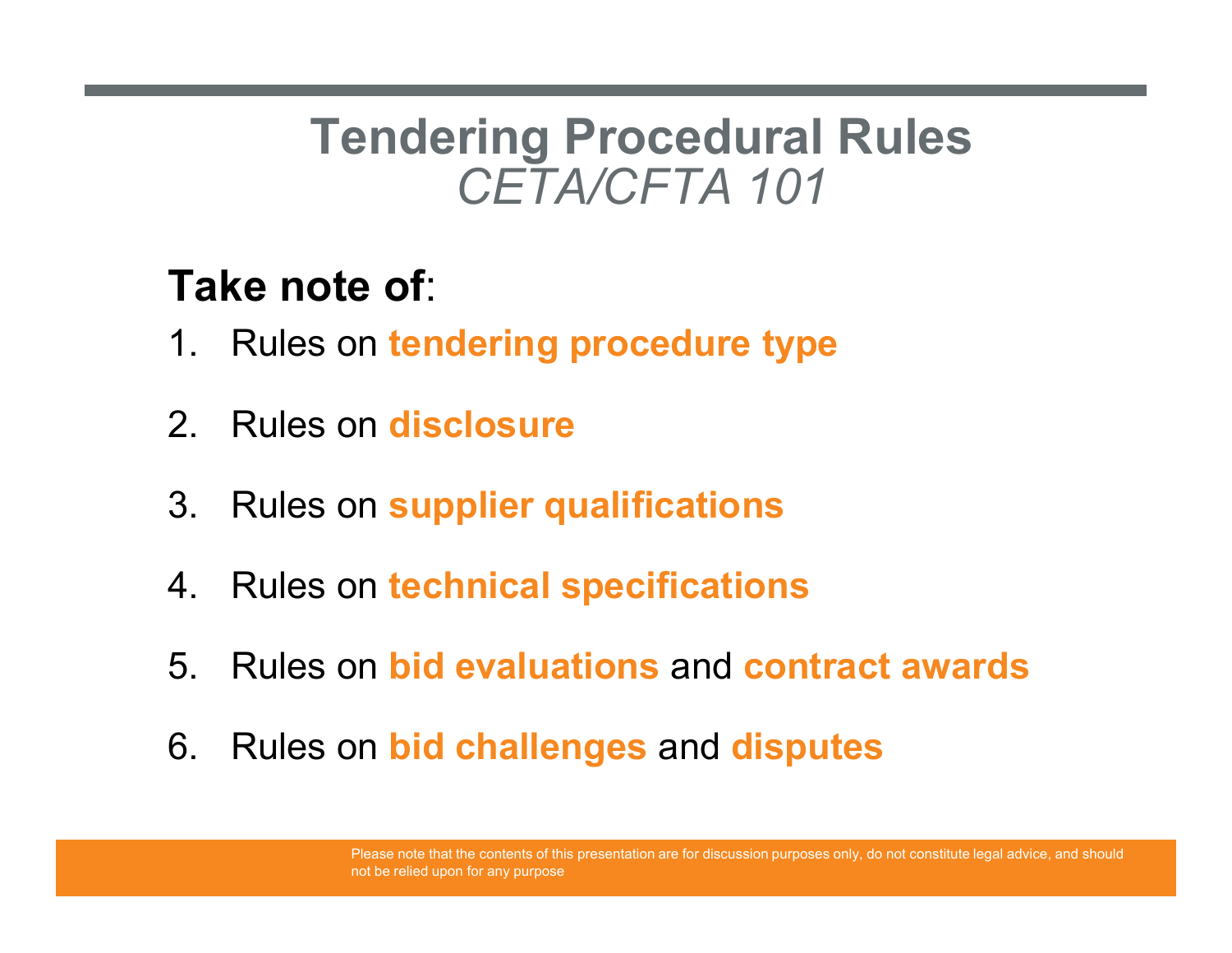### Tendering Procedural Rules CETA/CFTA101

- ¬ Three types of tendering procedures = Three sets of rules to remember **The Example School School School School School School School Schools and School School Spen tendering procedure (all suppliers may apply)<br>
elective tendering procedure (only suppliers invited)<br>
intited tendering procedure** 
	- $\neg$  **Open** tendering procedure (all suppliers may apply)
	- ¬ **Selective** tendering procedure (only suppliers invited)
	- ¬ Limited tendering procedure (sole-sourced contracts)
		- process
		-
- **Transport Confirming procedures Transe sets**<br> **rules** to remember<br> **ignorically** available in suppliers may apply)<br> **elective** tendering procedure (only suppliers invited)<br> **imited** tendering procedure (sole-sourced con **pen** tendering procedure (all suppliers may apply)<br> **elective** tendering procedure (only suppliers invited)<br> **imited** tendering procedure (sole-sourced contracts)<br>
¬ Must publish a report justifying <u>every</u> limited tender advance and ask for comments (similar to federal ACANs)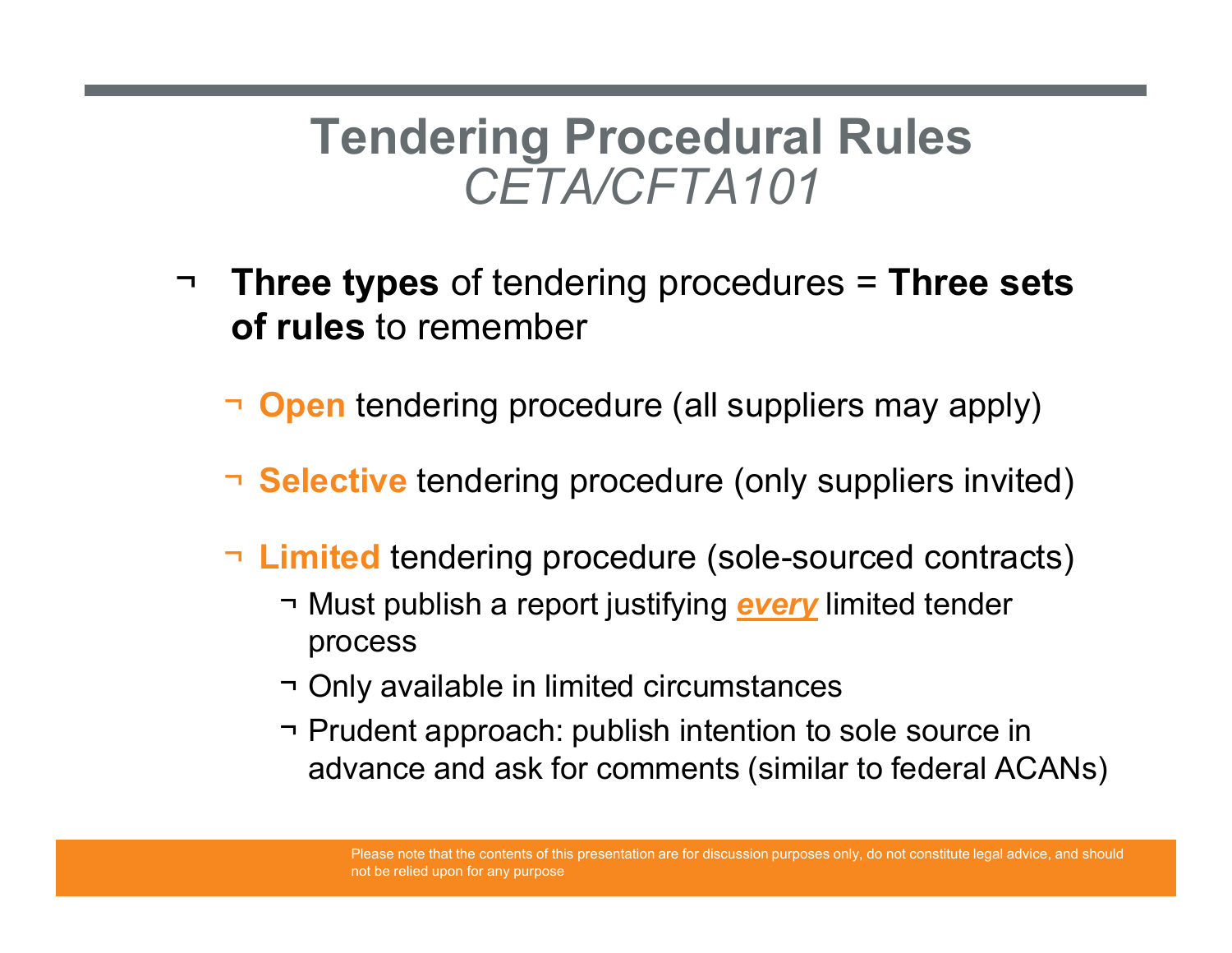# Tendering Procedural Rules<br>CETA/CFTA 101 Ting Procedural Rules<br>CETA/CFTA 101<br>to determine the availability of limited

- ¬ Two-part test to determine the availability of limited tendering
- Tendering Procedural Rules<br>CETA/CFTA 101<br>Two-part test to determine the availability of limited<br>tendering<br>1. Purpose is not avoid competition or to discriminate<br>against suppliers based on origin; AND, against suppliers based on origin; AND, **2.** CETA/CFTA 101<br> **2.** Specific exemption applies, such as:<br>
1. Purpose is not avoid competition or to discrim<br>
against suppliers based on origin; AND,<br>
2. Specific exemption applies, such as:<br>
1. Previous, substantiall  $C \rightarrow C + I \rightarrow A$  101<br> **Two-part test** to determine the availability of limited<br>
endering<br> **Purpose** is not avoid competition or to discriminate<br>
against suppliers based on origin; **AND**,<br> **Specific exemption** applies, such as: **Two-part test to determine the availability of limited**<br> **Purpose** is not avoid competition or to discriminate<br>
against suppliers based on origin; **AND**,<br> **Specific exemption** applies, such as:<br>
1. Previous, substantially **EXECTS FOR ADDETERT CONCRETERTS CONSTRERED FOR ADDETERTIZED PUPPOSE** is not avoid competition or to discriminate against suppliers based on origin; **AND**,<br>**Specific exemption** applies, such as:<br>1. Previous, substantially **Purpose** is not avoid competition<br>against suppliers based on origin;<br>**Specific exemption** applies, such<br>1. Previous, substantially unmodified tender<br>2. Only one supplier can provide the goods/<br>reasonable alternatives/subs
- -
	- reasonable alternatives/substitutes exist
	- cannot be changed
	-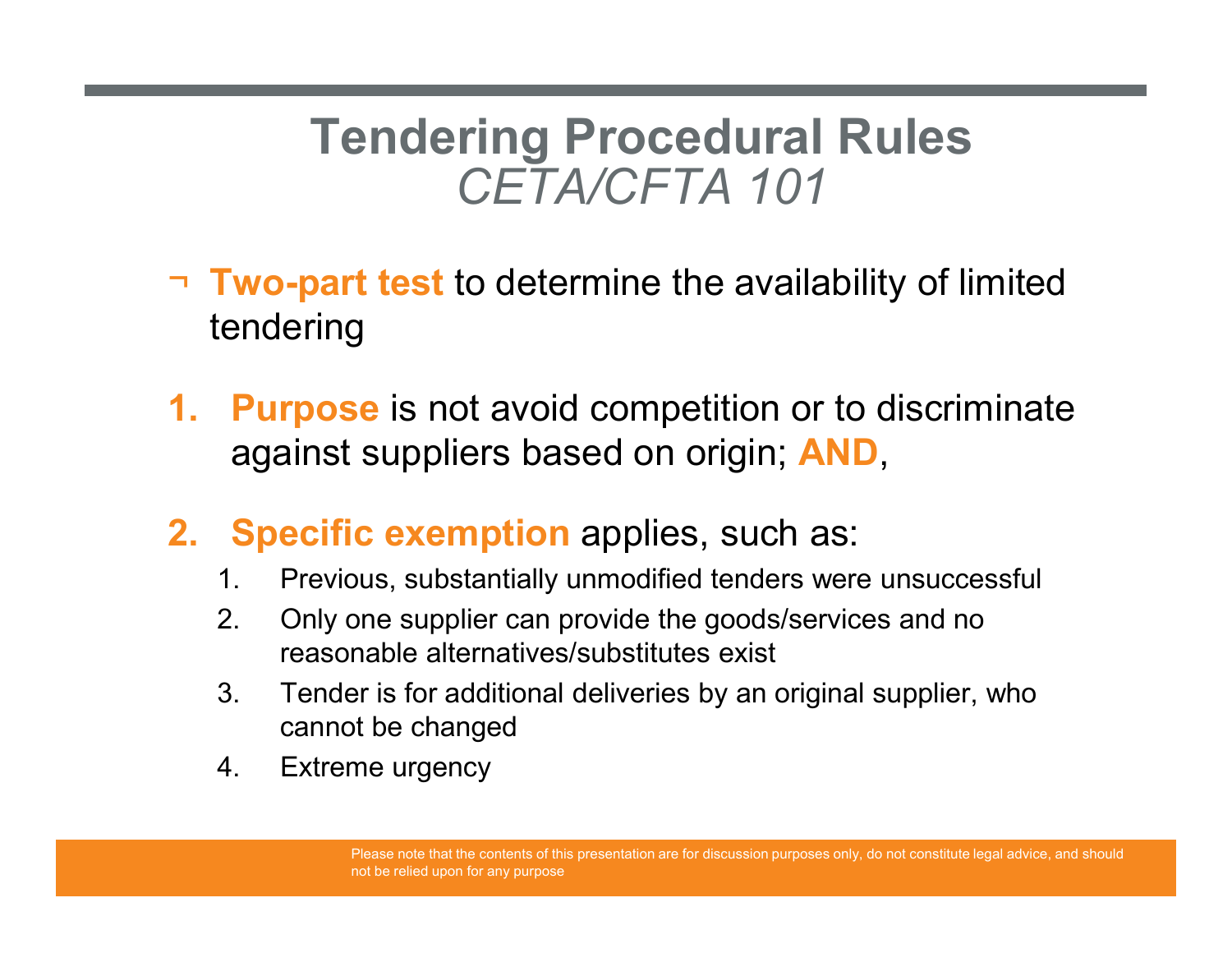## Tendering Procedural Rules Ting Procedural Rules<br>CETA/CFTA 101<br>me must be given to prospective Tendering Procedural Rules<br>
CETA/CFTA 101<br>
Sufficient" time must be given to prospective<br>
uppliers to participate in tenders<br>
Function of:<br>
Thature and complexity of procurement<br>
The to transmit tenders (if non-electronic **France CETA/CFTA 101**<br>
For Sufficient" time must be given to prospective<br>
suppliers to participate in tenders<br>
Function of:<br>
→ Nature and complexity of procurement<br>
→ Extent of subcontracting anticipated<br>
→ Time to trans

- ¬ "Sufficient" time must be given to prospective suppliers to participate in tenders Tendering Proced<br>CETA/CFTA<br>Tendering must be give<br>suppliers to participate in tender<br>Tendering of:<br>That and complexity of procedration<br>Textent of subcontracting anticipation  $CETA/CFTA 101$ <br> **Sufficient**" **time** must be given to prospective<br>
uppliers to participate in tenders<br>
Tunction of:<br>
That and complexity of procurement<br>
The to transmit tenders (if non-electronic process)<br>
Specific rules wit → "**Sufficient**" time must be given to prospective<br>suppliers to participate in tenders<br>
→ Function of:<br>
→ Nature and complexity of procurement<br>
→ Extent of subcontracting anticipated<br>
→ Time to transmit tenders (if non-el
- -
	-
	-
- -
- Sumclemental diverting must be given to prospect<br>
suppliers to participate in tenders<br>
Tunction of:<br>
→ Nature and complexity of procurement<br>
→ Extent of subcontracting anticipated<br>
→ Time to transmit tenders (if non-elect Eunction of:<br>
→ Nature and complexity of procurement<br>
→ Extent of subcontracting anticipated<br>
→ Time to transmit tenders (if non-electronic process)<br>
Specific rules with respect to bidding periods:<br>
→ Commercial goods or circumstances)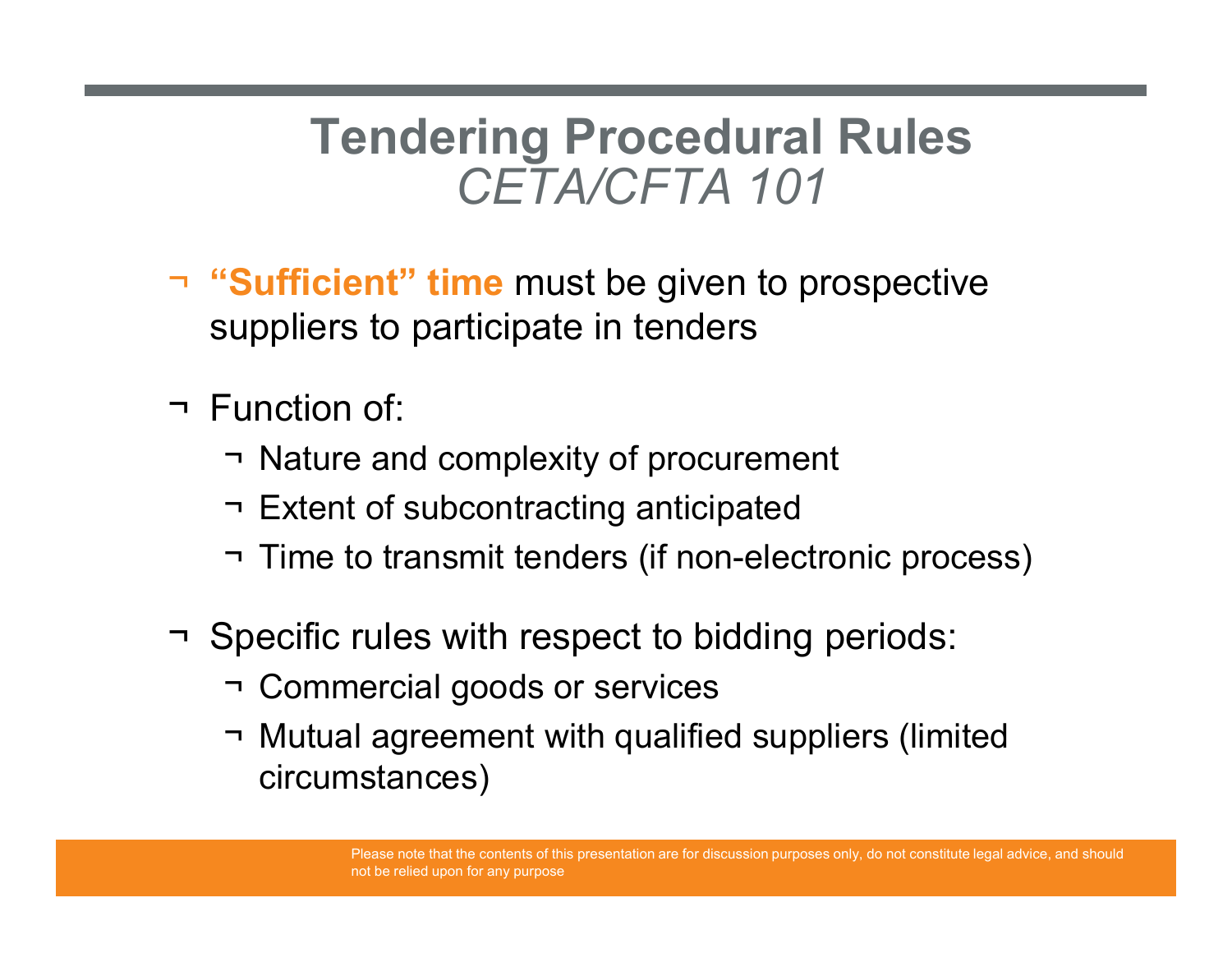### Tendering Procedural Rules **CETA 101**

|                                      |                                                              | <b>Tendering Procedural Rules</b><br><b>CETA 101</b>                                                                                                                                                                                                                   |                                                                         |                                                                                                                                                                                                  |
|--------------------------------------|--------------------------------------------------------------|------------------------------------------------------------------------------------------------------------------------------------------------------------------------------------------------------------------------------------------------------------------------|-------------------------------------------------------------------------|--------------------------------------------------------------------------------------------------------------------------------------------------------------------------------------------------|
|                                      |                                                              | <b>Time Is Ticking</b>                                                                                                                                                                                                                                                 |                                                                         |                                                                                                                                                                                                  |
|                                      | <b>General Rule</b>                                          |                                                                                                                                                                                                                                                                        | <b>Possible Abridgments</b>                                             |                                                                                                                                                                                                  |
|                                      | <b>Open Tendering</b><br><b>Process</b>                      | <b>Selective Tendering</b><br><b>Process</b>                                                                                                                                                                                                                           | <b>Time Credits for</b><br><b>Electronic Tendering</b>                  | Other                                                                                                                                                                                            |
| <b>Requests for</b><br>participation | N/A                                                          | 25 days from the<br>date of publication of<br>the notice of<br>intended<br>procurement                                                                                                                                                                                 | <b>No</b>                                                               | May be reduced to<br>no less than 10 days<br>if an urgency is duly<br>substantiated                                                                                                              |
| Submission of<br>tenders             | 40 days from the<br>the notice of<br>intended<br>procurement | 40 days from the<br>date of publication of $\vert$ date of notification to $\vert$<br>suppliers that they<br>will be invited to bid<br>Please note that the contents of this presentation are for discussion purposes only, do not constitute legal advice, and should | 5-days credit if<br>tendering process is<br>conducted<br>electronically | May be reduced to<br>no less than 10 days<br>if, $e.g.:$ (i) entity has<br>published a notice of<br>planned<br>procurement in the<br>past 12 months; or<br>(ii) urgency is duly<br>substantiated |

not be relied upon for any purpose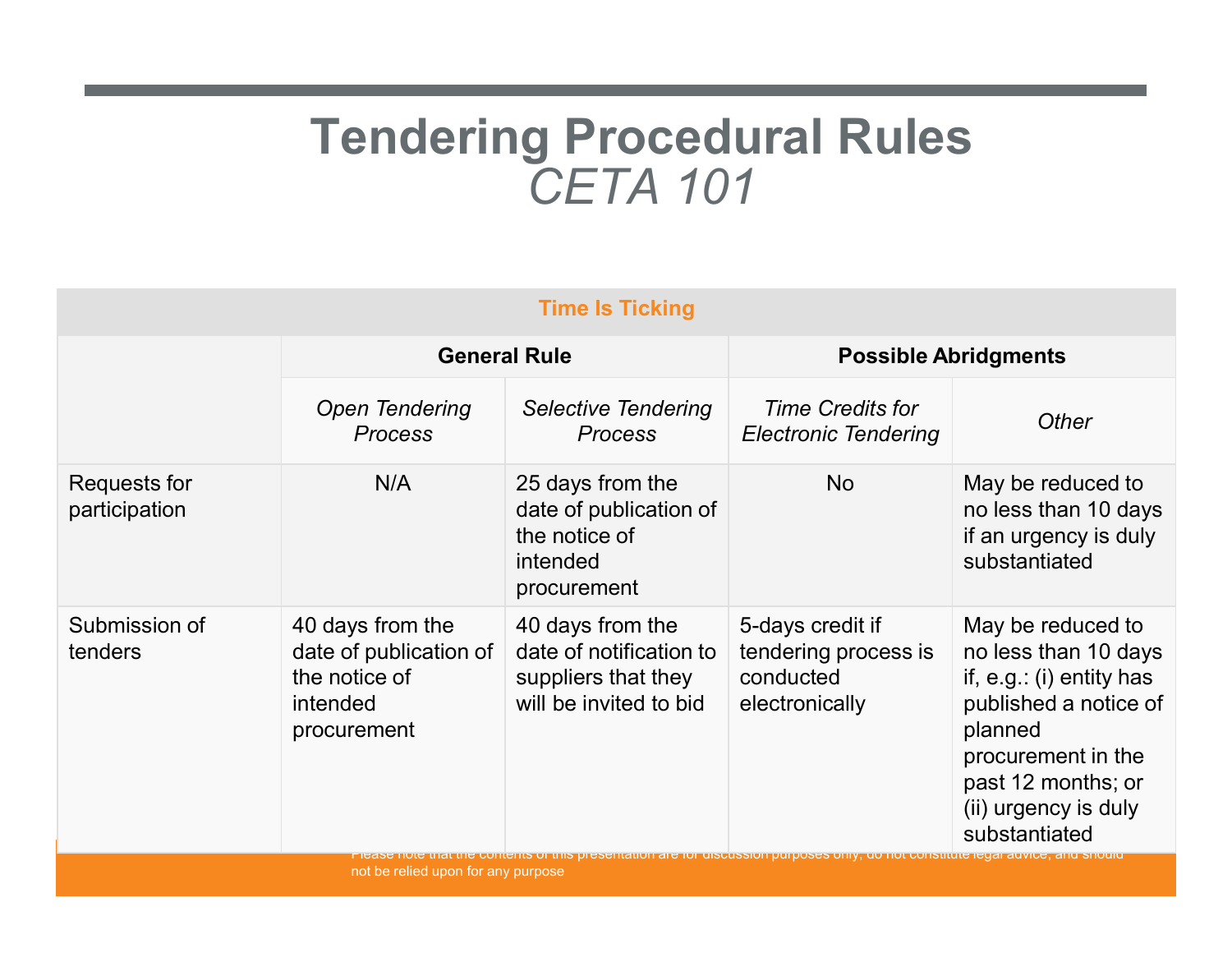### Tendering Procedural Rules Ting Procedural Rules<br>CETA/CFTA 101<br>closure obligations Tendering Procedural Rul<br>CETA/CFTA 101<br>- Extensive disclosure obligations<br>1. Notices of intended procurement<br>- Required for <u>every</u> tender that is not sole-sourced<br>- Accessible electronically via single point of access (n Tendering Procedural Rules<br>
CETA/CFTA 101<br>
Extensive disclosure obligations<br>
Notices of intended procurement<br>
Thequired for every tender that is not sole-sourced<br>
Thecasible electronically via single point of access (next Tendering Procedural Rules<br>
CETA/CFTA 101<br>
Extensive disclosure obligations<br>
Notices of intended procurement<br>
→ Required for <u>every</u> tender that is not sole-sourced<br>
→ Accessible electronically via single point of access Tendering Procedural Rules<br>
CETA/CFTA 101<br>
Extensive disclosure obligations<br>
Notices of intended procurement<br>
Trequired for <u>every</u> tender that is not sole-sourced<br>
Trequired for <u>every</u> tender that is not sole-sourced<br>
Tr

#### □ Extensive disclosure obligations

- 
- 
- disclosure of intention to negotiate 2. Publication of awards  $C \rightarrow M \rightarrow N$ <br>
2. Publication of awards and the publications<br>
2. Publication of awards and sole-sour<br>
2. Publication of awards<br>
2. Publication of awards<br>
2. Publication of awards<br>
2. Must be publishe **Extensive disclosure obligations**<br>
Notices of **intended procurement**<br>  $\rightarrow$  Required for <u>every</u> tender that is not sole-sourced<br>  $\rightarrow$  Accessible electronically via single point of access (next 5 years)<br>  $\rightarrow$  Detailed con **Extensive disclosure obligations**<br>
Notices of **intended procurement**<br>
Thequired for <u>every</u> tender that is not sole-sourced<br>
Thecords for exersible electronically via single point of access (next 5 years)<br>
The Detailed c 1. Notices of **intended procurement**<br>
→ Required for <u>every</u> tender that is not sole-sourced<br>
→ Accessible electronically via single point of access (next 5 yea<br>
→ Detailed content requirements, in addition to a summary → Required for <u>every</u> tender that is not sole-sourced<br>
→ Accessible electronically via single point of access (next 5 yea<br>
→ Detailed content requirements, in addition to a summary and<br>
disclosure of intention to negoti

- 
-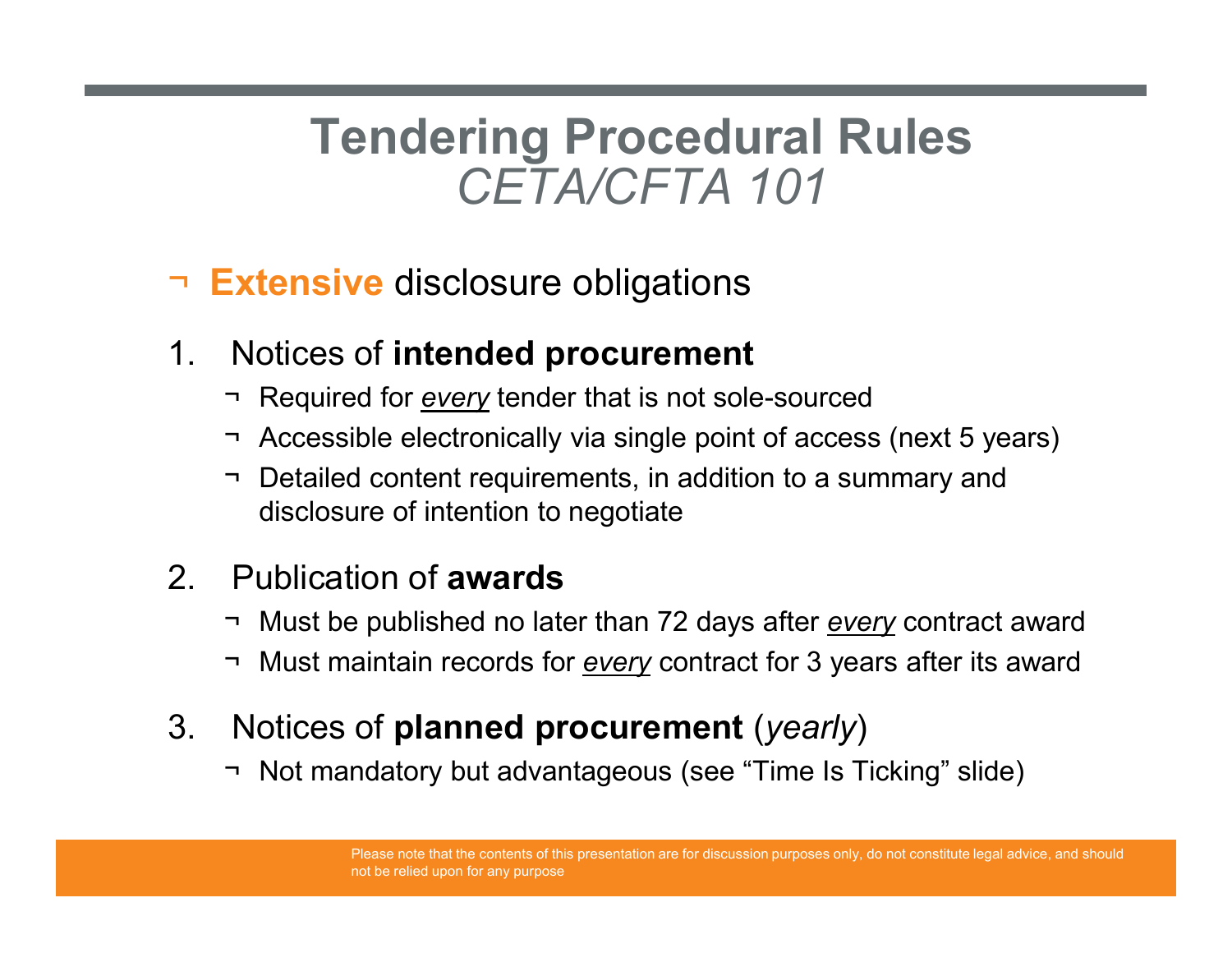### Tendering Procedural Rules Ting Procedural Rules<br>CETA/CFTA 101<br>ualifications Tendering Procedural Rules<br>
CETA/CFTA 101<br>
Suppliers Qualifications<br>
The Any restrictions must be limited and "essential"<br>
Thust be limited to suppliers' legal/financial capacity and<br>
commercial/technical abilities Tendering Procedural Rules<br>
CETA/CFTA 101<br>
pliers Qualifications<br>
my restrictions must be limited and "essential"<br>
- Must be limited to suppliers' legal/financial capacity and<br>
- Must be evaluated on the basis of suppliers **Tendering Procedural Rules**<br>
CETA/CFTA 101<br>
ppliers Qualifications<br>
my restrictions must be limited and "essential"<br>
Thust be limited to suppliers' legal/financial capacity and<br>
commercial/technical abilities<br>
Thus be eva

### ¬ Suppliers Qualifications

- 
- commercial/technical abilities **Suppliers Qualifications**<br>
The AVCF 7 A 101<br>
The Suppliers Qualifications<br>
The Must be limited to suppliers' legal/financial capacommercial/technical abilities<br>
Thus be evaluated on the basis of suppliers' bused<br>
Canada
- Canada and internationally **ppliers Qualifications**<br>
my restrictions must be limited and "essential"<br>
→ Must be limited to suppliers' legal/financial capacity and<br>
— Must be evaluated on the basis of suppliers' business activities in<br>
— Must be eva → Must be limited to suppliers' legal/financial capacity and<br>
→ Must be evaluated on the basis of suppliers' business activities in<br>
→ Must be evaluated on the basis of suppliers' business activities in<br>
→ Must require re
- -
- **ppliers Qualifications**<br>
my restrictions must be limited and "essential"<br>
→ Must be limited to suppliers' legal/financial capacity and<br>
← Must be evaluated on the basis of suppliers' business acti<br>
Canada and internation Canada
-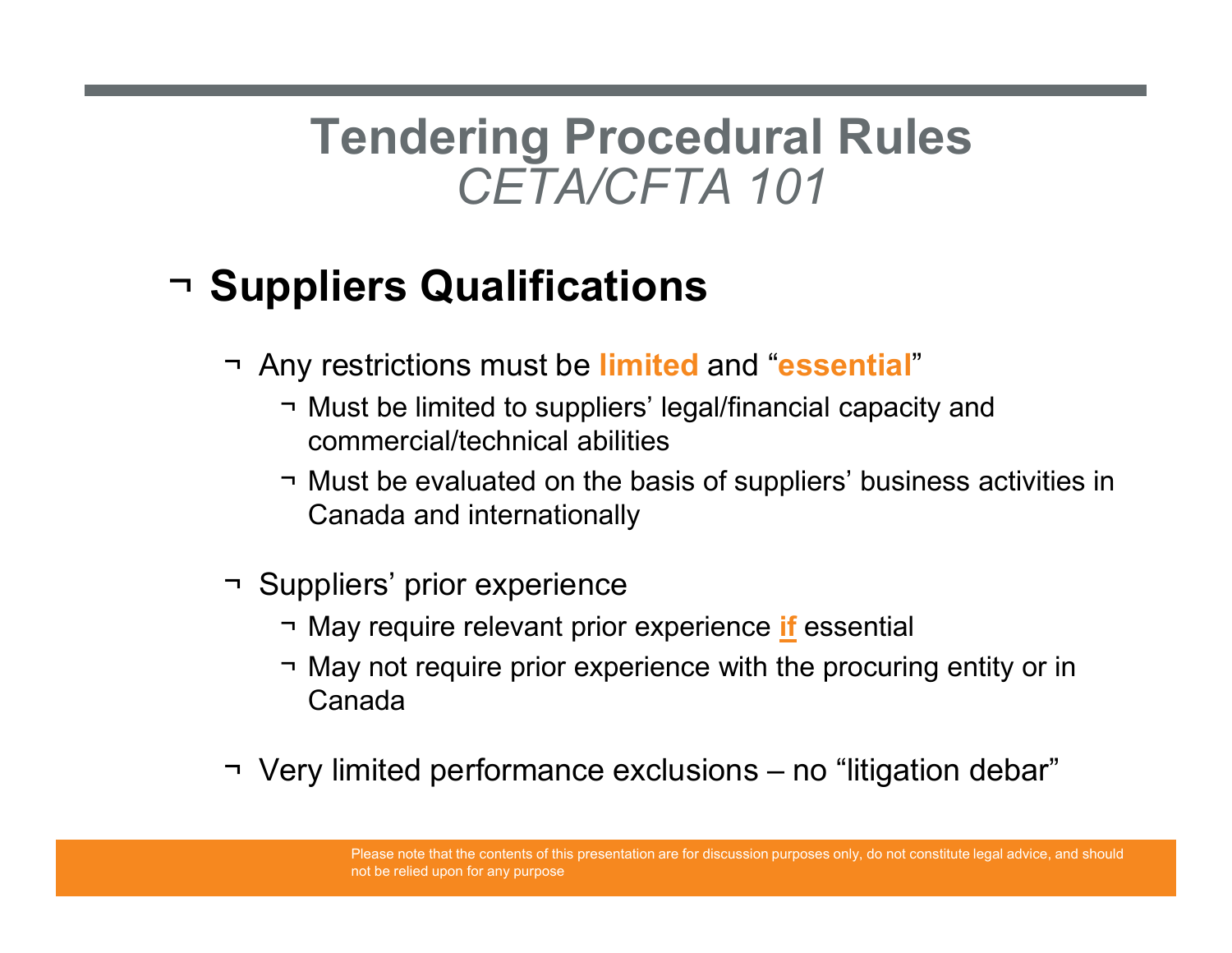### Tendering Procedural Rules Ting Procedural Rules<br>CETA/CFTA 101<br>pecifications Tendering Procedui<br>CETA/CFTA 1<br>Technical Specifications<br>
¬ Must:<br>
¬ Be "unbiased" and avoid creating "unitrade" Tendering Procedural Rules<br>
CETA/CFTA 101<br>
Sust:<br>
Histical Specifications<br>
Histical Creating "unnecessary obstacles to<br>
The "unbiased" and avoid creating "unnecessary obstacles to<br>
Thescribe performance and functional requ Tendering Procedural Rules<br>
CETA/CFTA 101<br>
Sust:<br>
Horical Specifications<br>
<br>
Houst:<br>
The "unbiased" and avoid creating "unnecessary obstacles to<br>
The "unbiased" and avoid creating "unnecessary obstacles to<br>
The internationa Tendering Procedural Rules<br>
CETA/CFTA 101<br>
shinical Specifications<br>
lust:<br>
¬ Be "unbiased" and avoid creating "unnecessary obstacles to<br>
trade"<br>
¬ Describe performance and functional requirements<br>
¬ Use international, rath

### ¬ Technical Specifications

- 
- trade" CETA/CFTAT<br>
Fechnical Specifications<br>
Thust:<br>
The "unbiased" and avoid creating "un<br>
trade"<br>
The performance and function<br>
The international, rather than nation<br>
The international, rather than nation<br>
The Should not:<br>
The  $\neg$  Be "unbiased" and avoid creating "unneces<br>  $\neg$  Describe **performance** and **functional** req<br>  $\neg$  Use **international**, rather than national, sta<br>  $\neg$  Should not:<br>  $\neg$  Describe design or descriptive characteristi<br>
	-
	-
- -
- **hnical Specifications**<br>
 Be "unbiased" and avoid creating "unnecessary obstacles to<br>
 Describe performance and functional requirements<br>
 Use international, rather than national, standards<br>
hould not:<br>
 Describe design **hnical Specifications**<br>
Iust:<br>
→ Be "unbiased" and avoid creating "unnecessary obstacles to<br>
trade"<br>
→ Describe **performance** and functional requirements<br>
→ Use international, rather than national, standards<br>
hould not:<br> origins, producers or suppliers
-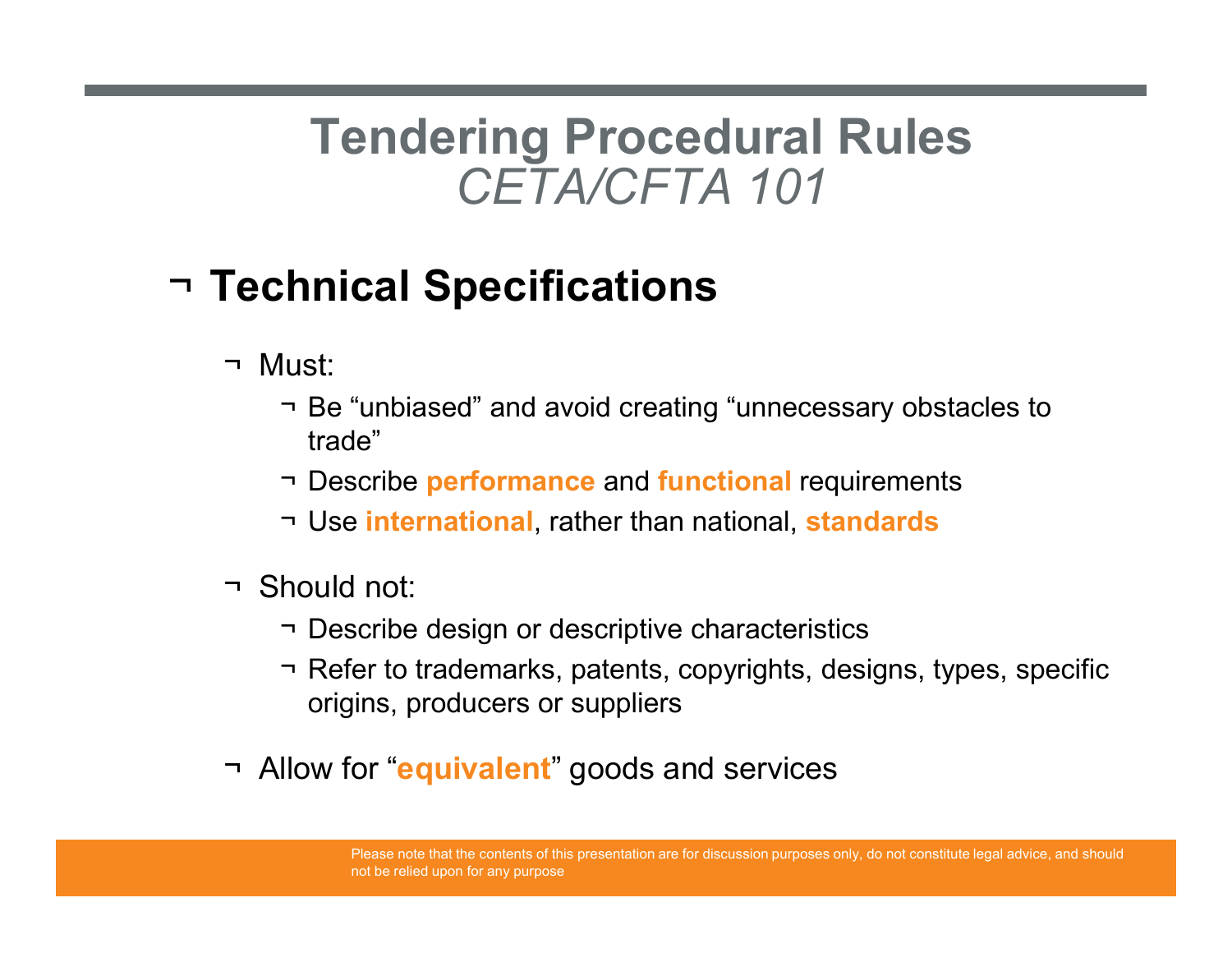### Tendering Procedural Rules Ting Procedural Rules<br>CETA/CFTA 101<br>n Criteria Tendering Procedural Rules<br>
CETA/CFTA 101<br>
May include price and other cost factors, quality, technical<br>
→ May include price and other cost factors, quality, technical<br>
→ Must be disclosed in the notice of intended procur Tendering Procedural Rules<br>
CETA/CFTA 101<br>
Sid Evaluation Criteria<br>
→ May include price and other cost factors, quality, technical<br>
merit, environmental characteristics and terms of delivery<br>
→ Must be disclosed in the no

#### ¬ Bid Evaluation Criteria

- merit, environmental characteristics and terms of delivery
- (unless price is the only criteria)
- ¬ Common litigious issue: "hidden" criteria and undisclosed weighting ¬ May include price and other cost factors, quality, technical<br>merit, environmental characteristics and terms of delivery<br>¬ Must be disclosed in the notice of intended procurement<br>(unless price is the only criteria)<br>¬ **Co**

#### ¬ De-Briefing of Unsuccessful Suppliers

- 
- Gid Evaluation Criteria<br>
→ May include price and other cost factors, quality, technical<br>
merit, environmental characteristics and terms of delivery<br>
→ Must be disclosed in the notice of intended procurement<br>
(unless price relative advantages of the bid winner's tender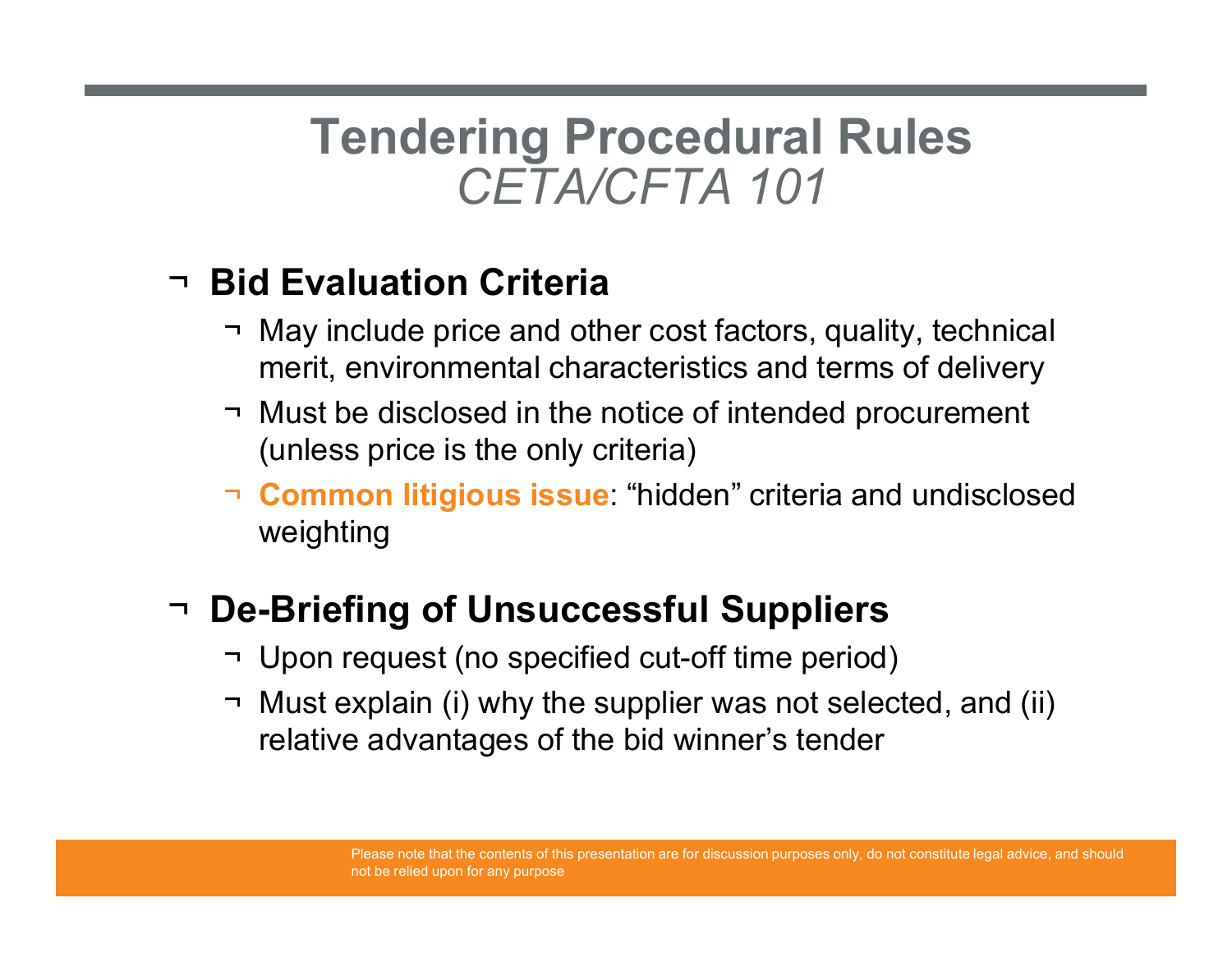# Tendering Procedural Rules Ting Procedural Rules Tendering Procedural Rules<br>
CETA/CFTA 101<br>
→ Negotiation Protocol<br>
→ Specifically contemplated by CFTA and CETA<br>
→ May conduct either Rank & Run or BAFO

### ¬ Negotiation Protocol

- 
- 
- Tendering Procedural Rules<br>
CETA/CFTA 101<br>
→ Negotiation Protocol<br>
→ Specifically contemplated by CFTA and CETA<br>
→ May conduct either Rank & Run or BAFO<br>
→ Must outline the procedures to be used in the **Tendering Procedural Rules**<br>
CETA/CFTA 101<br> **The procedure of the procedures of the procedures of ATA**<br> **The procedures to be used in the the procedures to be used in the tender notice.**<br> **The PAEQ procedures to be used** tender notice. → **Negotiation Protocol**<br>
→ **Specifically contemplated by CFTA and CETA**<br>
→ May conduct either Rank & Run or BAFO<br>
→ Must outline the procedures to be used in the<br>
tender notice.<br>
→ For BAFO – must provide a common deadl
- 
- ¬ **Negotiation Protocol**<br>¬ Specifically contemplated by CFTA and CETA<br>¬ May conduct either Rank & Run or BAFO<br>¬ Must outline the procedures to be used in the<br>tender notice.<br>¬ For BAFO must provide a common deadline.<br>¬ F submitting a final offer before terminating.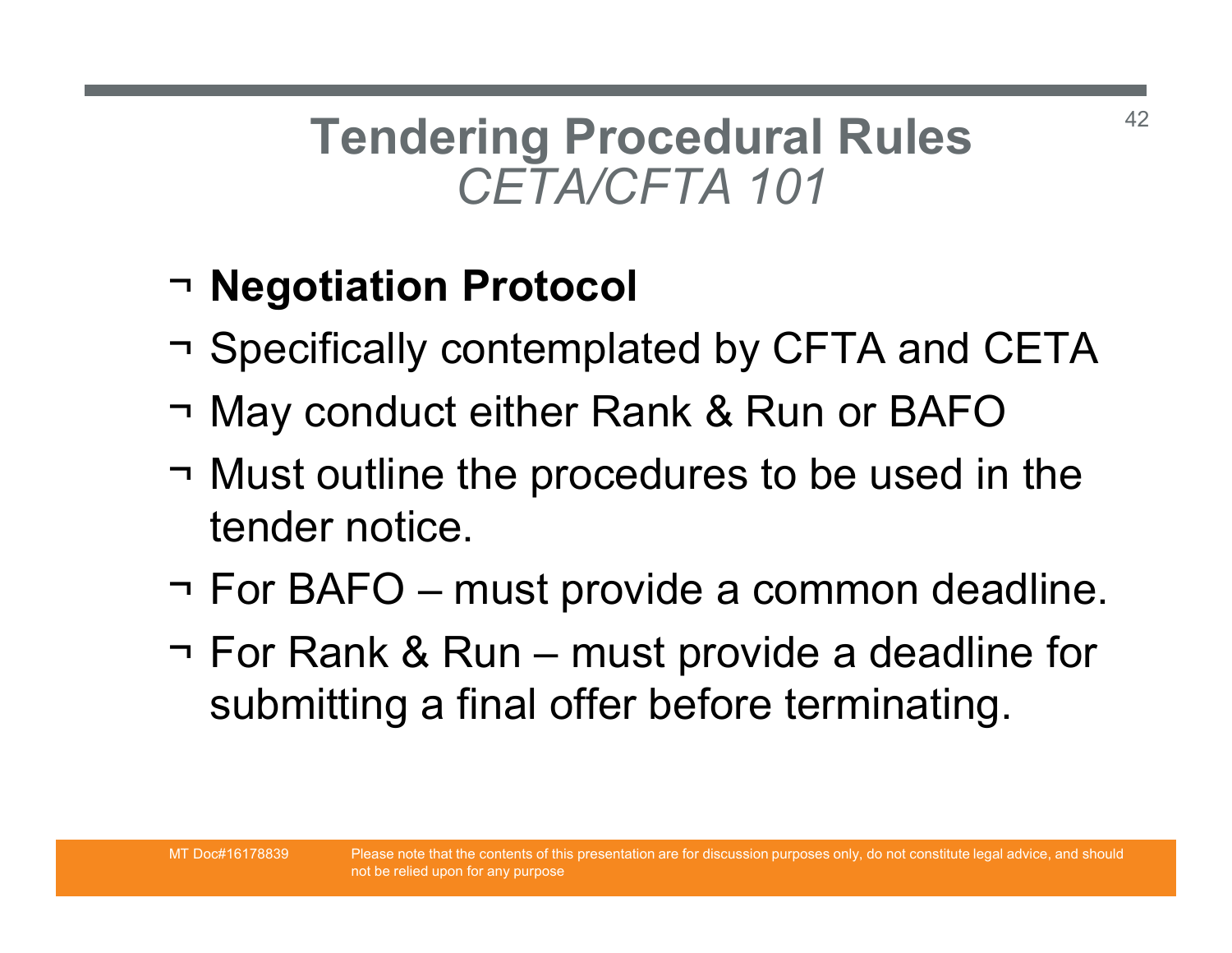### Tendering Procedural Rules Ting Procedural Rules<br>CETA/CFTA 101 Tendering Procedui<br>
CETA/CFTA 1<br>
Disputes<br>
The Supplier challenges:<br>
The Suppliers have at least 10 days to suppliers have at least 10 days to suppliers have at least 20 days to suppliers. Tendering Procedural Rules<br>
CETA/CFTA 101<br>
Dutes<br>
upplier challenges:<br>
¬ Suppliers have at least 10 days to submit (from the time when<br>
the basis of the challenge became known)<br>
¬ Rapid interim measures available, includin Tendering Procedural Rules<br>
CETA/CFTA 101<br>
putes<br>
upplier challenges:<br>
¬ Suppliers have at least 10 days to submit (from the time when<br>
the basis of the challenge became known)<br>
¬ Rapid interim measures available, includin

#### ¬ Disputes

- - the basis of the challenge became known)
	- procurement process
- **Tendering Procedural Rules**<br>
CETA/CFTA 101<br>
putes<br>
upplier challenges:<br>
The Suppliers have at least 10 days to submit (from the time when<br>
the basis of the challenge became known)<br>
The Rapid interim measures available, in costs of challenge, lost profit) and re-opening of the outcome of bidding processes **Supplier challenges:**<br>
→ Suppliers have at least 10 days to submit (from the time whe<br>
the basis of the challenge became known)<br>
→ Rapid interim measures available, including the suspension<br>
procurement process<br>
→ Possib  $\neg$  Supplier challenges.<br>  $\neg$  Suppliers have at least 10 days to submit (from the time when<br>  $\neg$  Rapid **interim measures** available, including the suspension of<br>  $\neg$  Possible **remedies**: monetary awards (bid preparati • Suppliers have at least **10 days** to submitt (from the time when the basis of the challenge became known)<br>
→ Rapid **interim measures** available, including the suspension of procurement process<br>
→ Possible **remedies**: Rapid **interim measures** available, including the suspension of<br>procurement process<br>Possible **remedies**: monetary awards (bid preparation costs,<br>costs of challenge, lost profit) and re-opening of the outcome of<br>bidding pr
- discriminatory administrative or judicial review":
	-
	-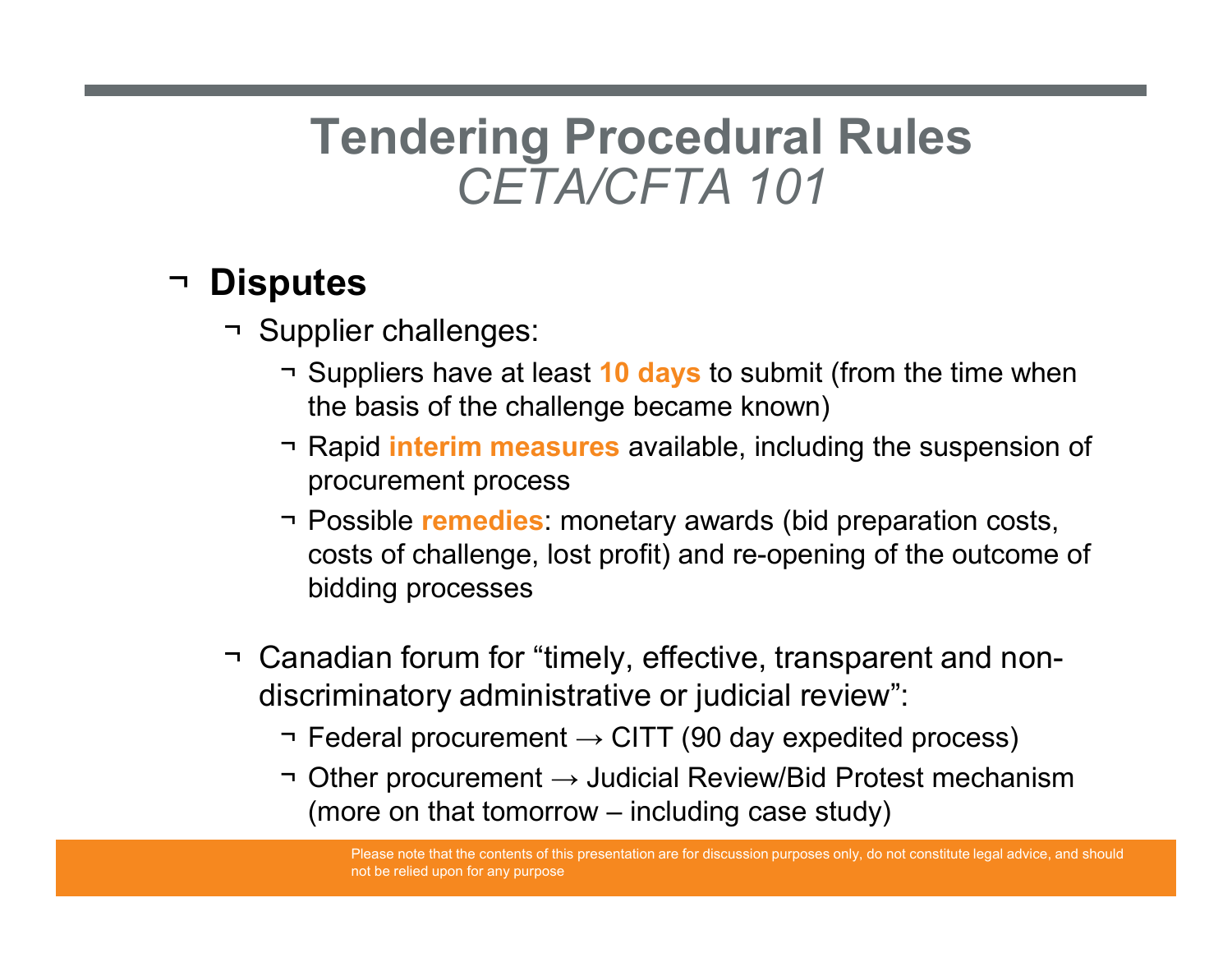### Implications of CETA/CFTA What now? **Implications of CET**<br>What now?<br>**Bottom line**  $\rightarrow$  procurement<br> $\rightarrow$  Competitive<br> $\rightarrow$  Susceptible to challenge Musications of CET<br>What now?<br>Notion line → procurement<br>The Scrutinized<br>The Susceptible to challenge **Implications of CETA/CFT**<br>
What now?<br> **Bottom line**  $\rightarrow$  procurement is now n<br>  $\rightarrow$  Competitive<br>  $\rightarrow$  Scrutinized<br>  $\rightarrow$  Susceptible to challenge<br>
Procurement  $\neq$  tool for local economic

- $\neg$  Bottom line  $\neg$  procurement is now more:
	-
	-
	-
- $What now?$ <br>
→ **Bottom line** → procurement is now more:<br>
→ Competitive<br>
→ Scrutinized<br>
→ Susceptible to challenge<br>
→ Procurement  $\neq$  tool for local economic or social development social development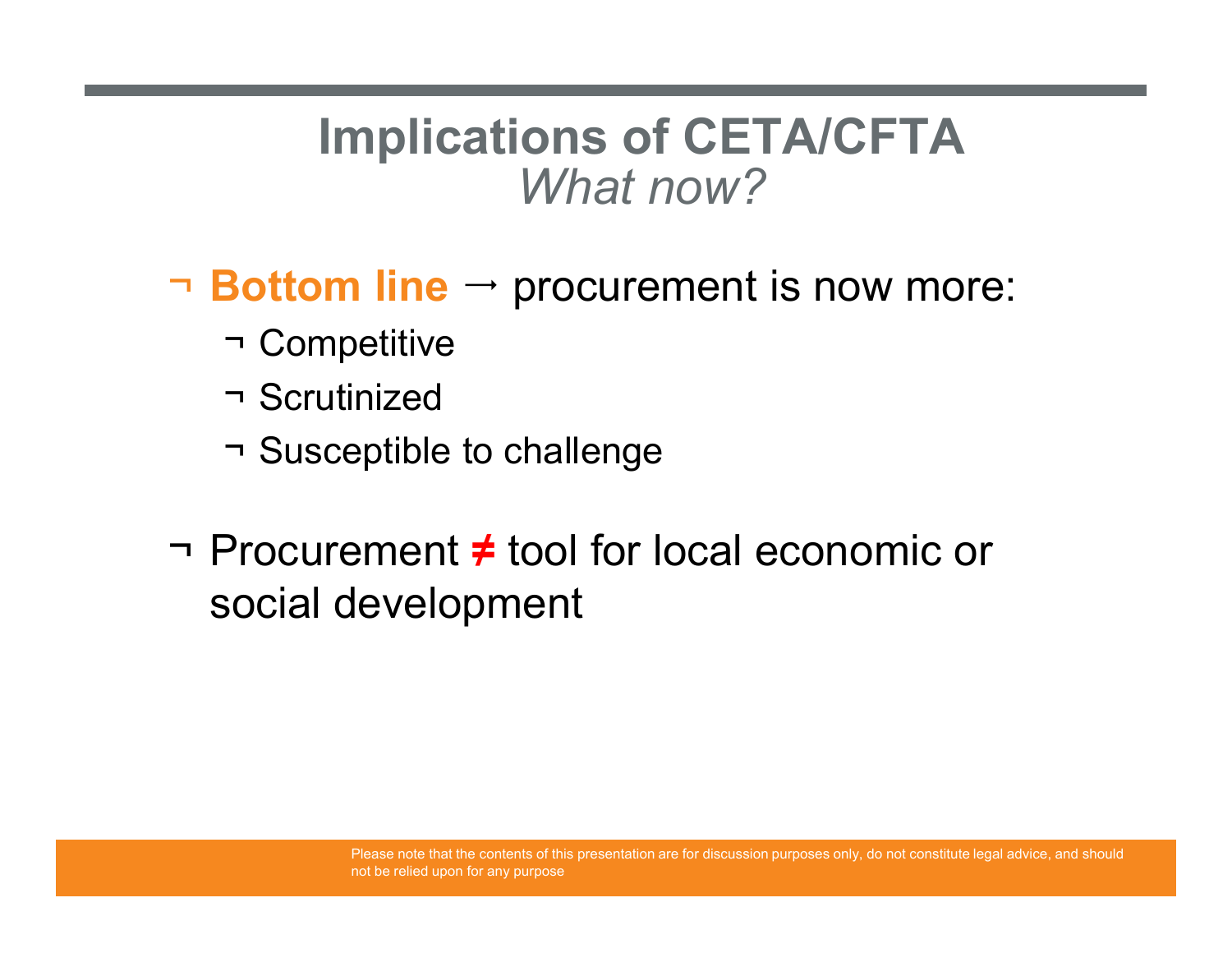### Implications of CETA/CFTA What now? **Implications of CE**<br>What now?<br>Procuring entities may expect:<br>Administrative costs associated with:<br>Pisclosure related to their procurement p ¬ Disclosure related to their procurement practices ¬ Issuing notices and tender documents in accordance with CETA rules **Implications of CETA/CFTA**<br>
What now?<br>
What now?<br>
<br>
This discussive related to their procurement practices<br>
This is and tender documents in accordance with CETA rules<br>
This discussive related to unsuccessful suppliers for Implications of CETA/CFT<br>
What now?<br>
uring entities may expect:<br>
dministrative costs associated with:<br>
This Disclosure related to their procurement practices<br>
This Accounting to unsuccessful suppliers for their procurement

- - ¬ Administrative costs associated with:
		-
		-
		-
		-
	- ¬ Slowing down of procurement process associated with:
		-
		-
- WYDER INDENT:<br>
UNITELNTIFF UNITELNTIFF VIOLET AT US-<br>
This United Available and tender documents in accordance with CETA rules<br>
The Society of Sole-sourced tendering processes<br>
The Society of Sole-Sourced tendering process The profiles may expect:<br> **Contributed Contributed Suppliers and tender of contributed A**<br>
This issuing notices and tender documents in accom<br>
The Accounting to unsuccessful suppliers for their<br>
The Responding to supplier The profilest may expect:<br> **CETA rules**<br>
This discussive related to their procurement practices<br>
This issuing notices and tender documents in accordance with CETA rules<br>
This Accounting to unsuccessful suppliers for their review mechanisms are being developed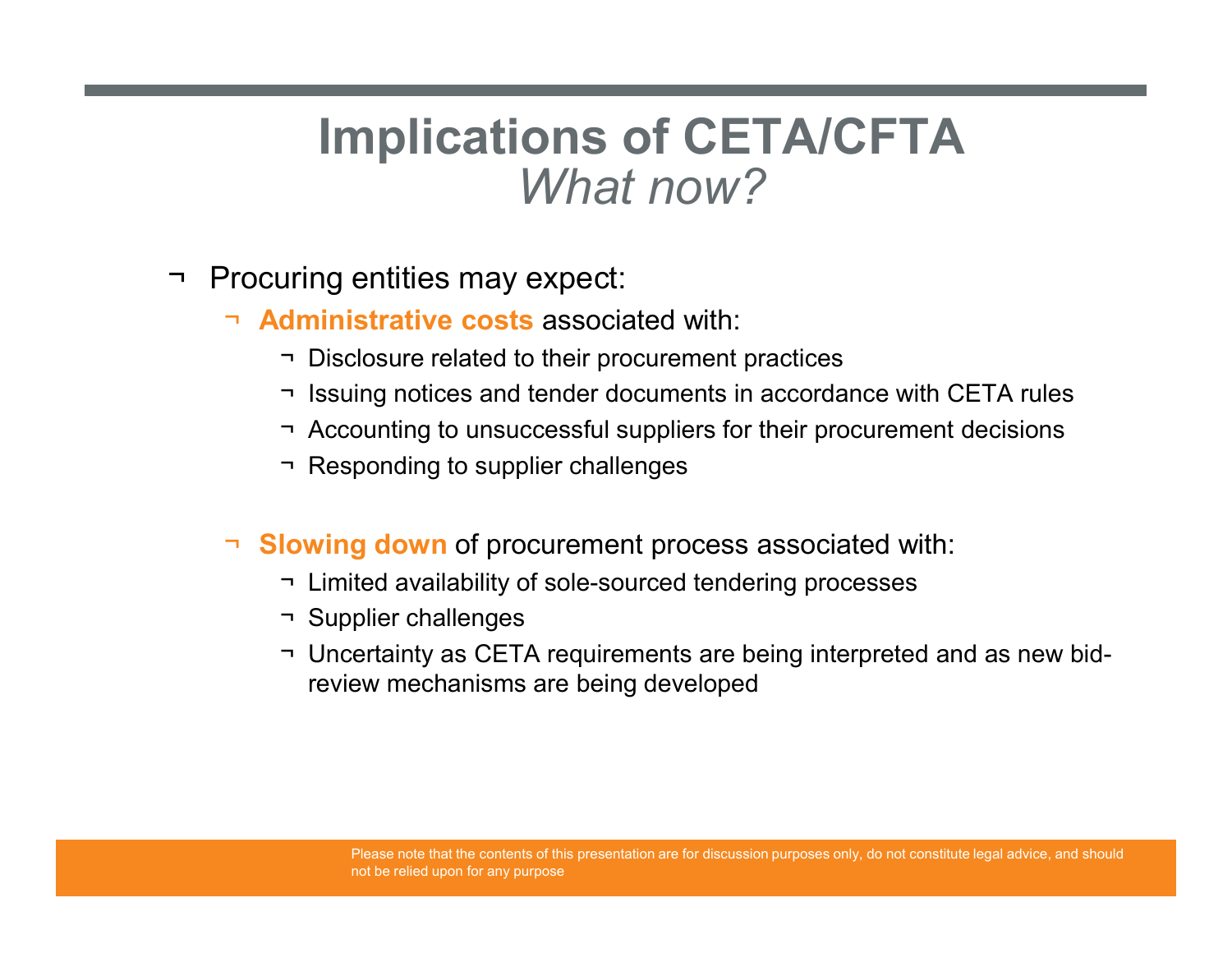### Implications of CETA/CFTA What now?

#### ¬ Devil is in the details:

- **Implications of CETA/CFTA**<br> *What now?*<br>
Devil is in the details:<br>
1. Do not assume that compliance with Canadian procurement<br>
directives or other trade agreements equates to compliance<br>
with CETA/CFTA directives or other trade agreements equates to compliance with CETA/CFTA Implications of CETA/CFTA<br>
What now?<br>
Devil is in the details:<br>
1. Do not assume that compliance with Canadian procurement<br>
directives or other trade agreements equates to compliance<br>
with CETA/CFTA<br>
2. Understand when CET What now?<br>
il is in the details:<br> **Solution** that compliance with Cairectives or other trade agreements equality<br>
in CETA/CFTA<br> **Inderstand** when CETA/CFTA applies<br>
The Value thresholds<br>
The Designated contracts, goods and WITEL TIOW ?<br> **il is in the details:**<br> **io not assume** that compliance with Canadian procureme<br>
irectives or other trade agreements equates to compliance<br>
tith CETA/CFTA<br> **nderstand** when CETA/CFTA applies<br>
The Value thres **il is in the details**:<br> **o not assume** that compliance with Califectives or other trade agreements equestion<br>
th CETA/CFTA<br> **Inderstand** when CETA/CFTA applies<br>
The Value thresholds<br>
The Designated contracts, goods and se
- -
	-
	-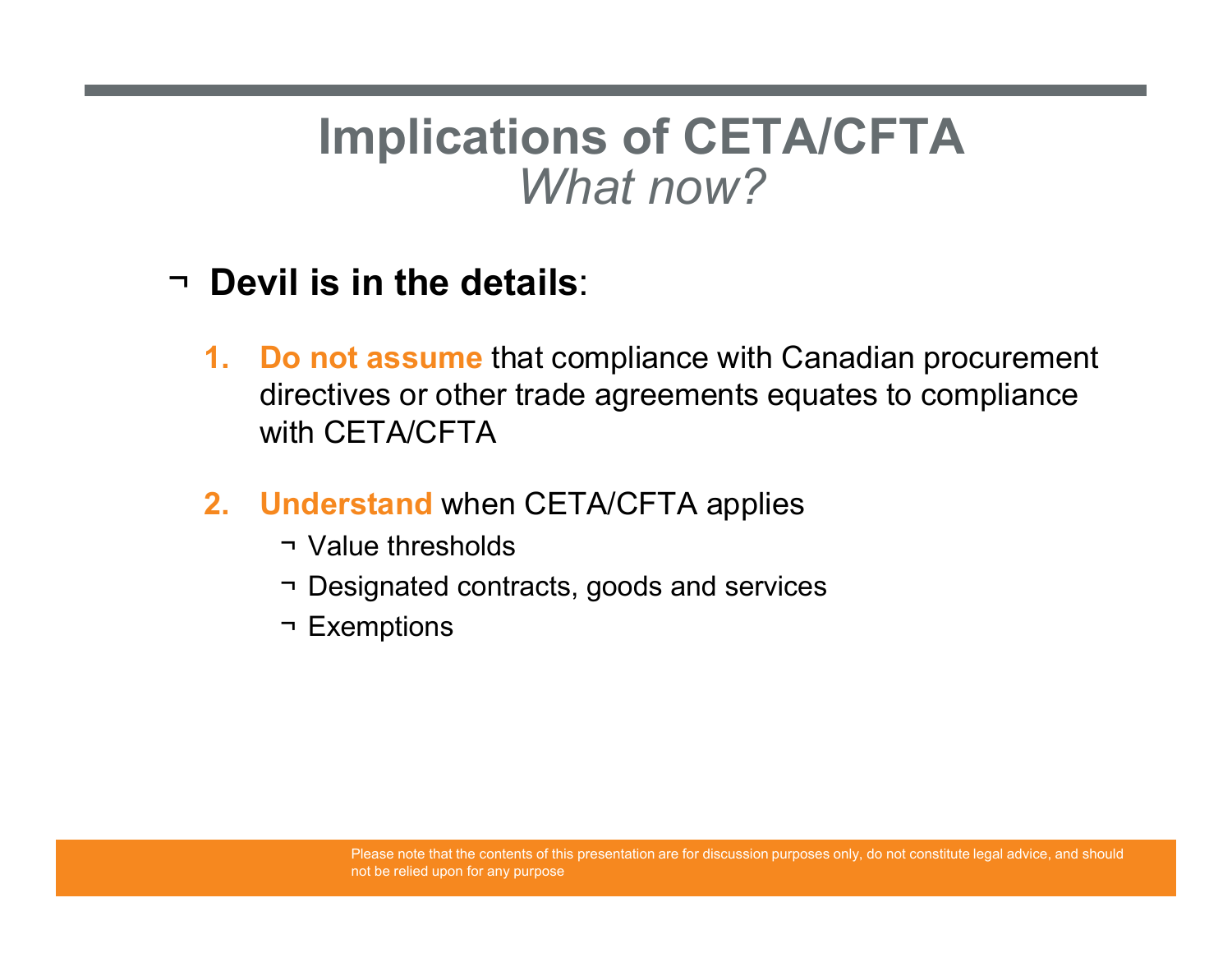### Implications of CETA/CFTA What now? **Implications of CETA/CFTA**<br>
What now?<br>
Vil is in the details:<br>
Ne aware of your enhanced obligations when procurement is<br>
ubject to CETA/CFTA<br>
There of your enhanced obligations when procurement is<br>
There of your enhanced **Implications of CETA/CFTA**<br>
What now?<br>
Vil is in the details:<br> **e aware** of your enhanced obligations when procurement is<br>
ubject to CETA/CFTA<br>
Therefore your interests by taking action<br>
Proactively protect and promote yo

#### ¬ Devil is in the details:

- 3. Be aware of your enhanced obligations when procurement is subject to CETA/CFTA **Frame** is **in the details**:<br> **E** aware of your enhanced obligations when pubject to CETA/CFTA<br>
→ Develop guidelines, procedures and training<br>
→ Proactively protect and promote your interests b<br>
with respect to CETA compl
	-
	- with respect to CETA compliance
- 4. Identify and evaluate your risk exposure under CETA/CFTA
	-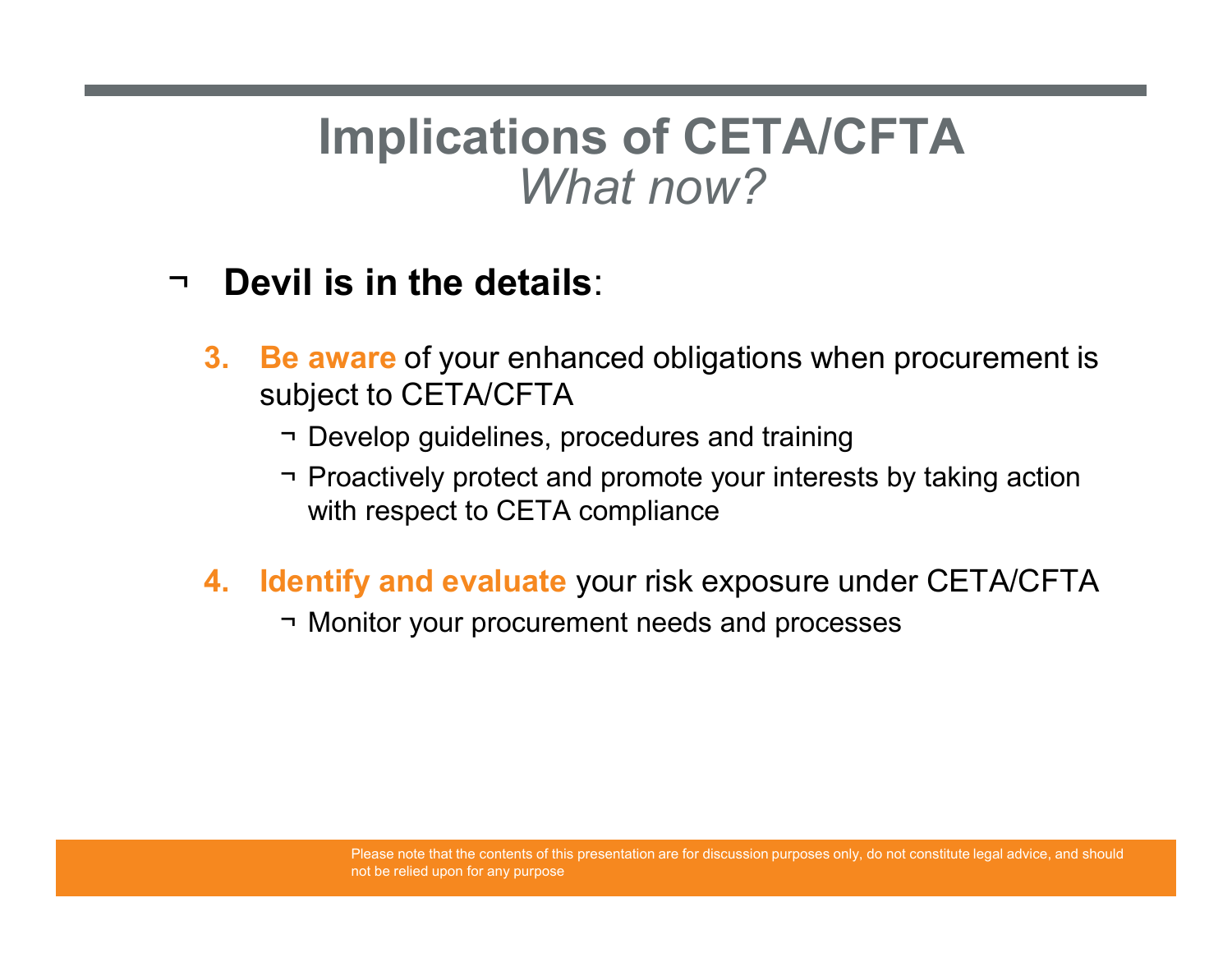#### Questions? Comments?